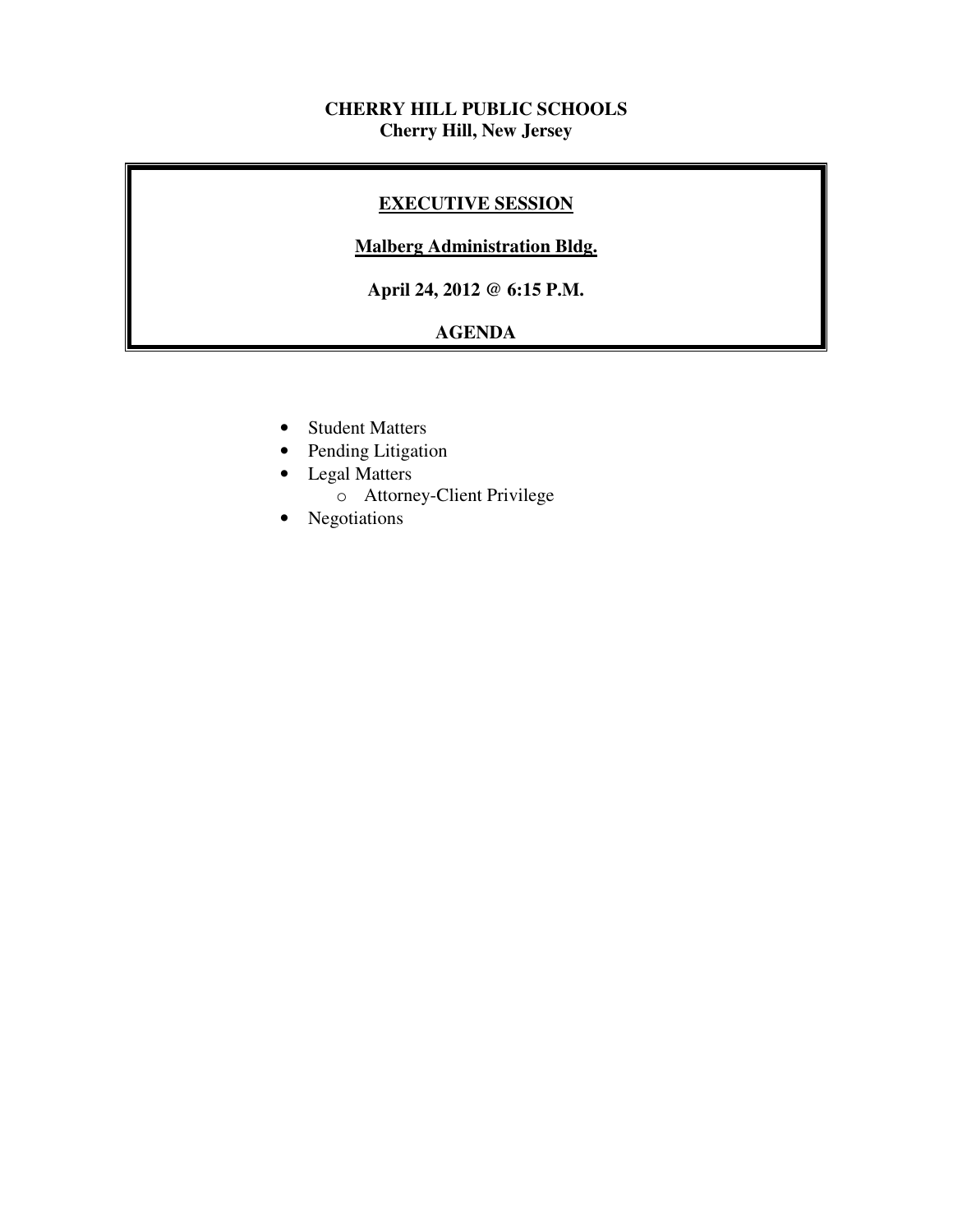#### CHERRY HILL PUBLIC SCHOOLS Cherry Hill, New Jersey

 **ACTION AGENDA** 

April 24, 2012

Malberg Administration Bldg.

7:00 P.M. Action Meeting

 **Meeting called to order by \_\_\_\_\_\_\_\_\_\_\_\_\_\_\_\_\_\_\_\_\_\_\_\_\_\_\_** 

## **ROLL CALL**

 Seth Klukoff, President Kathy Judge, Vice president Mrs. Sherrie Cohen Mr. Eric Goodwin Mrs. Colleen Horiates Mrs. Carol Matlack Mr. Steven Robbins Mr. Elliott Roth Mr. Wayne Tarken

 *Student Representatives to the Board of Education*  Jackie Susuni, H.S. East Lily Campbell, H.S. East Alternate

*Wendy Cheng, H.S. West Lily Campbell, H.S. East Alternate Jeremy Rotblat, H.S. West Alternate* 

 *Dr. Maureen Reusche, Superintendent Mr. James Devereaux, Assistant Superintendent, Business/Board Secretary Dr. Lawyer Chapman, Assistant Superintendent, Pre-K – 12 Dr. Marianne W. Gaffney, Assistant Superintendent, Curriculum and Instruction Ms. Nancy Adrian, Director of Human Resources Mr. Donald Bart, Director of Support Operations Mrs. Susan Bastnagel, Public Information Officer* 

 *Mr. Paul Green – Board Solicitor* 

 **Pledge of Allegiance** 

 **Approval of Minutes**: Regular Meeting dated, March 27, 2012 and the Board Work Session and Special Action Meeting dated, March 13, 2012. . Executive Sessions dated March 13, 2012 and March 27, 2012.

**MOTION\_\_\_\_\_\_\_\_\_\_\_\_\_\_\_\_\_\_\_\_\_\_\_\_SECOND\_\_\_\_\_\_\_\_\_\_\_\_\_\_\_\_\_\_\_\_\_\_\_\_ VOTE\_\_\_\_\_\_\_\_\_\_\_\_\_\_** 

Presentation: Presentation:<br>• Recognition of the PTA Reflections County and State Winners • Recognition of H.S. East's Delaware Valley Science Council Award Winners Board Representative Reports Public Discussion (up to three minutes per person) Superintendent's Comments Action Agenda Second Public Discussion (up to three minutes per person) Correspondence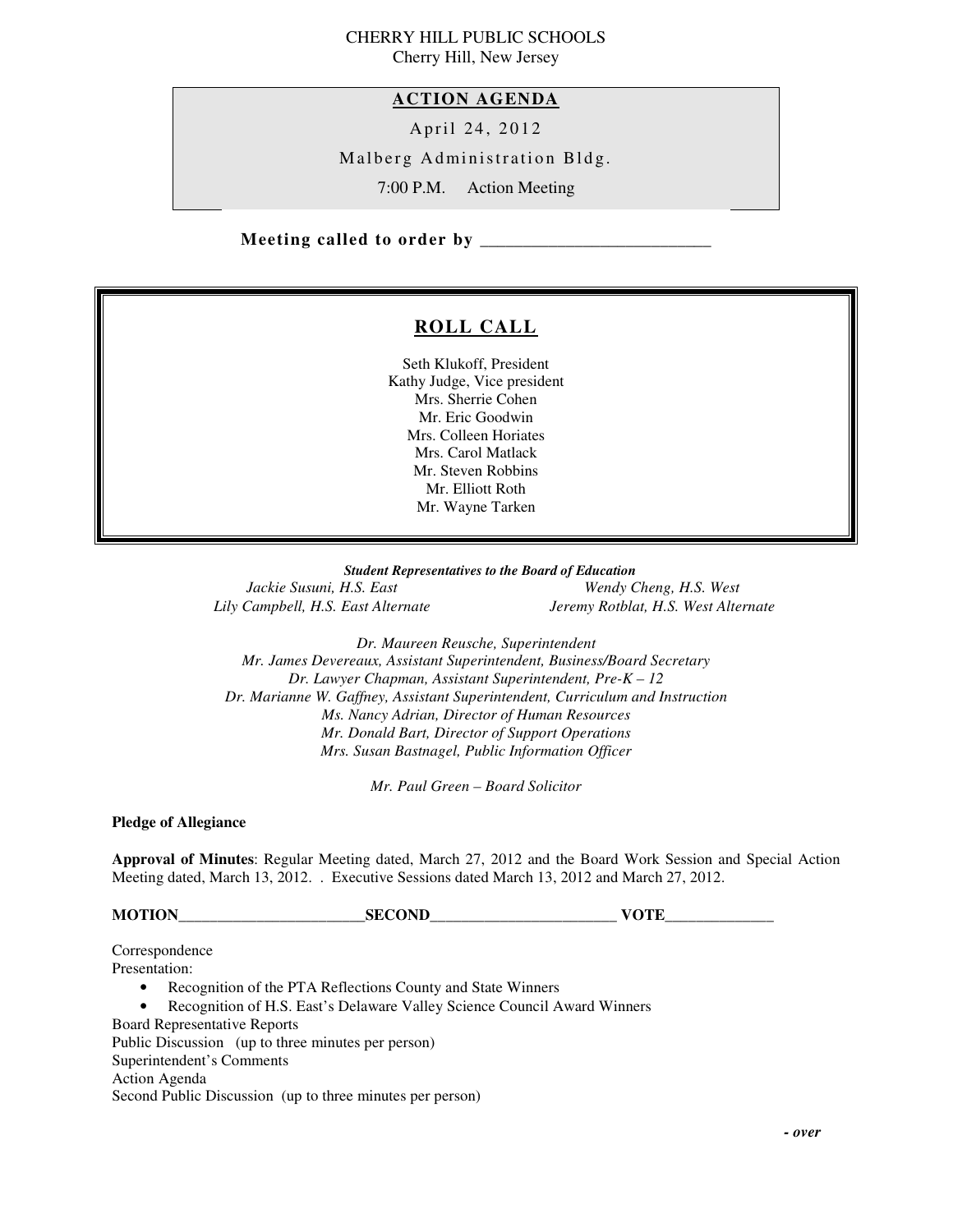#### **ACTION AGENDA A p r i l 2 4 , 2 0 1 2**

#### **BOARD OF EDUCATION COMMITTEES**

#### **Curriculum & Instruction Committee Members (yellow)**

Chairperson: Eric Goodwin

Administrative Liaison: Marianne W. Gaffney

Committee Members: Sherrie Cohen, Colleen Horiates, Carol Matlack

#### **Business & Facilities Committee Members (blue)**

Chairperson: Steve Robbins

Administrative Liaison: James Devereaux

Committee Members: Kathy Judge, Elliott Roth, Wayne Tarken

#### **Negotiations, Human Resources & Litigation Committee Members (pink)**

Chairperson: Sherrie Cohen

Administrative Liaison: Nancy Adrian

Committee Members: Kathy Judge, Colleen Horiates, Carol Matlack

#### **Policy & Legislation Committee Members (green)**

Chairperson: Kathy Judge

Administrative Liaison: Maureen Reusche

Committee Members: Sherrie Cohen, Eric Goodwin, Carol Matlack

#### **Strategic Planning**

Chairperson: Elliott Roth

Administrative Liaison: James Devereaux

Seth Klukoff, Steve Robbins, Wayne Tarken

 *PLEASE NOTE: ALL CHANGES & ADDITIONS TO THE ACTION MEETING ARE TYPED IN BOLD FACE* 

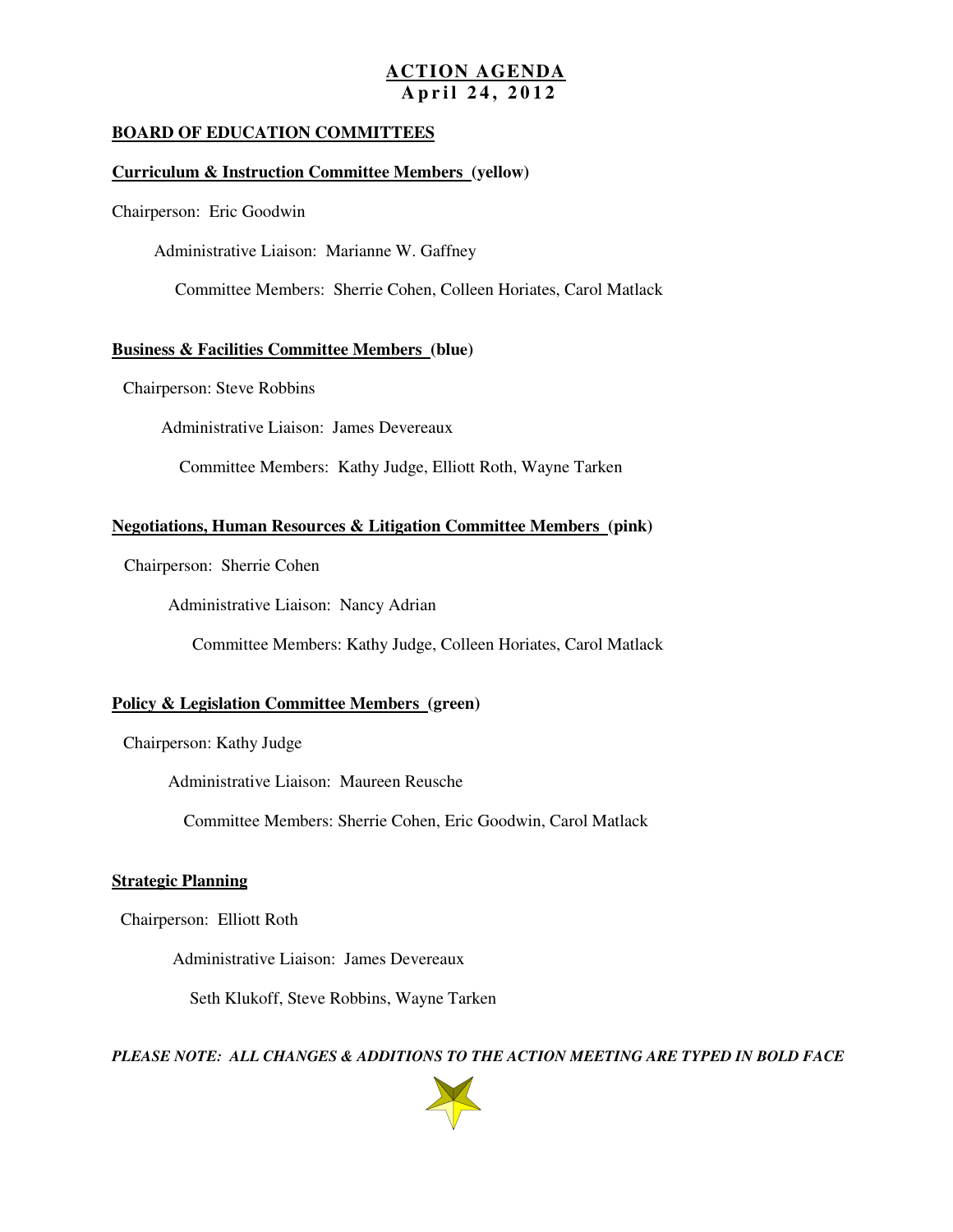## **A. CURRICULUM & INSTRUCTION**

 *Long Range Plan Goals:* 

- \_ *"Establish for students, high academic, social and moral standards which reflect the attributes of a responsible, well-rounded and contributing member of society."*
- \_ *"Design all aspects of curriculum to ensure all students are provided with opportunities to meet or exceed high academic standards."*
- \_ *"Design curriculum that ensures all students acquire the knowledge, skills and behavior necessary to prepare them for higher education and/or the workplace now and in the future."*

The Superintendent recommends the following:

- 1. Approval of Attendance at Conferences and Workshops
- 2. Approval of American Red Cross Agreement
- 3. Approval to Amend IDEA FY 2012
- 4. Approval of Guidance Plan
- 5. Approval of Science Curriculum K-12
- 6. Approval of Non-Public School Textbooks 2012-2013
- 7. Approval of Out of District Tuition Contracts
- 8. Approval of Resolution for Service Agreement

#### **ITEM 1. APPROVAL OF ATTENDANCE AT CONFERENCES AND WORKSHOPS**

 **WHEREAS**, certain Cherry Hill School District employees have requested authorization to attend the conference(s)/workshop(s) listed below, and

 **WHEREAS**, the attendance of each employee at the specified conference/workshop is educationally necessary, fiscally prudent and 1) directly related to and within the scope of the employee's current responsibilities and the District's professional development plan, and 2) critical to the instructional needs of the District or furthers the efficient operation of the District;

 **NOW, THEREFORE, BE IT RESOLVED**, that the Cherry Hill Board of Education authorizes the attendance of the employees at the specified conferences/workshops listed below, and be it

 **FURTHER RESOLVED**, that the Board hereby determines that the estimated expenses related to the authorized travel listed below are justified and therefore authorizes payment of any registration fees and reimbursement of statutorily authorized travel expenditures to the designated employees, not to exceed District budgetary limitations and to be in accordance with the provisions of *N.J.S.A.* 18A:11-12, the District's travel policy and procedures, State travel payment guidelines established by the Department of Treasury in NJOMB circular letter 08-13 OMB, and with guidelines established by the federal Office of Management and Budget:

|              |                 |                               |                | COST                  |
|--------------|-----------------|-------------------------------|----------------|-----------------------|
| #            | <b>NAME</b>     | <b>CONFERENCE</b>             | <b>DATE</b>    | <b>NOT TO EXCEED</b>  |
| $\mathsf{A}$ | Richard Bogin   | NJ Juvenile Officers Assoc.   | 5/31-6/1, 2012 | \$205.66              |
|              | West H.S.       | 2012 Conference, Atlantic     |                | Registration/Mileage/ |
|              |                 | City, NJ                      |                | <b>Tolls</b>          |
|              |                 |                               |                | General Funds         |
| B            | Maureen Reusche | NJASA/NJSBA Spring            | 5/21-23, 2012  | \$666.57              |
|              | Central         | Conference, Atlantic City, NJ |                | Registration/Mileage/ |
|              |                 |                               |                | Tolls/Parking         |
|              |                 |                               |                | General Funds         |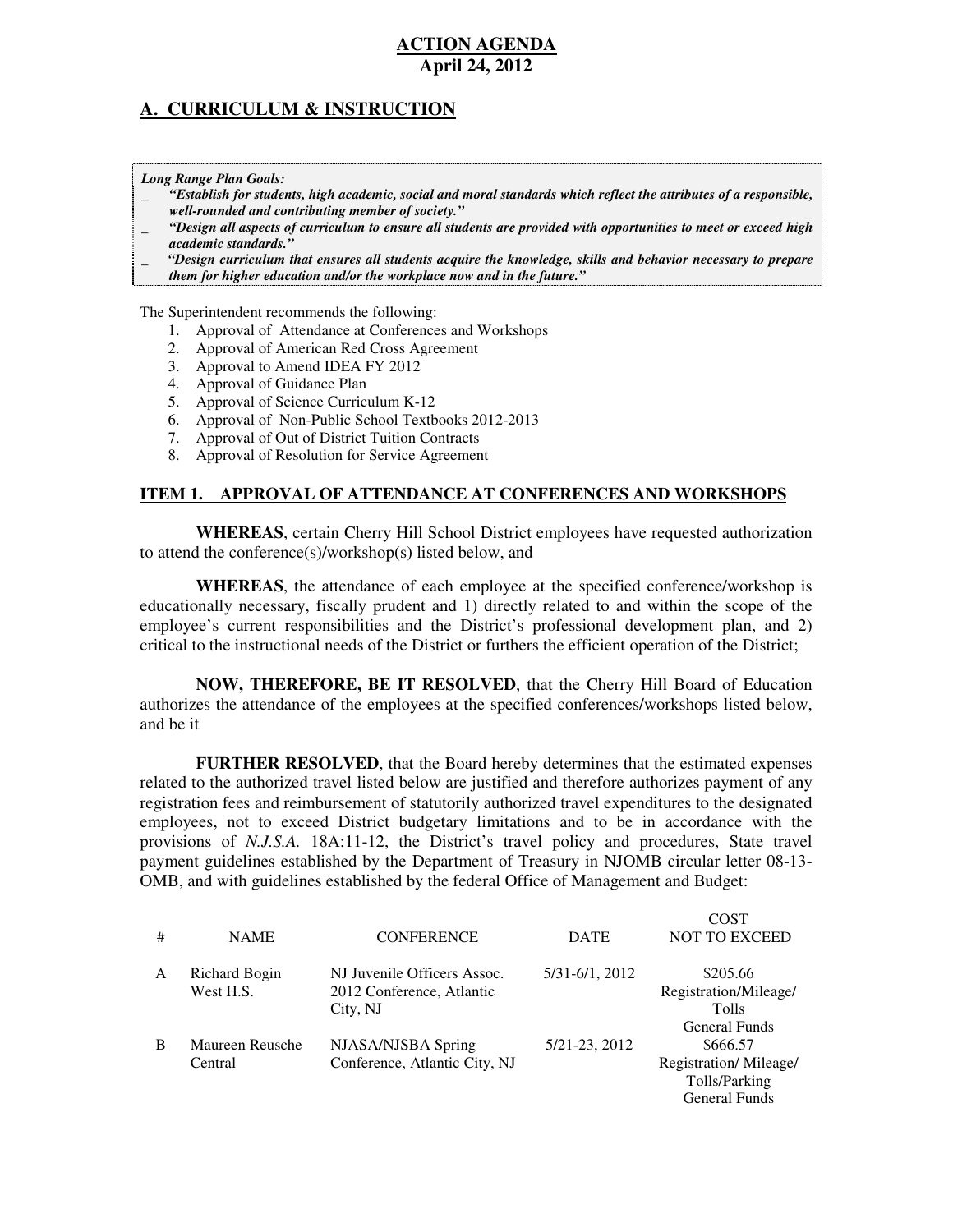#### **A. CURRICULUM & INSTRUCTION**

#### **ITEM 1. APPROVAL OF ATTENDANCE AT CONFERENCES AND WORKSHOPScontinued**

|              |                                          |                                                                                               |             | <b>COST</b>                                                       |
|--------------|------------------------------------------|-----------------------------------------------------------------------------------------------|-------------|-------------------------------------------------------------------|
| #            | <b>NAME</b>                              | <b>CONFERENCE</b>                                                                             | <b>DATE</b> | <b>NOT TO EXCEED</b>                                              |
| $\mathsf{C}$ | Susan Bastnagel<br>Central               | The Garden State Coalition of<br>Schools 21 <sup>st</sup> Annual Mtg.,<br>Monroe Twp., NJ     | 5/30/12     | \$89.21<br>Registration/Mileage/<br>Tolls<br><b>General Funds</b> |
| D            | Maureen Reusche<br>Central               | The Garden State Coalition of<br>Schools 21 <sup>st</sup> Annual Mtg.,<br>Monroe Twp., NJ     | 5/30/12     | \$89.21<br>Registration/Mileage/<br>Tolls                         |
| E            | Luke Semar<br>West                       | AP Summer Institute-Biology,<br>Blackwood, NJ                                                 | 8/6-9, 2012 | <b>General Funds</b><br>\$850.00<br>Registration<br>Title IIA     |
| $\mathbf F$  | Kathleen Francis<br>King's Christian     | AP Summer Institute-Biology,<br>Blackwood, NJ                                                 | 8/6-9, 2012 | \$850.00<br>Registration<br><b>NCLB</b> Funds                     |
| G            | Meghan Mikulski<br>East                  | AP Summer Institute-Biology,<br>Blackwood, NJ                                                 | 8/6-9, 2012 | \$850.00<br>Registration<br>Title IIA                             |
| H            | Kristen Phillips<br>East                 | AP Summer Institute-Biology,<br>Blackwood, NJ                                                 | 8/6-9, 2012 | \$850.00<br>Registration<br>Title IIA                             |
| $\mathbf I$  | <b>Esther Alpizar</b><br>East            | AP Summer Institute-Biology,<br>Blackwood, NJ                                                 | 8/6-9, 2012 | \$850.00<br>Registration<br>Title IIA                             |
| J            | Nora Smaldore<br>East                    | AP Summer Institute-Biology,<br>Blackwood, NJ                                                 | 8/6-9, 2012 | \$850.00<br>Registration<br>Title IIA                             |
| $\bf K$      | Kim Achilly<br>East                      | AP Summer Institute-Biology,<br>Blackwood, NJ                                                 | 8/6-9, 2012 | \$850.00<br>Registration<br>Title IIA                             |
| L            | Jennifer DiStefano<br>East               | <b>Contact Community Helplines</b><br><b>Annual Community Service</b><br>Award, Gibbsboro, NJ | 5/6/12      | \$55.00<br>Registration<br><b>General Funds</b>                   |
| М            | Kathy Judge<br><b>Board of Education</b> | The Garden State Coalition of<br>Schools 21 <sup>st</sup> Annual Mtg.,<br>Monroe Twp., NJ     | 5/30/12     | \$89.21<br>Registration/Mileage/<br>Tolls<br><b>General Funds</b> |

#### **ITEM 2. APPROVAL OF AMERICAN RED CROSS AGREEMENT**

 It is recommended that the Board of Education approve the agreement between Cherry Hill Public Schools and the American National Red Cross for the period from January 23, 2012 to January 23, 2015.

#### **ITEM 3. APPROVAL TO AMEND IDEA FY 2012**

It is recommended that the Board approve the revised IDEA FY 2012 budget.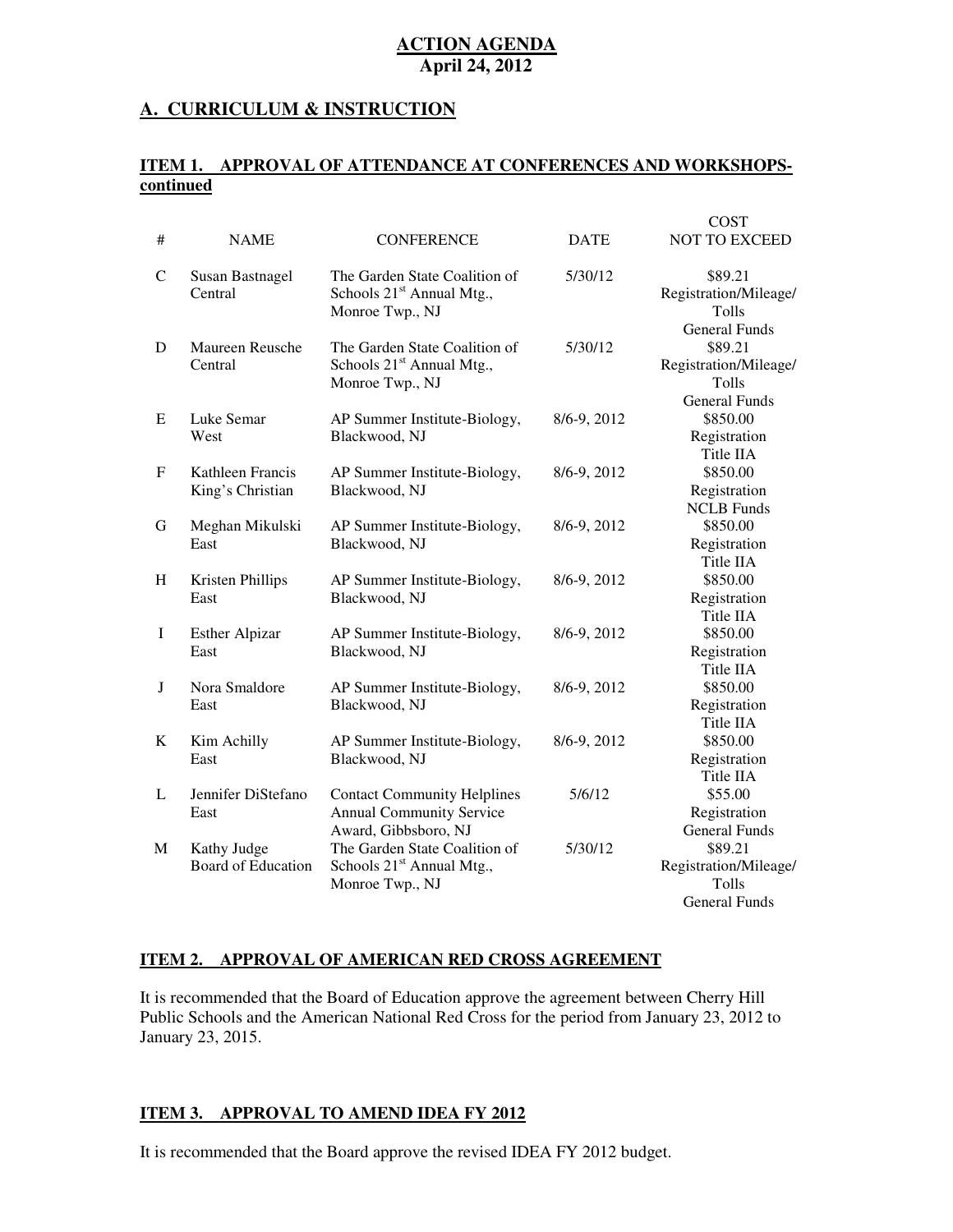## **A. CURRICULUM & INSTRUCTION**

#### **ITEM 4. APPROVAL OF GUIDANCE PLAN**

It is recommended that the Board approve the District guidance plan.

#### **ITEM 5. APPROVAL OF SCIENCE CURRICULUM K-12**

 It is recommended that the Board approve the updated science curriculum K-12 that has been revised to align with the New Jersey Core Curriculum Standards.

#### **ITEM 6. APPROVAL OF NON PUBLIC SCHOOL TEXTBOOKS 2012-2013**

 2012-2013 school year. It is recommended that the Board approve textbooks for the Non Public Schools for the

#### The King's Christian School

| Subject - Textbook Name     | Publisher      | ISBN#                       |
|-----------------------------|----------------|-----------------------------|
| Vocabulary Workshop Level D | Sadlier/Oxford | 978-0-8215-8009-7           |
| Vocabulary Workshop Level E | Sadlier/Oxford | 978-0-8215-8010-3           |
| Vocabulary Workshop Level F | Sadlier/Oxford | $978 - 0 - 8215 - 8011 - 0$ |
| Vocabulary Workshop Level G | Sadlier/Oxford | 978-0-8215-8012-7           |
| Vocabulary Workshop Level H | Sadlier/Oxford | 978-0-8215-8013-4           |

#### **ITEM 7. APPROVAL OF OUT OF DISTRICT TUITION CONTRACTS**

 It is requested that the following out of district tuition contracts be submitted to the Board of Education for approval for the 2011-2012 school year during the April 2012 cycle. There are three students: two are new placements and one is change in placement.

| <b>VENDOR</b>            |         | TERM           | <b>TUITION</b> | <b>RES</b> | AIDE | ESY | <b>ESY AIDE</b> | <b>EXTRA</b> | <b>AMOUNT</b> |
|--------------------------|---------|----------------|----------------|------------|------|-----|-----------------|--------------|---------------|
| Gloucester Co SSD        | 2020956 | 2/28/12-6/2012 | \$12,672       |            |      |     |                 | \$1,201      | \$13.873      |
| Gloucester Co SSD        | 3012366 | 3/19/12-6/2012 | \$10,915       |            |      |     |                 | \$984        | \$11.899      |
| Pineland Learning Center | 7103725 | 3/20/12-6/2012 | \$13,963       |            |      |     |                 |              | \$13,963      |

OUT OF DISTRICT TUITIONS (April 2012)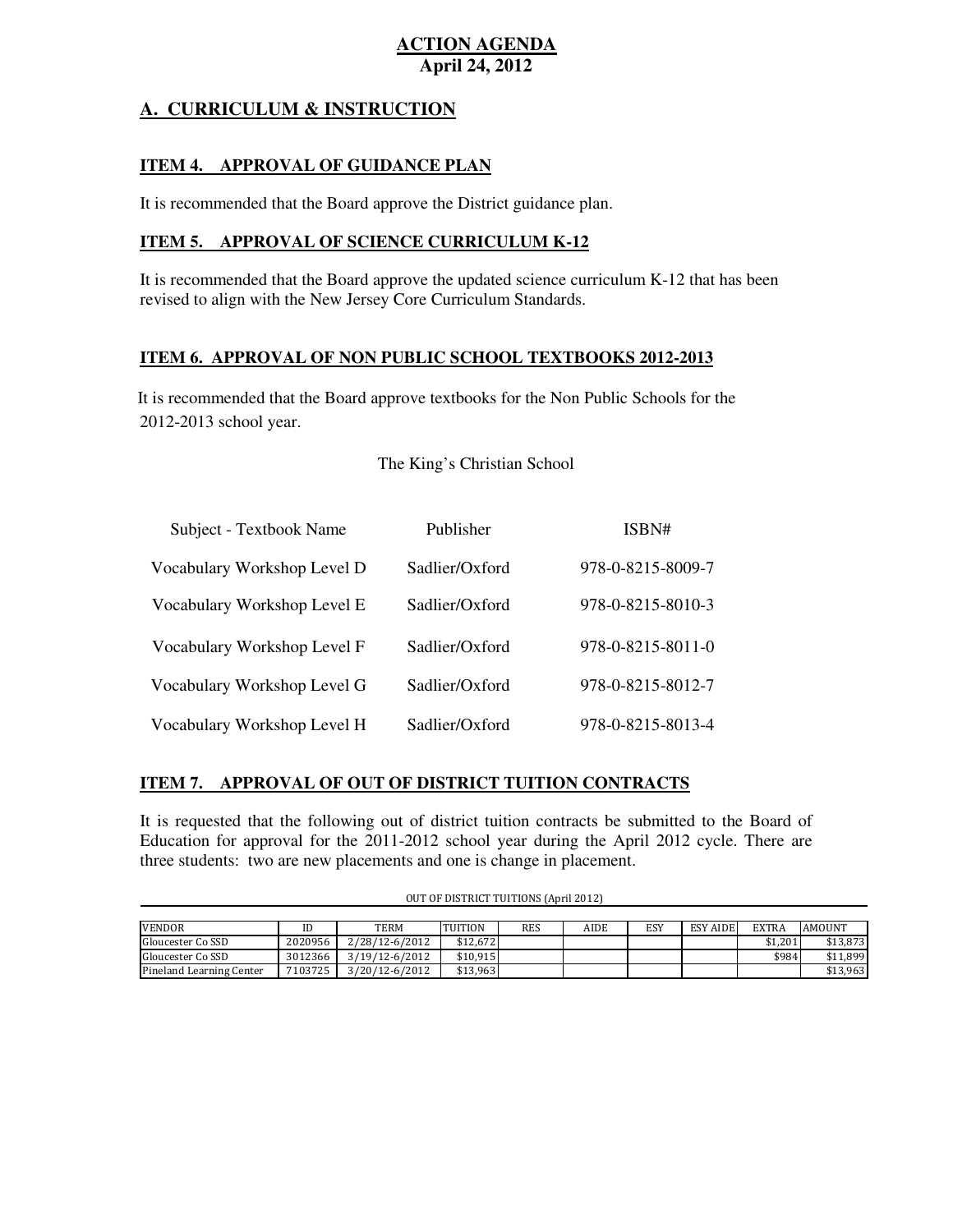## **A. CURRICULUM & INSTRUCTION**

### **ITEM 8: A RESOLUTION APPROVING AN INCREASE IN SERVICES AGREEMENT BETWEEN THE BOARD AND INTERACTIVE KIDS TO PROVIDE BEHAVIORAL CONSULTATION SERVICES**

 **WHEREAS,** on or about July 29, 2011 the Cherry Hill Board of Education published an advertisement which solicited proposals under a fair and open competitive contract process for the provision of behavioral consultation services; and

 **WHEREAS**, a committee was established to evaluate the proposals and rank the proposals in accordance with the weighted assessment criteria established by the District; and

 **WHEREAS,** proposals were received on August 18, 2011 and reviewed and ranked by the committee, which has recommended the acceptance of the proposal of Interactive Kids as advantageous to the School District, price and other factors considered;

 **WHEREAS,** the Cherry Hill Board of Education approved a services contract between the Board and Interactive Kids in accordance with the terms of the Request for Proposals and Interactive Kids' response, for the term of September 1, 2011 through June 30, 2013, at a rate of \$115 per hour for standard services rendered and \$50 per hour for extraordinary services rendered, as defined in the Request for Proposals on September 13, 2011; and

 **WHEREAS**, the total expenditure for services provided by Interactive Kids for the 2011-2012 school year has been approved not exceed Two Hundred Forty Two Thousand Five Hundred Dollars (\$242,500), consisting of \$7,000 for services previously authorized by the Board for the 2011 Extended School Year pursuant to *N.J.S.A.* 18A:18A-42, and \$235,500 for contracted services for the period September 1, 2011 through June 30, 2012; and

 **WHEREAS**, the Board has determined that it must expend additional funds to obtain more professional services under the current agreement in order for the Board to meet its obligations pursuant to the Individuals with Disabilities Education Act for the 2011-2012 academic year;

 **NOW, THEREFOR BE IT RESOLVED,** that the Cherry Hill Board of Education approves an increase in the professional services contract between the Board and Interactive Kids for the provision of additional services under that contract in the additional amount of Sixty Thousand Dollars (\$60,000) for a total amount of the contract not to exceed Three Hundred and Two Thousand, Five Hundred Dollars (\$302,500) to accommodate the needs of the students through June 30, 2012 at the rates set forth in the original contract; and be it

 **FURTHER RESOLVED**, that the Board authorizes its President and Secretary to execute the services contract with Interactive Kids upon final approval of the form of same by the Board Solicitor; and be it

 **FURTHER RESOLVED**, that a copy of this Resolution and the requisite summary of the contract award shall be published once in an official newspaper of record for the District within twenty days in accordance with the requirements of *N.J.A.C.* 5:34-9.5.

> PO #12-03653 - \$7,000 PO #12-03693 - \$235,500 – **now increased to \$295,500 For a total of \$302,500**

Motion

Second Vote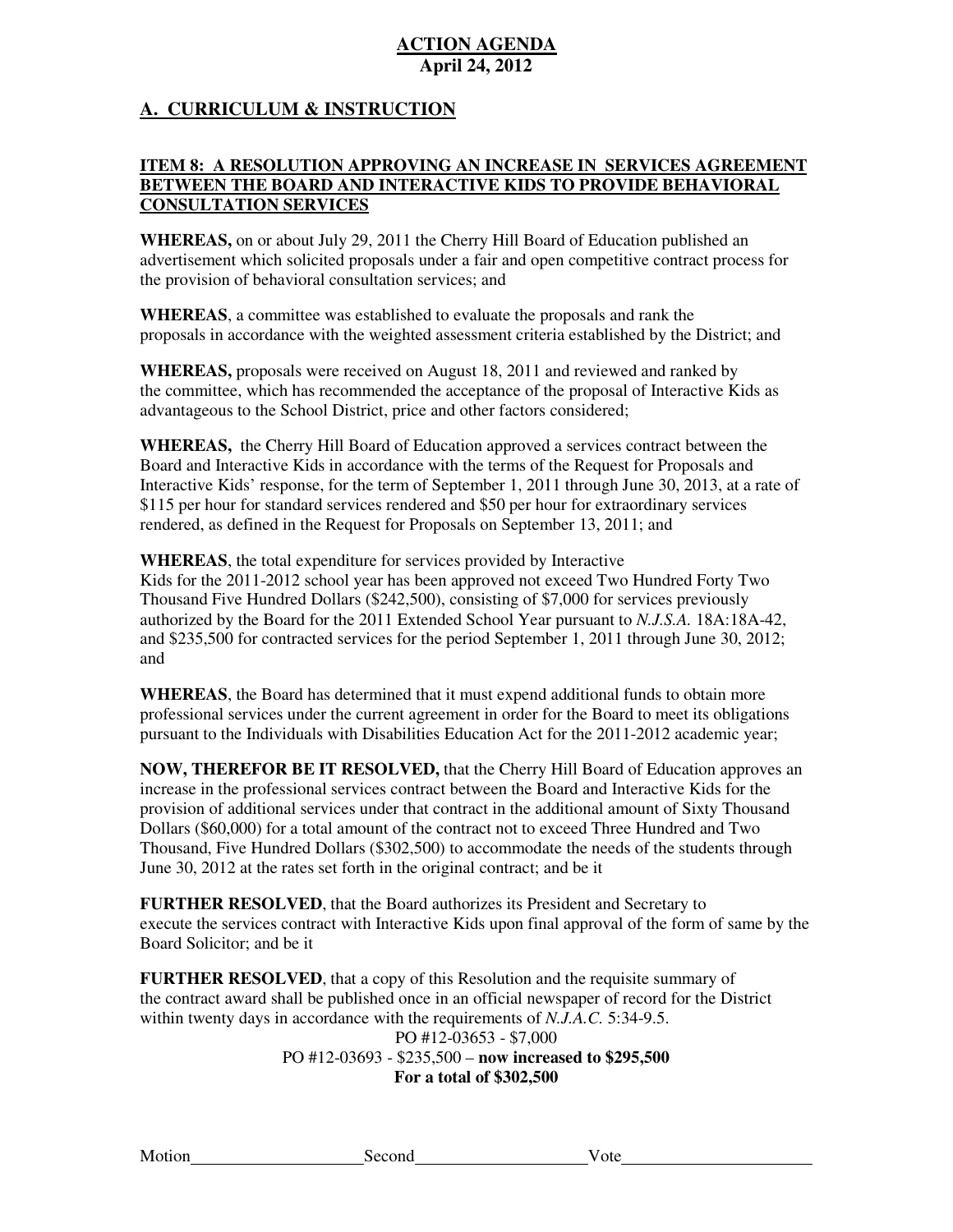#### **B. BUSINESS AND FACILITIES**

- 1. Financial Reports
- 2. Resolutions
- 3. Resolution for the Award of Bids
- 4. Resolution for the Award of Transportation
- 5. Resolution for the Award of Change Orders
- 6. Acceptance of Donations

## *The Superintendent recommends the following:*

## **ITEM 1. FINANCIAL REPORTS**

- a) BOARD SECRETARY'S CERTIFICATION AND TREASURER'S REPORT FOR FEBRUARY 2012
- $b)$ SACC FINANCIAL REPORT FOR FEBRUARY 2012
- $\mathbf{c})$ LINE ITEM TRANSFER REPORTS FOR THE MONTH OF FEBRUARY 2012
- $\mathbf{d}$ FOOD SERVICE OPERATING STATEMENT FOR FEBRUARY 2012
- e) DISBURSEMENT OF FUNDS
- f) APPROVAL OF BILL LIST

#### **ITEM 2. RESOLUTIONS**

- a) RESOLUTION AUTHORIZING CONTRACTS WITH APPROVED STATE CONTRACT VENDORS
- b) RESOLUTION AUTHORIZING THE USE OF AWARDED VENDORS THROUGH EDUCATION DATA SERVICES – TIME AND MATERIALS MAINTENANCE BIDS
- c) RESOLUTION TO ACCEPT CORRECTIVE ACTION PLAN
- d) UMDNJ EMPLOYEE ASSISTANCE PROGRAM

#### **ITEM 3. RESOLUTION FOR THE AWARD OF BIDS**

 a) #KCANO-040312 – CANOPY REPAIRS AND ALTERATIONS AT KILMER ELEMENTARY SCHOOL (4-13-12)

#### **ITEM 4. RESOLUTION FOR THE AWARD OF TRANSPORTATION**

- a) ROUTE #QCHRC REAL CENTER, LAUREL SPRINGS, NJ
- b) ROUTE #QCOLW-2/QUOTE ALTERNATIVE HIGH SCHOOL
- c) ROUTE #QKING-6/QUOTE KINGSTON ELEMENTARY SCHOOL
- d) ROUTE #QWOS-6/QUOTE STOCKTON ELEMENTARY SCHOOL
- e) ROUTE #KING-1A KINGSTON ELEMENTARY SCHOOL AIDE
- f) ROUTE #MPPM-4A BARCLAY EARLY CHILDHOOD CENTER AIDE
- g) ROUTE #SJGX-3 ARCHBISHOP DAMIANO (ST. JOHN OF GOD) SHUTTLE WITH AIDE

#### **ITEM 5 RESOLUTION FOR THE AWARD OF CHANGE ORDERS**

 a) #KESBR-041211 – BOILER REPLACEMENT AND RELATED WORK AT KINGSTON ELEMENTARY SCHOOL (4-12-11)

## **ITEM 6. ACCEPTANCE OF DONATIONS**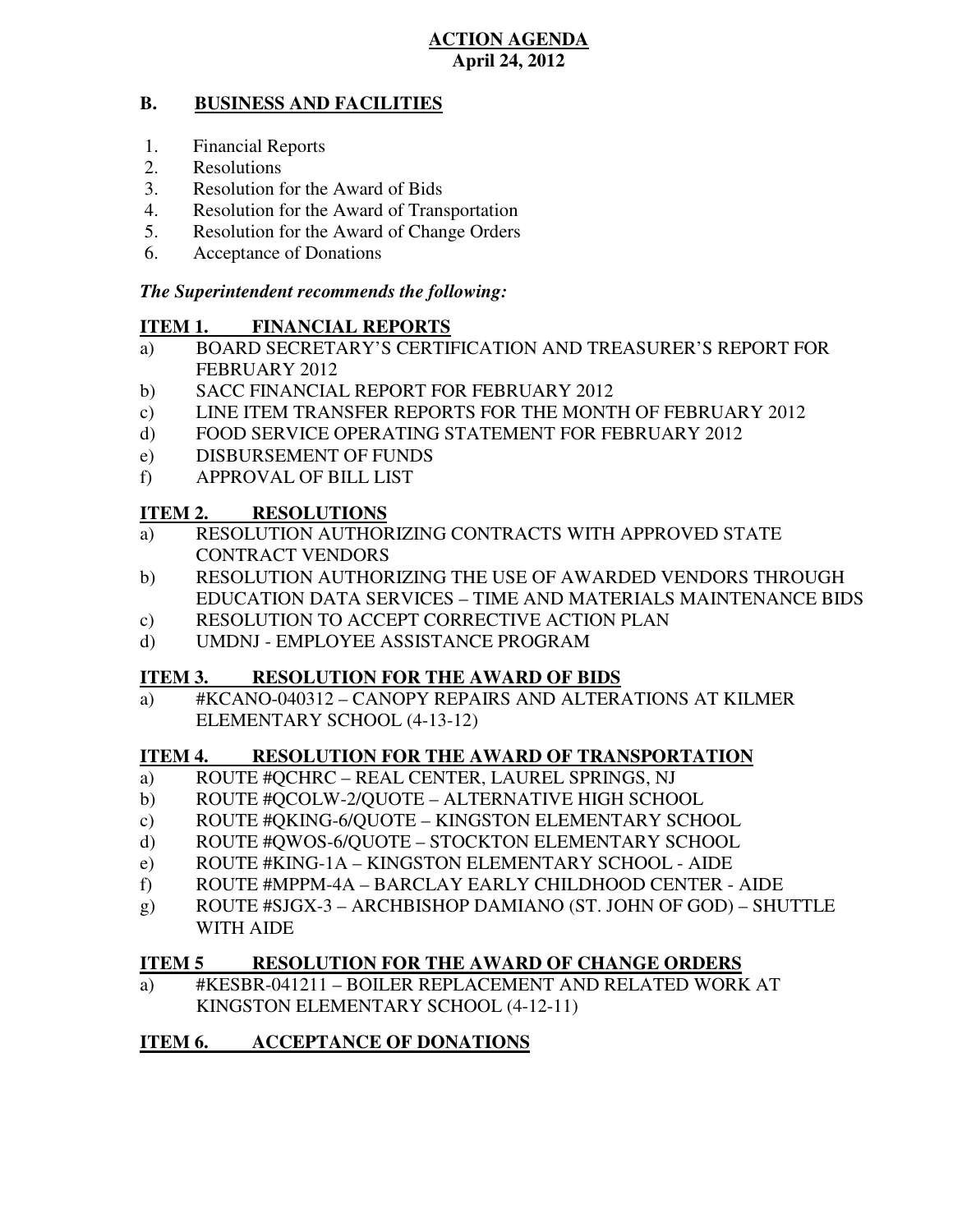#### **B. B. BUSINESS AND FACILITIES**

Long Range Plan Goals

- *"Provide a clean, healthy, safe, and secure physical environment for all students and staff."*
- *upgrading, and repairing all school district facilities."*  ● *"Consistently allocate the funds necessary for systematically maintaining,*

 *The Superintendent recommends the following:* 

#### **ITEM 1. FINANCIAL REPORTS**

## a) BOARD SECRETARY'S CERTIFICATION AND TREASURER'S REPORT FOR FEBRUARY 2012

 Pursuant to N.J.A.C. 6A:23A-16.10 (c) 3, I certify that as of February 29, 2012 no budgetary line item account has obligations and payments (contractual orders) which in total exceed the amount appropriated by the Cherry Hill Board of Education pursuant to N.J.S.A. 18A:22-8.1 and N.J.S.A. 18A:22-8.2 and no budgetary line item account has been over-expended in violation of N.J.A.C. 6:23-2.12 (a) 1.

 Pursuant to N.J.A.C. 6A:23A-16.10 (c) 4, the Cherry Hill Board of Education certifies that as of February 29, 2012 and after review of the Secretary's Monthly Financial Report and the Treasurer's Monthly Financial Report and upon consultation with the appropriate district officials, to the best of the Boards' knowledge, no major account or fund has been over-expended in violation of N.J.A.C. 6A:23A-16.10 (a) 1 and that sufficient funds are available to meet the district's financial obligations for the remainder of the fiscal year.

#### $b)$ SACC FINANCIAL REPORT FOR FEBRUARY 2012

 It is recommended that the Financial Report for the Cherry Hill School Age Child Care Program for the month of February 2012 be accepted as submitted.

#### $c)$ LINE ITEM TRANSFER REPORTS FOR THE MONTH OF FEBRUARY 2012

 It is recommended that the 2011/2012 Budget be revised by the transfer of funds between line items as listed on the monthly transfer report. (Systems 3000 transfer report).

#### $\mathbf{d}$ FOOD SERVICE OPERATING STATEMENT FOR FEBRUARY 2012

 It is recommended that the Operating Statement for Cherry Hill Food Services for the months ending February, 2012 be accepted as submitted.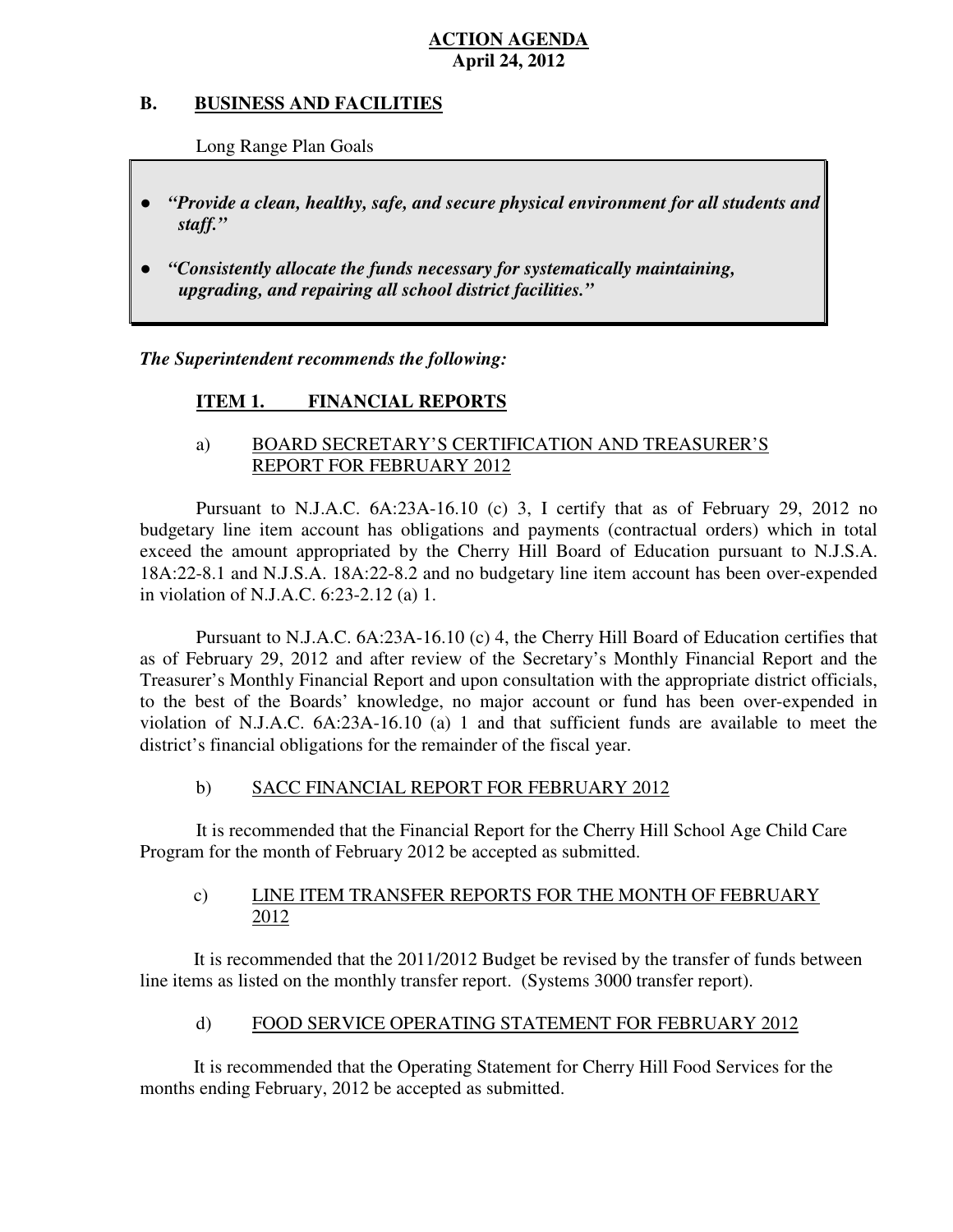#### **B. B. BUSINESS AND FACILITIES**

#### **ITEM 1. FINANCIAL REPORTS**

#### e) DISBURSEMENT OF FUNDS

| <b>FUND</b>    | <b>AMOUNT</b>  | <b>REPORT DATED</b>                    |
|----------------|----------------|----------------------------------------|
| Payroll & FICA | \$9,026,887.10 | Payroll Dates: 3/30/2012 &<br>4/5/2012 |
| Food Service   | \$402,624.44   | 3/29/2012                              |
| <b>SACC</b>    | \$21,040.58    | 3/21 thru 4/17/2012                    |
| Grand Total    | \$9,450,552.12 |                                        |
|                |                |                                        |

#### f) APPROVAL OF BILL LIST

 \$259,745.13 and a second in the amount of \$2,391,471.16 be approved as submitted. It is recommended that two Bill Lists dated April 24, 2012, one in the amount of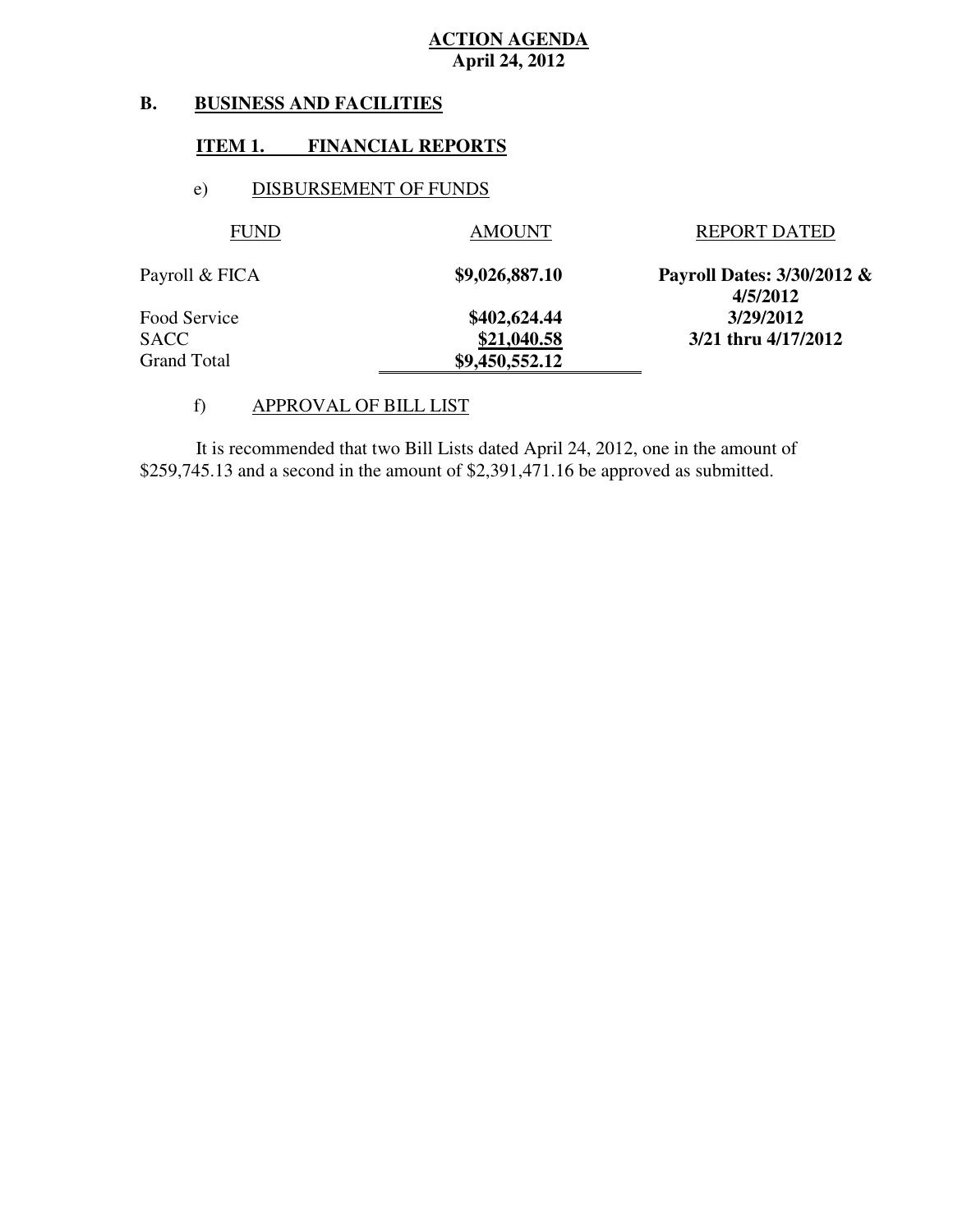#### **B. BUSINESS AND FACILITIES**

#### **ITEM 2. RESOLUTIONS**

#### a) RESOLUTION AUTHORIZING CONTRACTS WITH APPROVED STATE CONTRACT VENDORS

 WHEREAS, the Cherry Hill Board of Education, pursuant to N.J.S.A. 18A:18A-10a and N.J.A.C. 5:34-7.29(c), may by resolution and without advertising for bids, purchase any goods or services under the State of New Jersey Cooperative Purchasing Program for any State Contracts entered into on behalf of the State by the Division of Purchase and Property in the Department of the Treasury; and

 WHEREAS, the Cherry Hill Board of Education has the need on a timely basis to purchase goods and services utilizing State Contracts; and

 WHEREAS, the Cherry Hill Board of Education may enter into contracts with the referenced State Contract Vendors through this resolution and properly executed contracts, which shall be subject to all the conditions applicable to the current State Contracts.

 NOW, THEREFORE, BE IT RESOLVED, the Cherry Hill Board of Education authorizes the Purchasing Agent to purchase certain goods or services from those approved New Jersey State Contract Vendors as listed below for the 2011/2012 school year pursuant to all conditions of the individual State Contracts; and

 availability of sufficient funds prior to the expenditure of funds for such goods or services; and BE IT FURTHER RESOLVED, that James J. Devereaux, Board Secretary shall certify to the

 Hill Board of Education and the referenced State Contract Vendors not to exceed the amounts stated shall be as follows: BE IT FURTHER RESOLVED, that the expiration date of the contracts between the Cherry

|        | Contract |                                                           |                                                                                          | New Jersey State<br>Contract | Amount Not to |
|--------|----------|-----------------------------------------------------------|------------------------------------------------------------------------------------------|------------------------------|---------------|
|        | Number   | Vendor                                                    | Commodity/ Service                                                                       | <b>Expiration Date</b>       | Exceed        |
|        |          |                                                           | *Tanner Furniture-Authorized Dealer for State Contract Vendors listed below and noted by |                              | \$200,000     |
|        |          | an asterisk for Sale of Furniture – Classroom and Folding |                                                                                          |                              |               |
| A67809 |          | *Palmer Hamilton, LLC                                     | Furniture – Classroom<br>and Folding                                                     | $8 - 31 - 12$                |               |
| A67822 |          | *Jonti Craft, Inc.,                                       | Furniture – Classroom<br>and Folding                                                     | $8 - 31 - 12$                |               |
| A67832 | Capital  | <i>*</i> Capital Seating<br>Company dba/ USA              | Furniture – Classroom<br>and Folding                                                     | $8 - 31 - 12$                |               |
| A67807 | Inc.     | *Columbia Manufacturing                                   | Furniture – Classroom<br>and Folding                                                     | $8 - 31 - 12$                |               |
| A67836 |          | *Miti-Lite, Inc.                                          | Furniture – Classroom<br>and Folding                                                     | $8 - 31 - 12$                |               |
| A67810 | Corp.    | *National Public Seating                                  | Furniture – Classroom<br>and Folding                                                     | $8 - 31 - 12$                |               |
| A67816 |          | *Midwest Folding Products                                 | Furniture – Classroom<br>and Folding                                                     | $8 - 31 - 12$                |               |
| A67833 |          | <i><b>*Royal Seating</b></i>                              | Furniture – Classroom<br>and Folding                                                     | $8 - 31 - 12$                |               |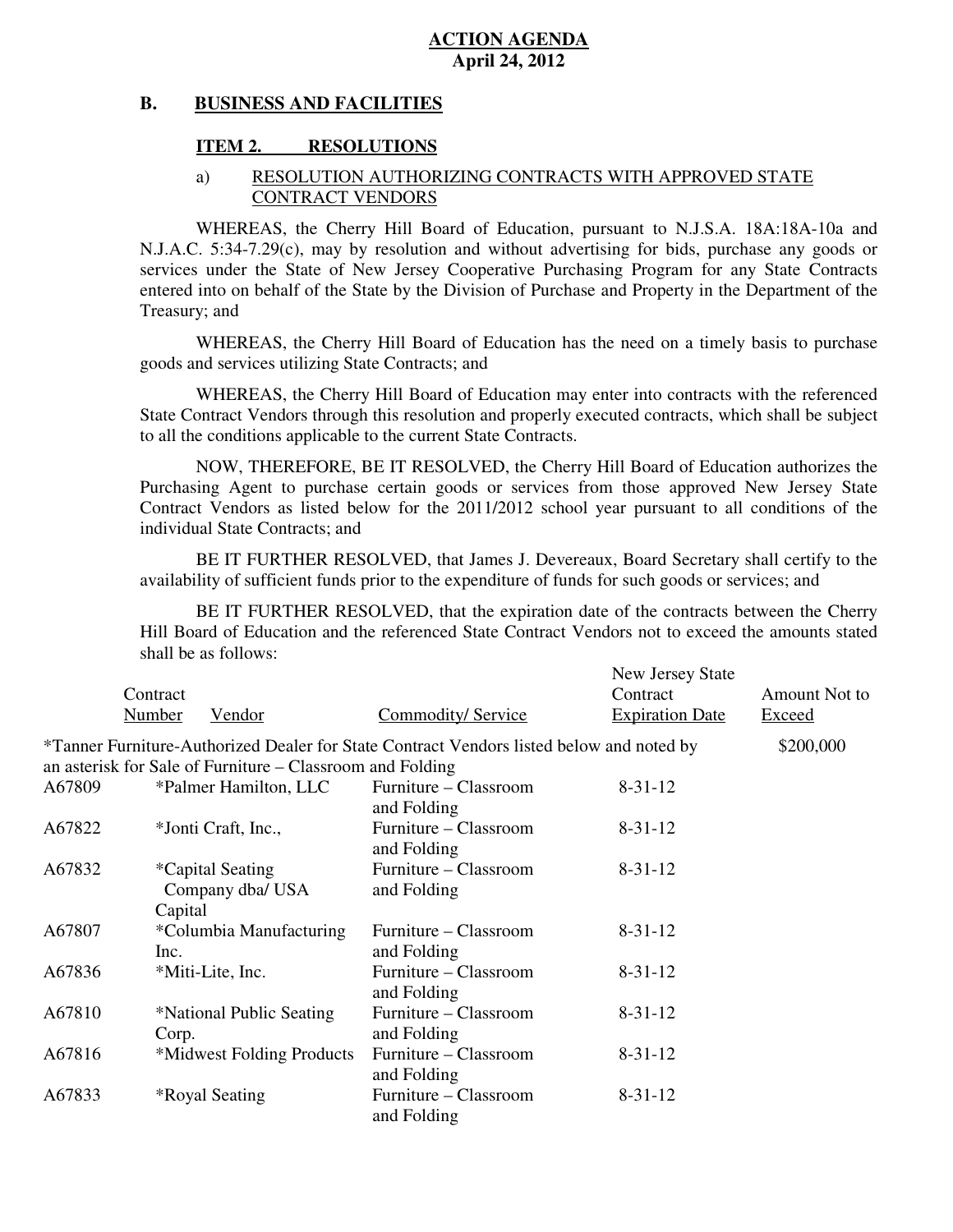#### **B. BUSINESS AND FACILITIES**

#### **ITEM 2. RESOLUTIONS**

#### a) RESOLUTION AUTHORIZING CONTRACTS WITH APPROVED STATE CONTRACT VENDORS

| Contract<br>Number   | Vendor                             | <b>Commodity/ Service</b>                                                                                                                              | New Jersey State<br>Contract<br><b>Expiration Date</b> | Amount Not to<br>Exceed |
|----------------------|------------------------------------|--------------------------------------------------------------------------------------------------------------------------------------------------------|--------------------------------------------------------|-------------------------|
|                      |                                    | **Roberts Brothers-Authorized Dealer for State Contract Vendors listed below<br>and noted by an asterisk for Sale of Furniture – Classroom and Folding |                                                        | \$200,000               |
| A67822               | **Jonti Craft Inc.                 | Furniture – Classroom and<br>Folding                                                                                                                   | $8 - 31 - 12$                                          |                         |
| A67813               | **Virco Inc.                       | Furniture – Classroom and<br>Folding                                                                                                                   | $8 - 31 - 12$                                          |                         |
| <b>WSCA</b><br>73979 | Cisco Systems, Inc.                | Cisco Data Communications<br>and Networking                                                                                                            | $5 - 31 - 12$                                          | 250,000                 |
| A80999               | <b>BMI</b> Educational<br>Service  | Library supplies, school<br>supplies & teaching aids                                                                                                   | $2 - 28 - 15$                                          | 7,000                   |
| A67097               | Major Petroleum                    | Fuel Oil #2 (heating)                                                                                                                                  | $6 - 30 - 12$                                          | 36,000                  |
| A65748               | Frank Mazza & Son                  | Carpet & Padding Supplies &<br>Installation                                                                                                            | $6 - 30 - 12$                                          | 100,000                 |
| A73743               | QCMP dba/<br><b>Mechanics NAPA</b> | <b>Automotive Parts for Heavy</b><br>Duty Vehicles                                                                                                     | $3 - 17 - 13$                                          | 20,000                  |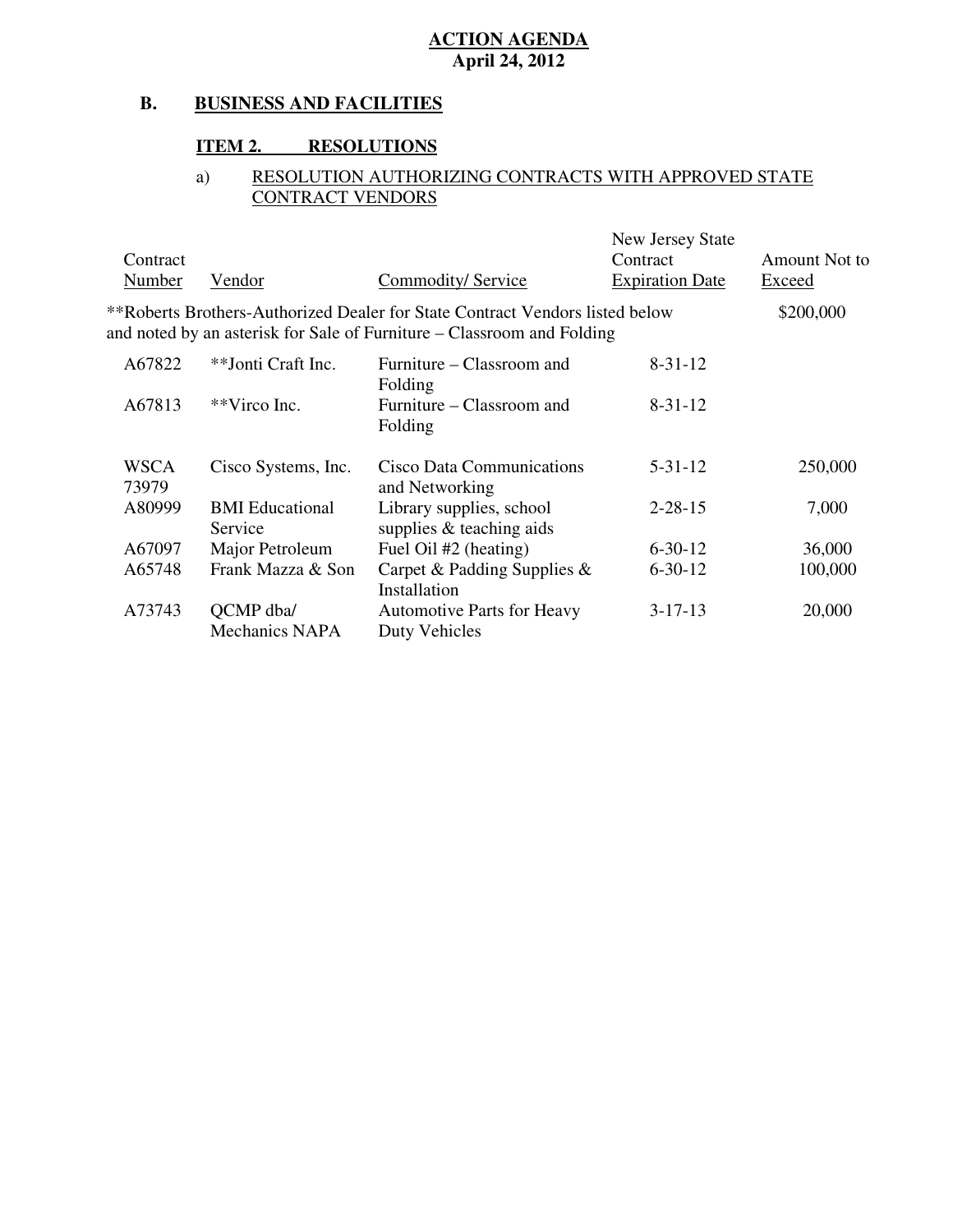#### **B. BUSINESS AND FACILITIES**

## **ITEM 2. RESOLUTIONS**

## b) RESOLUTION AUTHORIZING THE USE OF AWARDED VENDORS THROUGH EDUCATION DATA SERVICES – TIME AND MATERIALS MAINTENANCE BIDS

 WHEREAS, the State of New Jersey has encouraged school districts to cooperatively purchase supplies and/or services; and

 WHEREAS, Educational Data Services provides a list of vendors who have been awarded bids through their open bid process; and

 WHEREAS, the Cherry Hill Board of Education in an effort to save taxpayers money through efficient and cost effective purchasing has entered into an agreement with Educational Data Services to participate in the cooperative bids for supplies and services;

 NOW, THEREFORE BE IT FURTHER RESOLVED that the Cherry Hill Board of Education approve the following vendors who have been awarded bids through the Educational Data Services, not to exceed amount stated, said bids expire on March 31, 2013.

#### TIME AND MATERIALS MAINTENANCE BIDS

| PACKAGE #1                       | Not to<br>exceed | <b>AIR CONDITIONING</b><br>UNITS SERVICE AND<br><b>REPAIR</b>                     | Not to<br>exceed |
|----------------------------------|------------------|-----------------------------------------------------------------------------------|------------------|
| Primary                          |                  | Secondary                                                                         |                  |
| Northeast Mechanical<br>Services | \$450,000        | Peterson Service Co.                                                              | \$50,000         |
| PACKAGE #2<br>Primary            |                  | AIR DUCT CLEANING<br>Secondary                                                    |                  |
| Induct Industries, Inc.          | 50,000           | Indoor Air Technologies, Inc.                                                     | 50,000           |
| PACKAGE#3                        |                  | <b>AUTOMATIC</b><br>TEMPERATURE<br><b>CONTROLS SERVICE &amp;</b><br><b>REPAIR</b> |                  |
| Primary                          |                  | Secondary                                                                         |                  |
| Peterson Service Co.             | 50,000           | Northeast Mechanical                                                              | 50,000           |
| PACKAGE #4<br>Primary            |                  | <b>BOILER INSPECTION</b><br><b>CLEANING &amp; REPAIR</b><br>(ANNUAL)              |                  |
| <b>Mack Industries</b>           | 50,000           |                                                                                   |                  |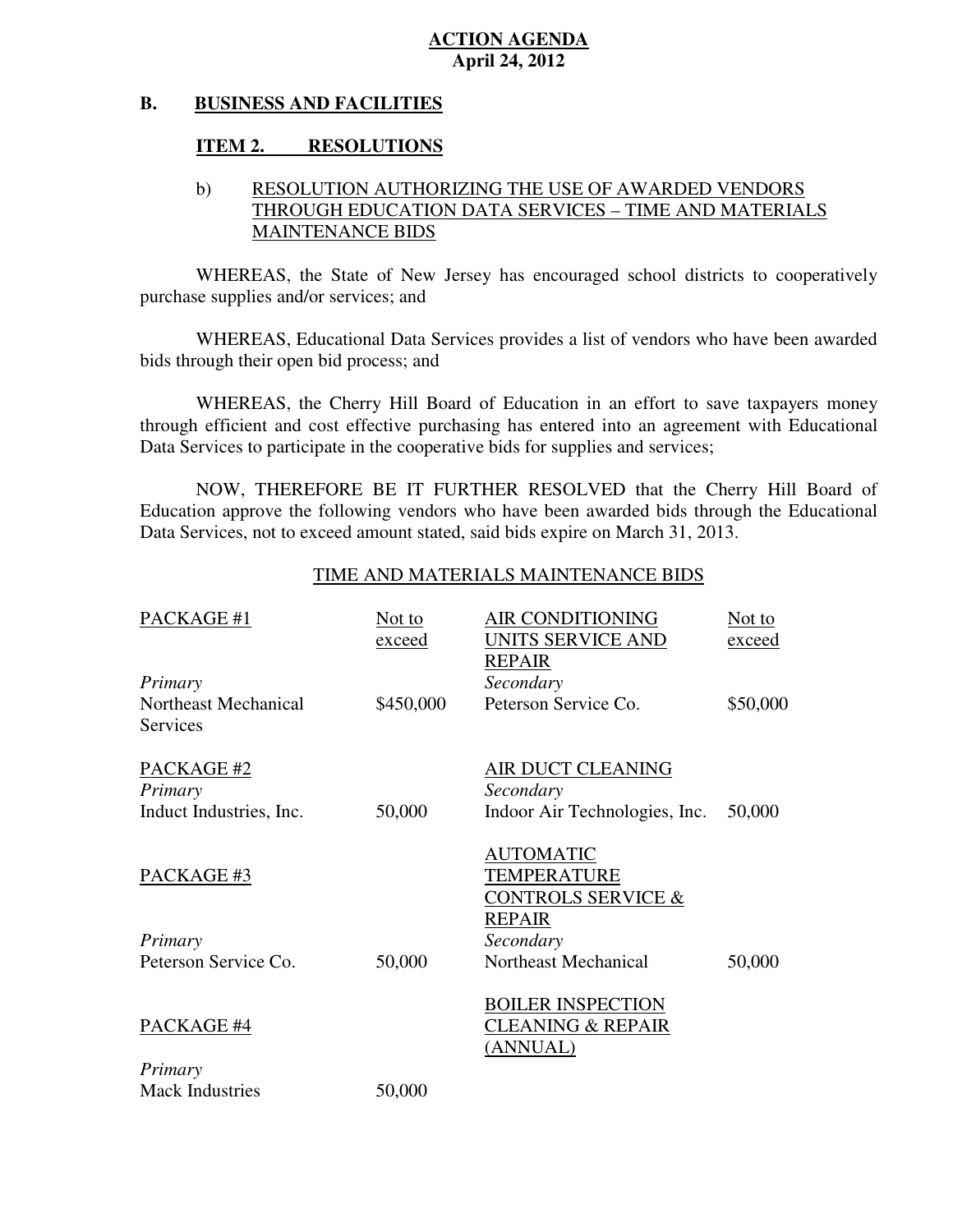#### **B. BUSINESS AND FACILITIES**

## **ITEM 2. RESOLUTIONS**

## b) RESOLUTION AUTHORIZING THE USE OF AWARDED VENDORS THROUGH EDUCATION DATA SERVICES – TIME AND MATERIALS MAINTENANCE BIDS continued

# TIME AND MATERIALS MAINTENANCE BIDS

| PACKAGE #5<br>Primary<br><b>Mack Industries</b>            | Not to<br>exceed<br>50,000 | <b>BOILER REPAIR</b>                                                                                                           | Not to<br>exceed |
|------------------------------------------------------------|----------------------------|--------------------------------------------------------------------------------------------------------------------------------|------------------|
| PACKAGE #6<br>Primary<br><b>Flooring Associates</b>        | 110,000                    | <b>CARPET CLEANING</b><br>REPAIR & REPLACEMENT<br>Secondary<br>Commercial Interiors Direct,<br>Inc.                            | 55,000           |
| PACKAGE #7<br>Primary<br>William J. Guarini, Inc.          | 25,000                     | CESSPOOL, WASTELINE,<br><b>SEWER REPAIR &amp;</b><br><b>REPLACEMENT</b><br>Secondary<br>Northeast Mechanical<br>Services, Inc. | 10,000           |
| PACKAGE #8                                                 |                            | <b>CHALKBOARD</b><br><b>RESURFACING</b>                                                                                        |                  |
| Primary<br><b>Flooring Associates</b>                      | 25,000                     |                                                                                                                                |                  |
| PACKAGE #9<br>Primary<br>Open Systems Integrators,<br>Inc. | 27,000                     | <b>CLOCK &amp; INTERCOM</b><br><b>SERVICES</b><br>Secondary<br>Alarm and Communication<br>Technologies, Inc.                   | 11,000           |
| PACKAGE #10<br>Primary                                     |                            | <b>ELECTRIC MOTOR</b><br><b>REPAIR</b><br>Secondary                                                                            |                  |
| Motors & Drives, Inc.<br>T/A Park Electric Motor Co.       | 22,000                     | Longo Electrical-Mechanical,<br>Inc.                                                                                           | 11,000           |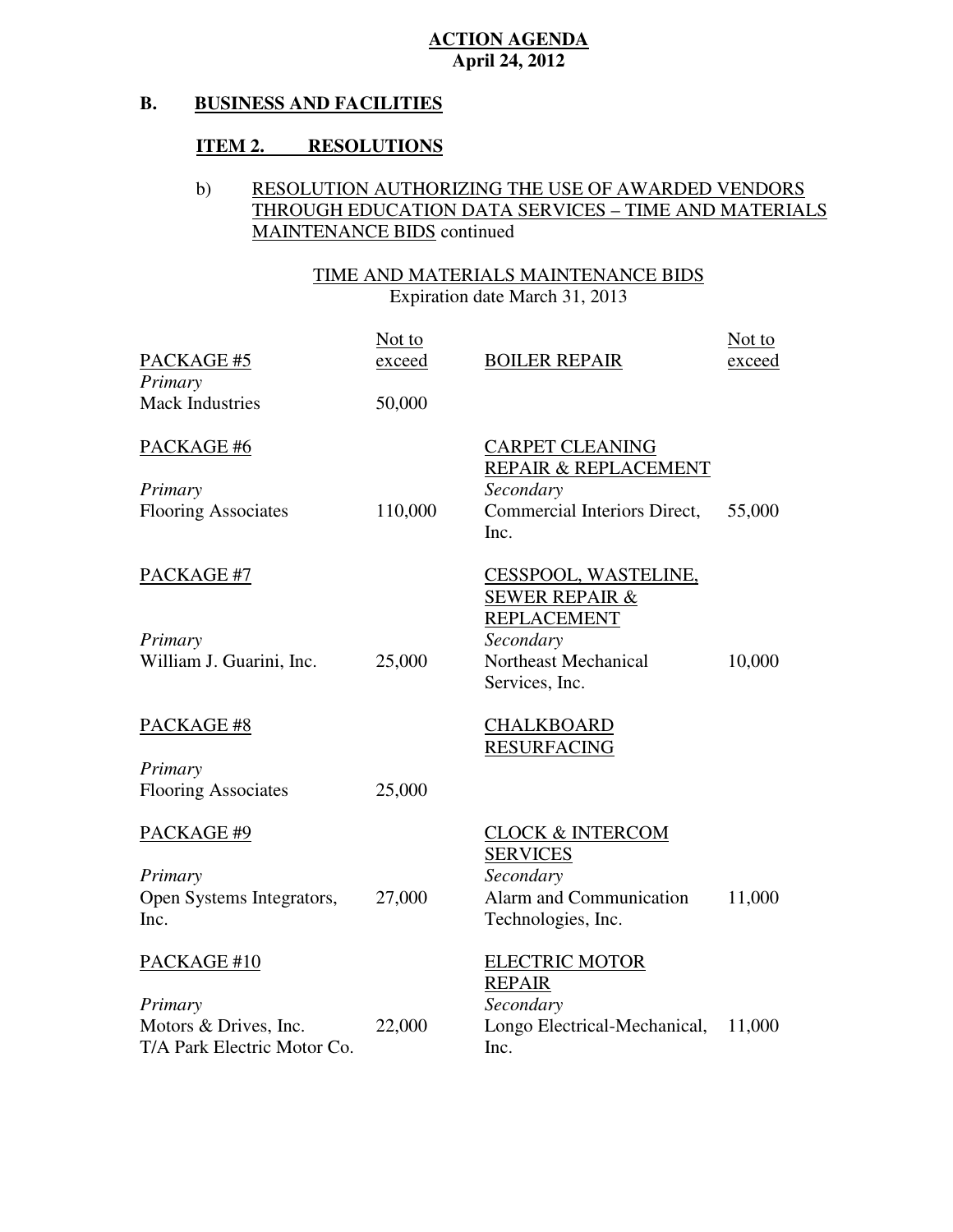#### **B. BUSINESS AND FACILITIES**

## **ITEM 2. RESOLUTIONS**

## b) RESOLUTION AUTHORIZING THE USE OF AWARDED VENDORS THROUGH EDUCATION DATA SERVICES – TIME AND MATERIALS MAINTENANCE BIDS continued

## TIME AND MATERIALS MAINTENANCE BIDS

| PACKAGE #11<br>Primary                       | Not to<br>exceed | <b>ELECTRICAL REPAIRS &amp;</b><br><b>SERVICES</b><br>Secondary | Not to<br><u>exceed</u> |
|----------------------------------------------|------------------|-----------------------------------------------------------------|-------------------------|
| <b>Northeast Electrical</b><br>Services, LLC | 250,000          | D. P. Murt, Inc.                                                | 250,000                 |
| PACKAGE #12                                  |                  | <b>ELEVATOR SERVICES</b><br><b>INSPECTION &amp; REPAIR</b>      |                         |
| Primary                                      |                  | Secondary                                                       |                         |
| Kencor, Inc.                                 | \$12,000         | <b>Crown Commercial Services</b>                                | \$5,500                 |
| PACKAGE #13                                  |                  | <b>FENCING REPAIR</b>                                           |                         |
| Primary                                      |                  | Secondary                                                       |                         |
| The Liberty Group.                           | 100,000          | <b>Flooring Associates</b>                                      | 50,000                  |
| PACKAGE #14                                  |                  | FIRE ALARM SYSTEM<br><b>INSPECTION &amp; REPAIR</b>             |                         |
| Primary                                      |                  | Secondary - Tied                                                |                         |
| <b>Fortress Protection LLC</b>               | 15,000           | Allied Fire & Safety<br>Equipment                               | 10,000                  |
|                                              |                  | Open Systems Integrators,                                       | 10,000                  |
| PACKAGE #15                                  |                  | Inc.<br>FIRE EXTINGUISHER &                                     |                         |
|                                              |                  | <b>SMOKE DETECTOR</b>                                           |                         |
|                                              |                  | REPAIR & REPLACEMENT<br><b>Testing only</b>                     |                         |
| Primary                                      |                  | Secondary                                                       |                         |
| Simplex Grinnell, LP                         | 12,000           | Allied Fire & Safety                                            | 5,500                   |
|                                              |                  | Equipment Co., Inc.                                             |                         |
| PACKAGE #16                                  |                  | <b>FLOOR TILE REPAIR &amp;</b>                                  |                         |
|                                              |                  | <b>REPLACEMENT</b>                                              |                         |
| Primary                                      |                  | Secondary                                                       |                         |
| <b>Flooring Associates</b>                   | 110,000          | BMC Construction, Inc.                                          | 25,000                  |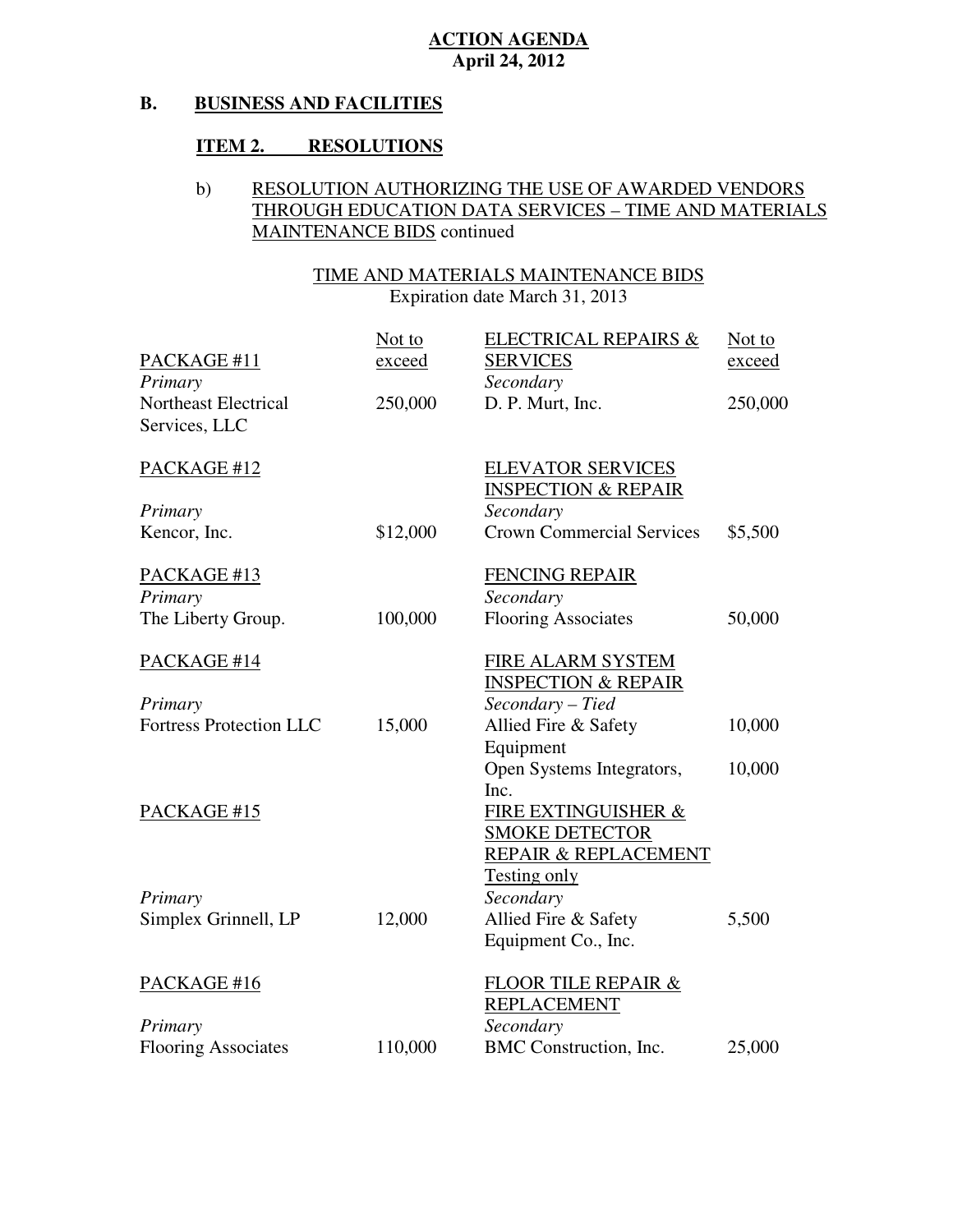#### **B. BUSINESS AND FACILITIES**

## **ITEM 2. RESOLUTIONS**

## b) RESOLUTION AUTHORIZING THE USE OF AWARDED VENDORS THROUGH EDUCATION DATA SERVICES – TIME AND MATERIALS MAINTENANCE BIDS continued

### TIME AND MATERIALS MAINTENANCE BIDS

| PACKAGE #17<br>Primary                                | Not to<br><u>exceed</u> | FOLDING DOORS REPAIR<br>& REPLACEMENT<br>Secondary                           | Not to<br><u>exceed</u> |
|-------------------------------------------------------|-------------------------|------------------------------------------------------------------------------|-------------------------|
| <b>BMC</b> Construction, LLC                          | 28,000                  | KDB Construction, LLC                                                        | 11,000                  |
| PACKAGE #18<br>Primary                                |                         | <b>GENERAL</b><br><b>CONSTRUCTION &amp;</b><br><b>CARPENTRY</b><br>Secondary |                         |
| <b>Flooring Associates</b>                            | 100,000                 | GPC, Inc.                                                                    | 50,000                  |
| PACKAGE #19<br>Primary                                |                         | <b>GRAFFITI REMOVAL</b><br>Secondary                                         |                         |
| The Liberty Group                                     | \$11,000                | <b>Crown Commercial Services</b>                                             | \$5,500                 |
| PACKAGE #20<br>Primary                                |                         | <b>HVAC SERVICES</b><br>Secondary                                            |                         |
| Northeast Mechanical<br>Services, Inc.                | 1,000,000               | <b>Peterson Service Company</b>                                              | 250,000                 |
| PACKAGE #21<br>Pest-A-Side Exterminating<br>Co., Inc. | 20,000                  | <b>LANDSCAPE SERVICES</b>                                                    |                         |
| PACKAGE #22                                           |                         | <b>LOCKER REPAIR AND</b><br><b>REPLACEMENT</b>                               |                         |
| Primary<br>The Locker Man, Inc.                       | 150,000                 | Rabco Equipment<br>Corporation                                               | 75,000                  |
| PACKAGE #23<br>Primary                                |                         | <b>LOCKSMITH SERVICES</b>                                                    |                         |
| JC Magee Security<br>Solutions, Inc.                  | 100,000                 |                                                                              |                         |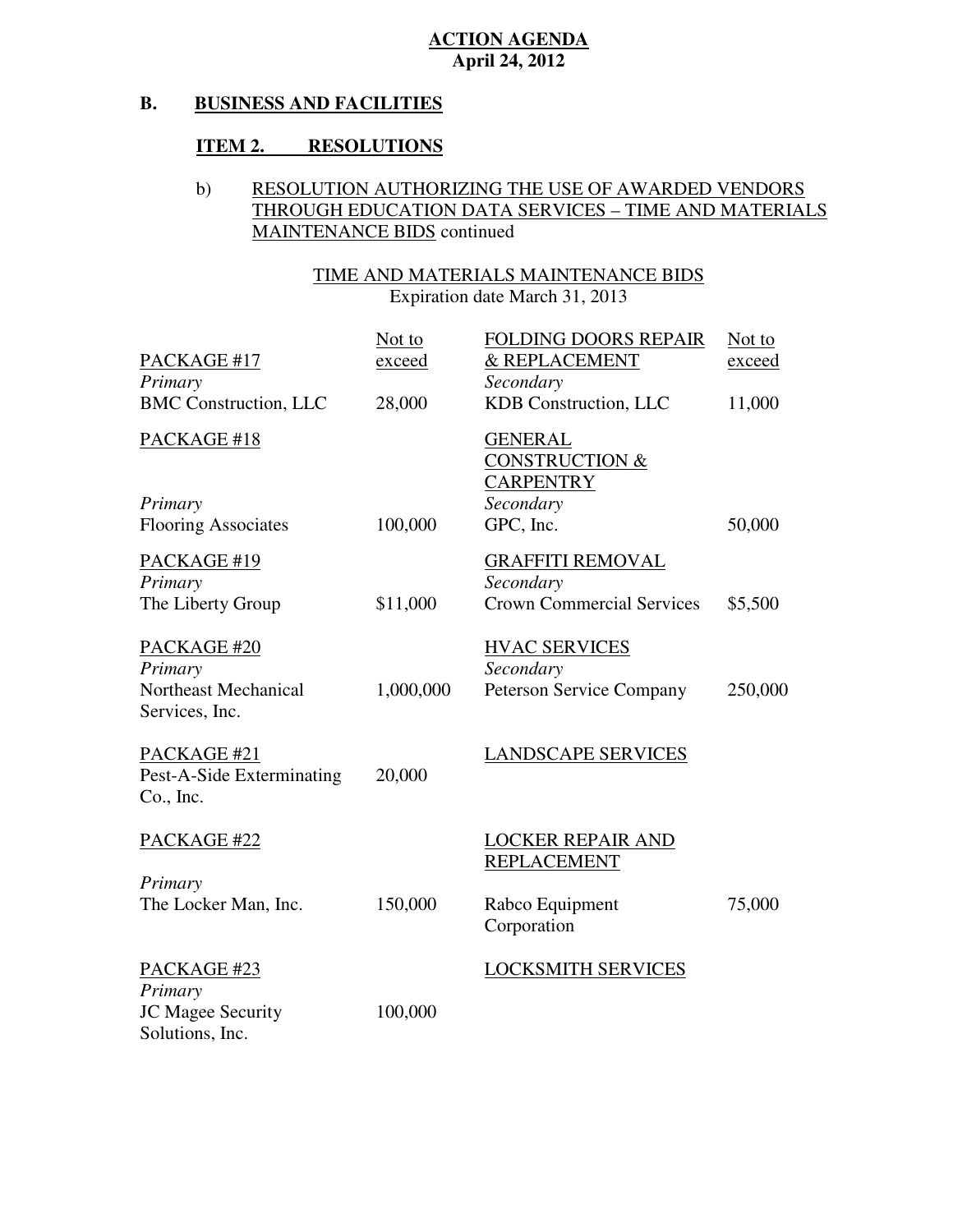#### **B. BUSINESS AND FACILITIES**

## **ITEM 2. RESOLUTIONS**

## b) RESOLUTION AUTHORIZING THE USE OF AWARDED VENDORS THROUGH EDUCATION DATA SERVICES – TIME AND MATERIALS MAINTENANCE BIDS continued

## TIME AND MATERIALS MAINTENANCE BIDS

| PACKAGE #24A<br>Primary                                                                                      | Not to<br>exceed | MASONRY, CONCRETE<br><b>CURBS&amp; SIDEWALKS</b>                                  | Not to<br><u>exceed</u> |
|--------------------------------------------------------------------------------------------------------------|------------------|-----------------------------------------------------------------------------------|-------------------------|
| Diamond Construction                                                                                         | 25,000           |                                                                                   |                         |
| PACKAGE #24B<br>Primary<br>Diamond Construction/JAK<br>Construction Corp.                                    | 50,000           | <b>MACADAM (REPAVING)</b><br>Secondary<br><b>BMC</b> Construction, LLC            | 15,000                  |
| PACKAGE #25<br>Primary<br><b>Flooring Associates</b>                                                         | 100,000          | <b>PAINTING</b><br>Secondary<br>GPC, Inc.                                         | 25,000                  |
| PACKAGE #26<br>A separate bid pkg. for<br>compliance with NJ School<br>IPM to be awarded at a later<br>date. |                  | PEST CONTROL                                                                      |                         |
| PACKAGE #27<br>Primary<br>William J. Guarini, Inc.                                                           | \$50,000         | <b>PLUMBING</b><br>Secondary<br>Northeast Mechanical<br>Services, Inc.            | \$20,000                |
| PACKAGE #28<br>Primary<br>Longo Electrical-<br>Mechanical, Inc.                                              | 50,000           | <b>PUMP REPAIR</b><br>Secondary<br><b>Crown Commercial Services</b>               | 25,000                  |
| PACKAGE #29<br>Primary<br>Mathusek, Inc.                                                                     | 210,000          | REFINISH STAGE & GYM<br><b>WOOD</b><br>Secondary<br>Classic Floor Finishing, Inc. | 27,500                  |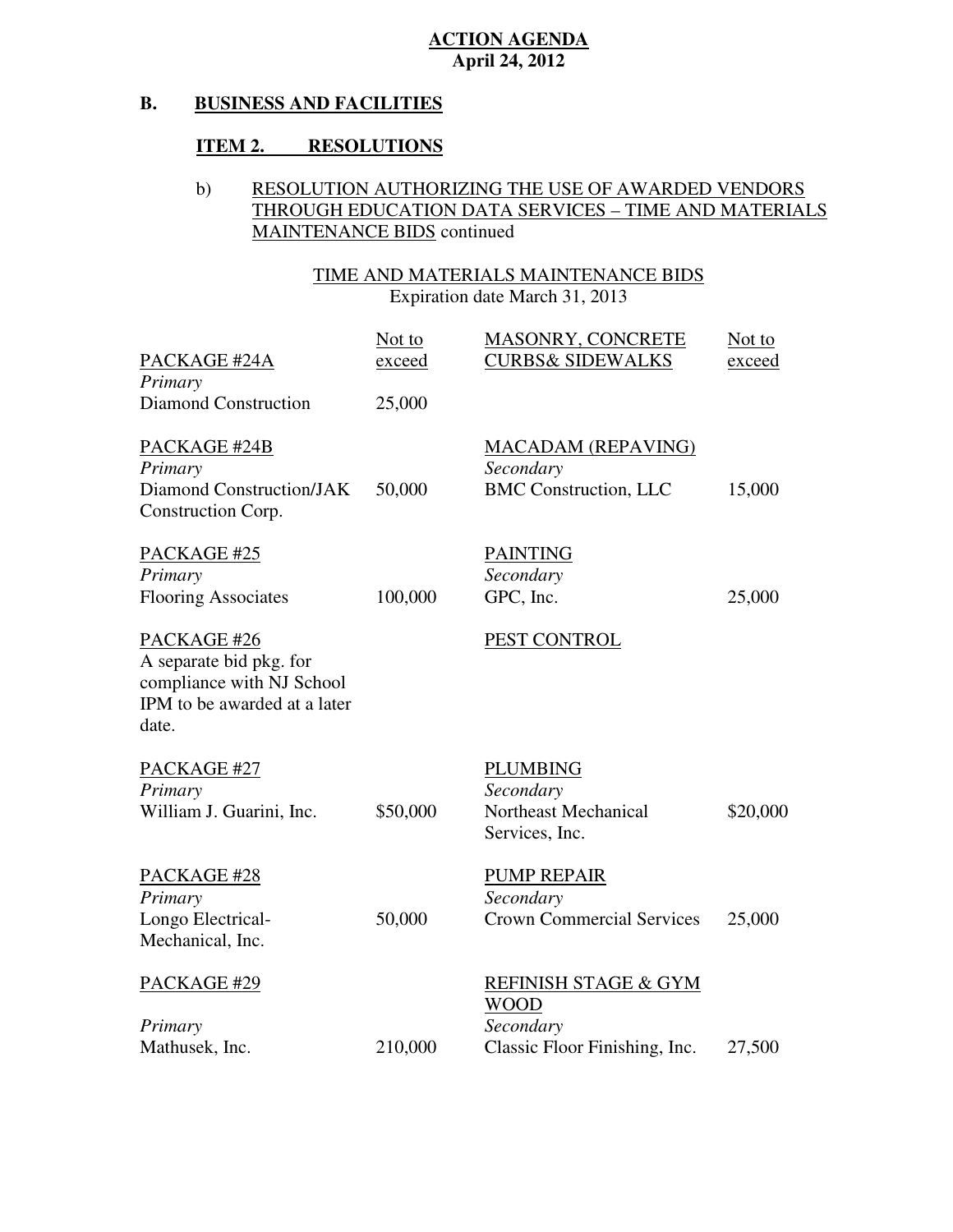#### **B. BUSINESS AND FACILITIES**

## **ITEM 2. RESOLUTIONS**

## b) RESOLUTION AUTHORIZING THE USE OF AWARDED VENDORS THROUGH EDUCATION DATA SERVICES – TIME AND MATERIALS MAINTENANCE BIDS continued

### TIME AND MATERIALS MAINTENANCE BIDS

| PACKAGE #30                                               | Not to<br><u>exceed</u> | <b>ROOF REPAIR &amp;</b><br><b>REPLACEMENT</b><br>Secondary | Not to<br>exceed |
|-----------------------------------------------------------|-------------------------|-------------------------------------------------------------|------------------|
| Primary<br>MK Lions, LLC                                  | 100,000                 | Kowalski Roofing Corp.                                      | 50,000           |
| PACKAGE #31                                               |                         | <b>SCOREBOARD &amp; GYM</b><br><b>EQUIPMENT REPAIR</b>      |                  |
| Primary                                                   |                         | Secondary                                                   |                  |
| Guardian Gym Equipment                                    | 55,000                  | Corby Associates, Inc.                                      | 27,000           |
| PACKAGE #32                                               |                         | <b>STAGE CURTAINS &amp;</b><br><b>DRAPERIES</b>             |                  |
| Primary<br>Ackerson Drapery &<br>Decorator Services, Inc. | 40,000                  |                                                             |                  |
| PACKAGE #33<br><b>NO BID</b>                              |                         | <b>VEHICLE REPAIRS</b>                                      |                  |
| PACKAGE #34                                               |                         | <b>VENETIAN BLINDS</b><br><b>REPAIR AND</b><br>REPLACEMENT  |                  |
| Primary                                                   |                         |                                                             |                  |
| The Liberty Group                                         | \$11,000                | Ackerson Drapery &<br>Decorator Services, Inc.              | \$6,000          |
| PACKAGE #35<br>Primary                                    |                         | <b>WELDING</b><br>Secondary                                 |                  |
| Northeast Mechanical                                      | 10,000                  | All Phase General                                           | 5,000            |
| Services, Inc.                                            |                         | Contractors, LLC.                                           |                  |
| PACKAGE #36                                               |                         | <b>WINDOW GLAZING &amp;</b><br><b>GLASS REPLACEMENT</b>     |                  |
| Primary                                                   |                         |                                                             |                  |
| The Liberty Group                                         | 50,000                  |                                                             |                  |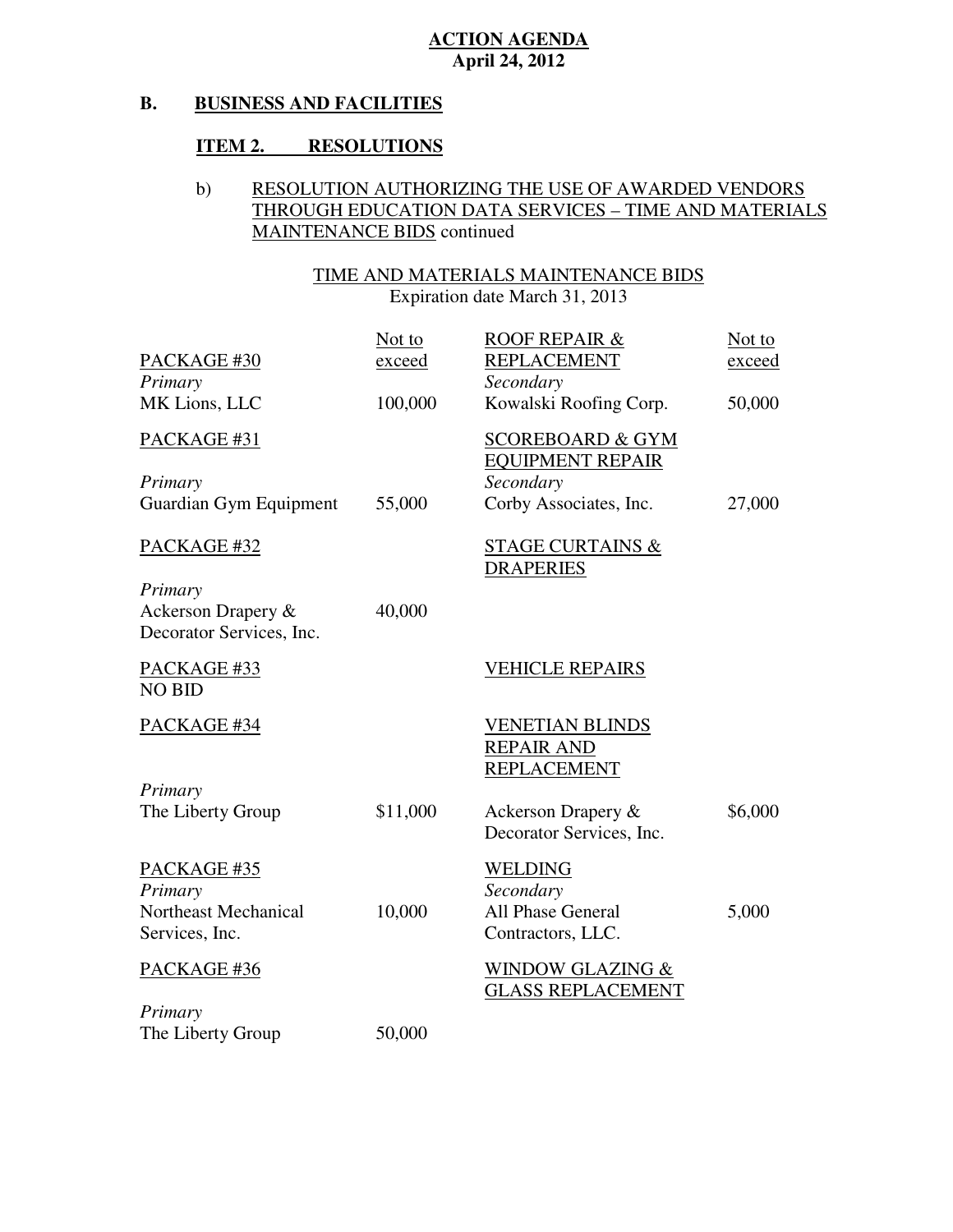#### **B. BUSINESS AND FACILITIES**

## **ITEM 2. RESOLUTIONS**

## b) RESOLUTION AUTHORIZING THE USE OF AWARDED VENDORS THROUGH EDUCATION DATA SERVICES – TIME AND MATERIALS MAINTENANCE BIDS continued

## TIME AND MATERIALS MAINTENANCE BIDS

| PACKAGE #37<br>Primary<br>The Liberty Group           | Not to<br>exceed<br>22,000 | <b>WINDOW SHADE REPAIR</b><br>& REPLACEMENT<br>Secondary<br>Ackerson Drapery &<br>Decorator Services, Inc. | Not to<br><u>exceed</u><br>10,000 |
|-------------------------------------------------------|----------------------------|------------------------------------------------------------------------------------------------------------|-----------------------------------|
| PACKAGE #38<br>Primary<br>William J. Guarini, Inc.    | 10,000                     | FIRE SPRINKLER SYSTEM<br>Secondary<br>Allied Fire & Safety<br>Equipment Co., Inc.                          | 5,000                             |
| PACKAGE #39<br>Primary<br>The Liberty Group           | 10,000                     | <b>MOVING &amp; STORAGE</b><br>Secondary<br>Nelson Westerberg                                              | 5,000                             |
| PACKAGE #40                                           |                            | <b>PLAYGROUND</b><br><b>EQUIPMENT INSPECTION</b><br>& REPAIR                                               |                                   |
| Primary<br>W.E.I.T. Creative Solutions,<br><b>LLC</b> | 25,000                     | Secondary<br>Corby Associates                                                                              | 10,000                            |
| PACKAGE #41                                           |                            | <b>REFRIGERATION</b><br><b>EQUIPMENT</b><br>MAINTENANCE,<br><b>INSPECTION</b>                              |                                   |
| Primary<br>Northeast Mechanical<br>Services, Inc.     | 25,000                     | Secondary<br>Marlee Contractors, LLC                                                                       | 10,000                            |
| PACKAGE #44                                           |                            | <b>IP INTEGRATION</b><br><b>SERVICES</b>                                                                   |                                   |
| Primary<br>Promedia Technology<br><b>Services</b>     | 50,000                     |                                                                                                            |                                   |
| PACKAGE #49                                           |                            | <b>TEXTBOOK FREIGHT</b><br><b>CONSOLIDATION</b>                                                            |                                   |
| Primary<br><b>Book-It Distribution</b>                | 25,000                     |                                                                                                            |                                   |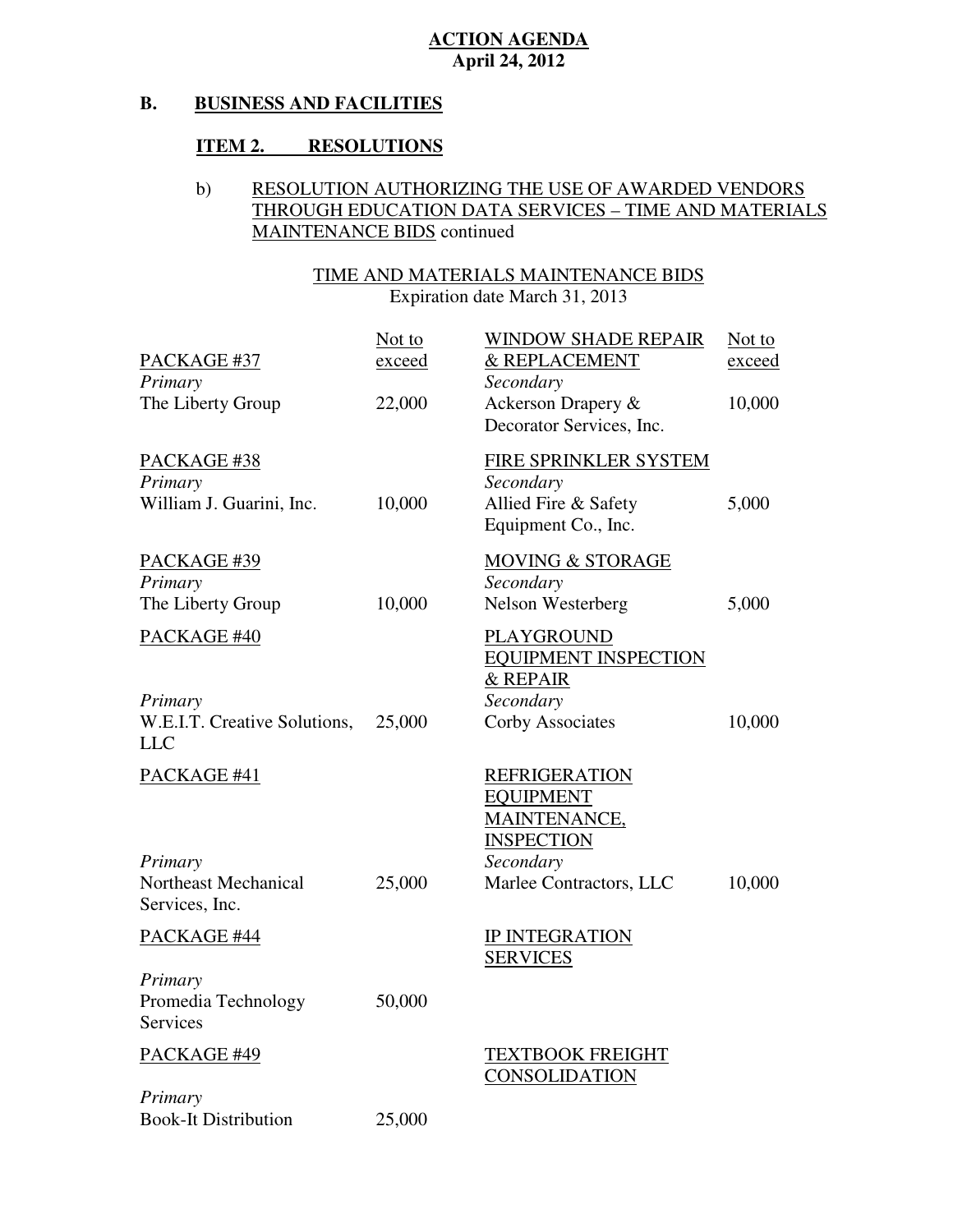#### **B. BUSINESS AND FACILITIES**

#### **ITEM 2. RESOLUTIONS**

## c) RESOLUTION TO ACCEPT CORRECTIVE ACTION PLAN

 RESOLVED, that the Board approve the Corrective Action Plan in connection with the Addenda Bidding Notice Review by the Office of Fiscal Accountability and Compliance OFAC Case # INY-009-12 and directs the administration to implement same.

### d) UMDNJ – EMPLOYEE ASSISTANCE PROGRAM

 University of Medicine and Dentistry of New Jersey (UMDNJ) providing an employee assistance program to all Cherry Hill School District employees for the period of July 1, 2012 to June 30, 2013 at a cost not to exceed \$45,000.00. PO #13-00132 It is recommended that the Agreement between the Cherry Hill Public Schools and

Account Code: 11 000 291 290 90 0002.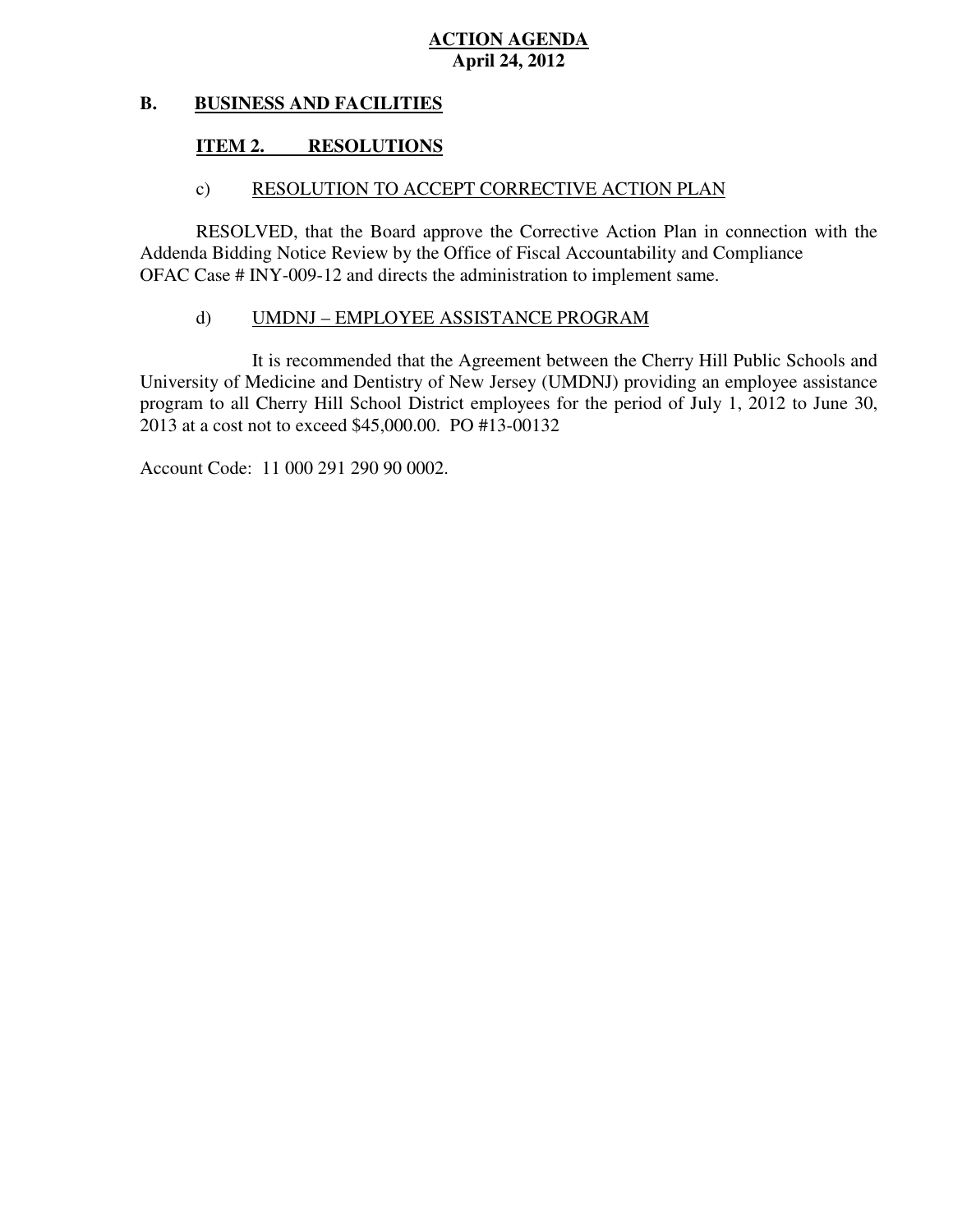### **B. BUSINESS AND FACILITIES**

## **ITEM 3. RESOLUTION FOR THE AWARD OF BIDS**

## a) #KCANO-040312 – CANOPY REPAIRS AND ALTERATIONS AT KILMER ELEMENTARY SCHOOL (4-13-12)

## **INFORMATION:**

Specifications for the procurement of a vendor to provide canopy repairs and alterations at Kilmer Elementary School were advertised and solicited with the following results.

|                                                  |                 |                 |                   | Levy           |             |
|--------------------------------------------------|-----------------|-----------------|-------------------|----------------|-------------|
| <b>BIDDER</b>                                    | Joseph Poretta  | $\ast$          | Coastal Land      | Construction   |             |
|                                                  | Builders, Inc., | J. H. Williams, | Contractors, Inc. | Company, Inc., | D. A. Nolt, |
|                                                  | Hammonton, NJ   | Moorestown, NJ  | Pittsgrove, NJ    | Audubon, NJ    | Berlin, NJ  |
| SOC-1 – Canopy repairs $\&$                      |                 |                 |                   |                | No Bid      |
| alterations                                      | \$97,900.00     | \$63,499.00     | \$92,000.00       | \$79,600.00    |             |
| SOC-1A-Aluminum wall panels                      | 7,500.00        | 9,600.00        |                   |                | No Bid      |
| over existing brick                              |                 |                 | 11,400.00         | 25,800.00      |             |
| $SOC-1B - Root$ membrane surface                 | 4,200.00        | 3,800.00        |                   |                | No Bid      |
| acrylic coating                                  |                 |                 | 3,400.00          | 4,000.00       |             |
| SOC-1C – Canopy repairs $\&$                     |                 |                 |                   |                |             |
| alterations at main entrance canopy              | 64,346.00       | 39,000.00       | 73,900.00         | 52,000.00      | No Bid      |
| (Area #4)                                        |                 |                 |                   |                |             |
| SOC-1D – Provide wall panels above               |                 |                 |                   |                |             |
| main entrance canopy                             | 7,500.00        | 3,800.00        | 6,900.00          | 14,000.00      | No Bid      |
| (Area #4)                                        |                 |                 |                   |                |             |
| SOC-1E - Provide acrylic coating on              |                 |                 |                   |                |             |
| modified bitumen roof system at                  | 4,000.00        | 3,800.00        | 3,400.00          | 4,000.00       | No Bid      |
| main entrance canopy (Area #4)                   |                 |                 |                   |                |             |
| <b>UNIT PRICE #1</b>                             |                 |                 |                   |                |             |
| Metal deck: 20 ga, $1\frac{1}{2}$ " deep, type B | Non-responsive  | 85.00           | 2,700.00          | 150.00         | No Bid      |
| roof deck (price per 10 s.f.)                    |                 |                 |                   |                |             |

\*Vendor withdrew bid.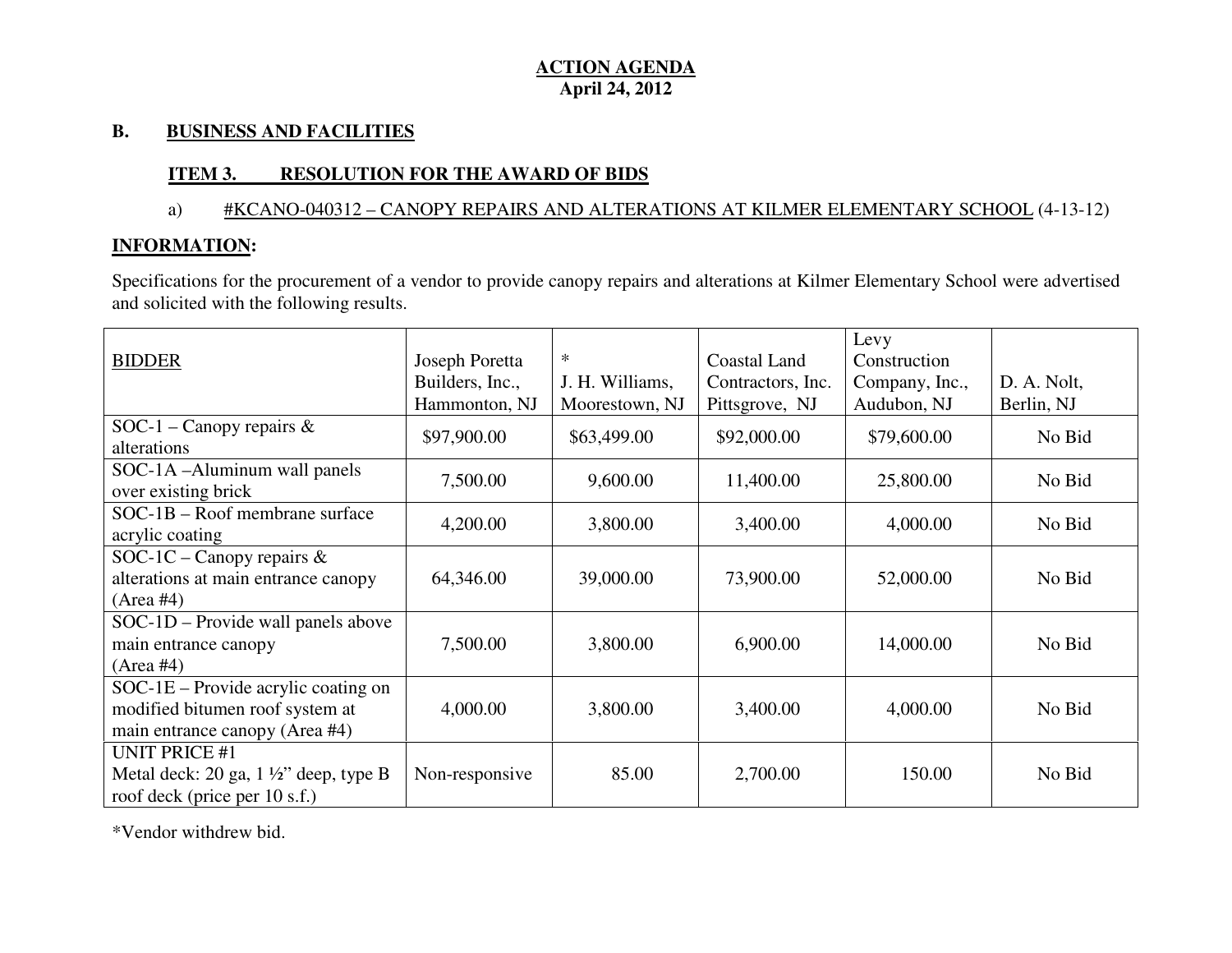#### **B. BUSINESS AND FACILITIES**

## **ITEM 3. RESOLUTION FOR THE AWARD OF BIDS**

 a) #KCANO-040312 – CANOPY REPAIRS AND ALTERATIONS AT KILMER ELEMENTARY SCHOOL (4-13-12) continued

## **RECOMMENDATION:**

 It is recommended that BID #KCANO-040312 – CANOPY REPAIRS AND ALTERATIONS AT KILMER ELEMENTARY SCHOOL be awarded as follows based on the lowest responsive and responsible bidder. PO # 12-07628

|                                             | Levy Construction |
|---------------------------------------------|-------------------|
| <b>BIDDER</b>                               | Company, Inc.,    |
|                                             | Audubon, NJ       |
| $SOC-1$ – Canopy repairs & alterations      | \$79,600.00       |
| SOC-1C – Canopy repairs $\&$ alterations at |                   |
| main entrance canopy                        | 52,000.00         |
| (Area #4)                                   |                   |
| <b>TOTAL AWARD</b>                          | \$131,600.00      |

Account Code: 12 000 400 450 15 8036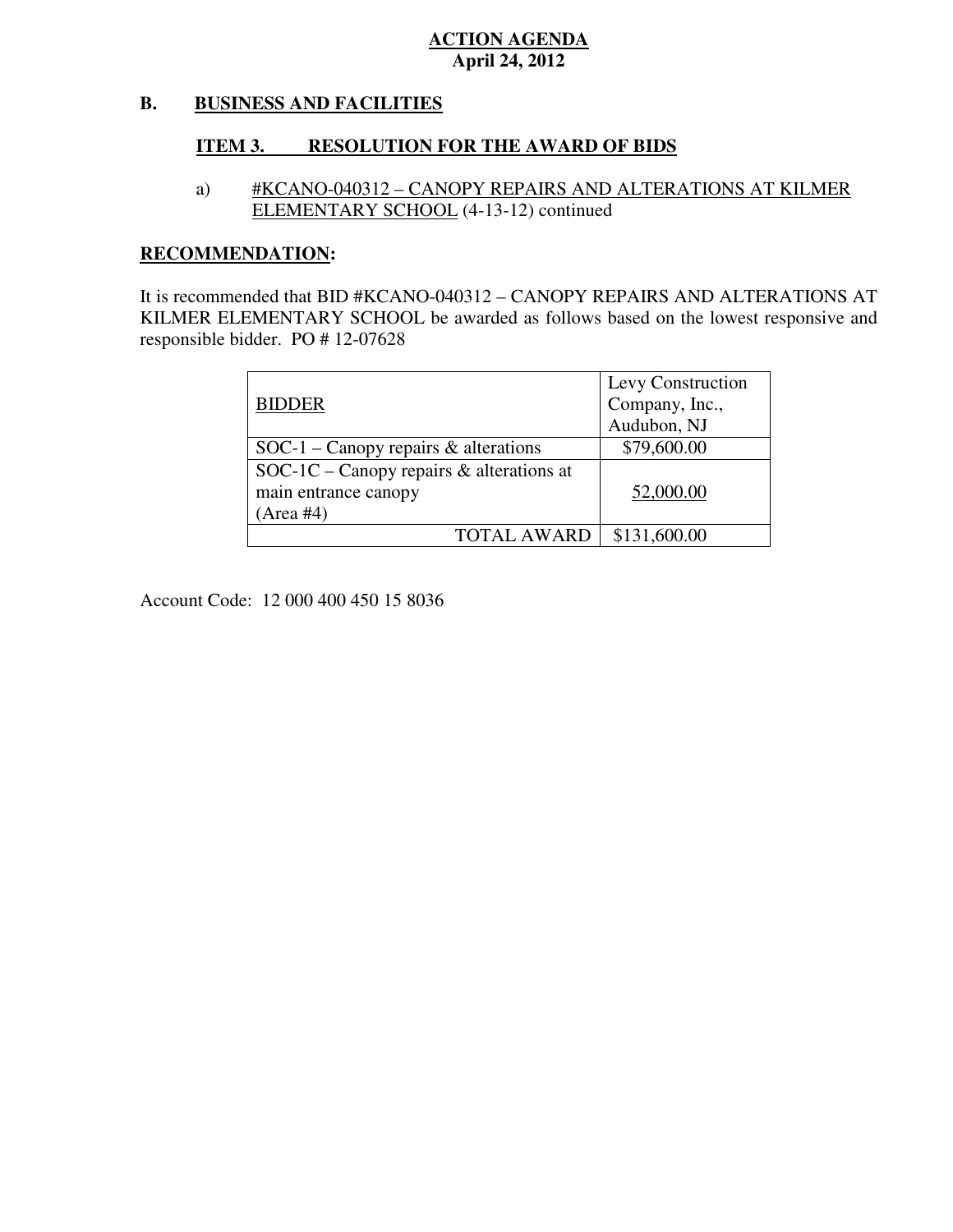#### **B. BUSINESS AND FACILITIES**

#### **ITEM 4. RESOLUTION FOR THE AWARD OF TRANSPORTATION**

### a) ROUTE #QCHRC – REAL CENTER, LAUREL SPRINGS, NJ

#### **RECOMMENDATION:**

Quotes were solicited by the Transportation Department with the low quote coming from  $T \& L$  Transportation, Inc. It is recommended that prior administrative approval be ratified to grant T & L Transportation, Inc. to transport (1) one classified student to/from REAL Center located in Laurel Springs, NJ. PO# 12-07366

 Route: QCHRC / Quote School: REAL Center, Laurel Springs, NJ Company: T & L Transportation, Inc. Date(s): 3/12/12 to 6/18/12 Cost per diem: \$133.00 Total # of days: (63) Sixty three Total Cost: \$8,379.00

Account Code: 11-000-270-514-83-0001

#### b) ROUTE #QCOLW-2/QUOTE – ALTERNATIVE HIGH SCHOOL

Recommendation:

 Quotes were solicited by the Transportation Department with the emergency quote coming from Safety Bus Service. An emergency quote was needed due to the abrupt closure of CT Student Services, LLC. It is recommended that prior administrative approval be ratified to grant Safety Bus Service, to transport (7) seven classified students from Alternative High School to Cherry Hill High School West/Home as listed below. PO #12-07370

 Route: QCOLW-2/Quote School: Alternative High School Company: Safety Bus Service Date(s): 3/12/12 to 6/18/12 Cost per diem: \$59.47 Total # of days: (63) sixty three Total Cost: \$3,746.61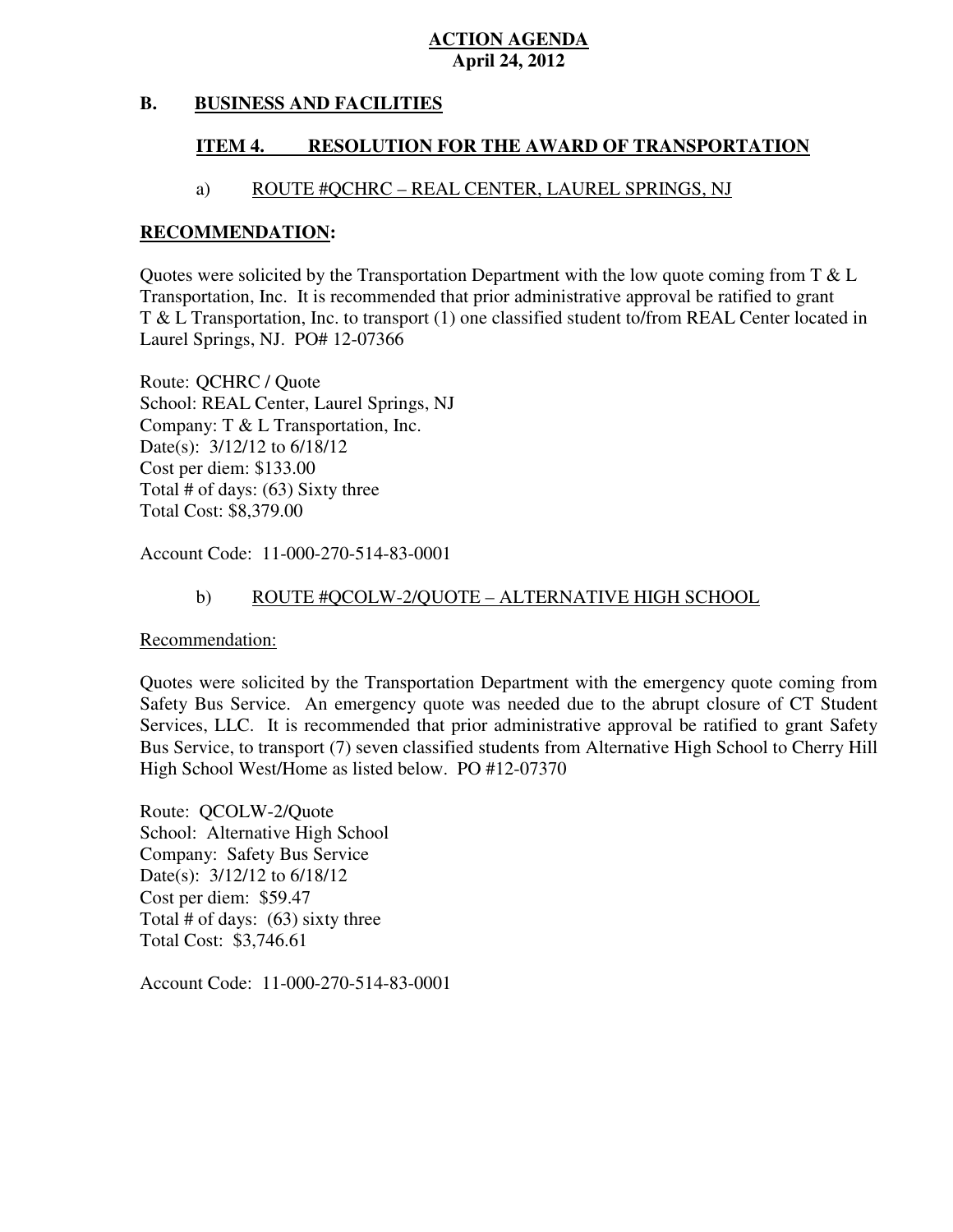#### **B. BUSINESS AND FACILITIES**

#### **ITEM 4. RESOLUTION FOR THE AWARD OF TRANSPORTATION**

### c) ROUTE #QKING-6/QUOTE – KINGSTON ELEMENTARY SCHOOL

#### **RECOMMENDATION:**

 Quotes were solicited by the Transportation Department with the emergency quote coming from Safety Bus Service. An emergency quote was needed due to the abrupt closure of CT Student Services, LLC. It is recommended that prior administrative approval be ratified to grant Safety Bus Service to transport (2) two classified students to/from Kingston Elementary School as listed below. PO #12-07369

 Route: QKING-6/Quote School: Kingston Elementary School Company: Safety Bus Service Date(s): 3/12/12 to 6/18/12 Cost per diem: \$59.47 Total # of days: (63) Sixty-three Total Cost: \$3746.61

Account Code: 11-000-270-514-83-0001

### d) ROUTE #QWOS-6/QUOTE – STOCKTON ELEMENTARY SCHOOL

### **RECOMMENDATION:**

 Quotes were solicited by the Transportation Department with the emergency quote coming from Safety Bus Service. An emergency quote was needed due to the abrupt closure of CT Student Services, LLC. It is recommended that prior administrative approval be ratified to grant Safety Bus Service to transport (9) nine classified students from Richard Stockton Elementary School to home with an aide as listed below. PO #12-07371

 Route: QWOS-6/Quote School: Richard Stockton Elementary School Company: Safety Bus Service Date(s): 3/12/12 to 6/18/12 Cost per diem: \$59.47 Aide per diem: \$16.27 Total # of days: (63) Sixty-three Total Cost: \$4771.62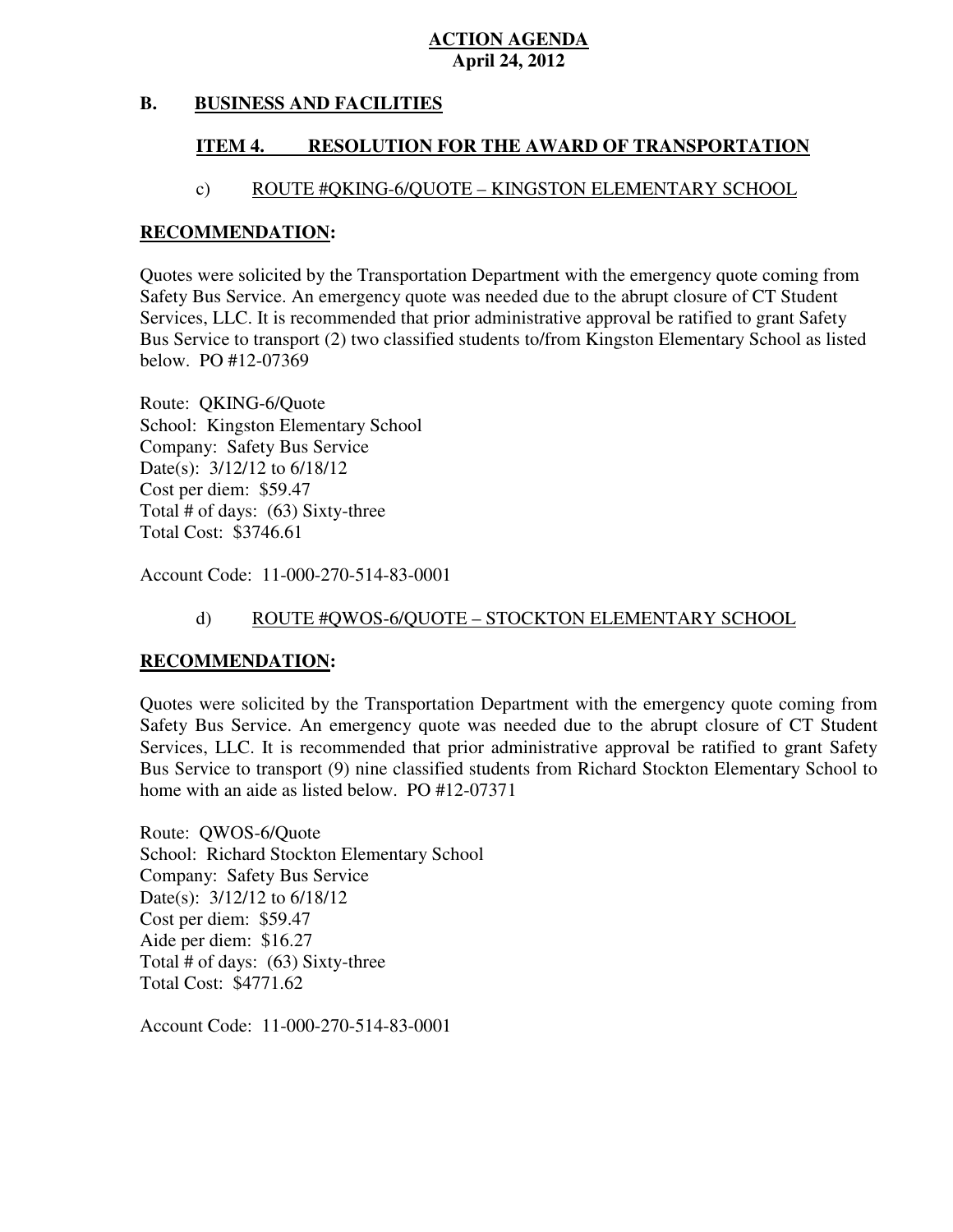#### **B. BUSINESS AND FACILITIES**

#### **ITEM 4. RESOLUTION FOR THE AWARD OF TRANSPORTATION**

### e) ROUTE #KING-1A – KINGSTON ELEMENTARY SCHOOL - AIDE

#### **RECOMMENDATION:**

 It is recommended that prior administrative approval be ratified for Hillmans Bus Service, Inc. to transport (1) one classified student with an aide to and from school as listed below. PO#12-07447

 Route: KING-1A/ 1:1 Aide School: Kingston Elementary School Company: Hillmans Bus Service, Inc. Original Route: KING-1 Original Bid: # 5376 Date(s): 3/26/12 to 6/18/12 Cost per diem aide: \$48.00 Total # of days: (54) Fifty four Total Cost: \$2,592.00

Account Code: 11-000-270-514-83-0001

### f) ROUTE #MPPM-4A – BARCLAY EARLY CHILDHOOD CENTER - AIDE

### **RECOMMENDATION:**

 It is recommended that prior administrative approval be ratified for Holcomb Bus Service, Inc. to transport (1) one classified student with an aide to and from school as listed below. PO#12-07611

 Route: MPPM-4A/ Aide School: Barclay Early Childhood Center Company: Holcomb Bus Service, Inc. Original Route: MPPM-4 Original Bid: # 4853 Date(s): 3/27/12 to 6/18/12 Cost per diem aide: \$65.00 Total # of days: (53) Fifty three Total Cost: \$ 3,445.00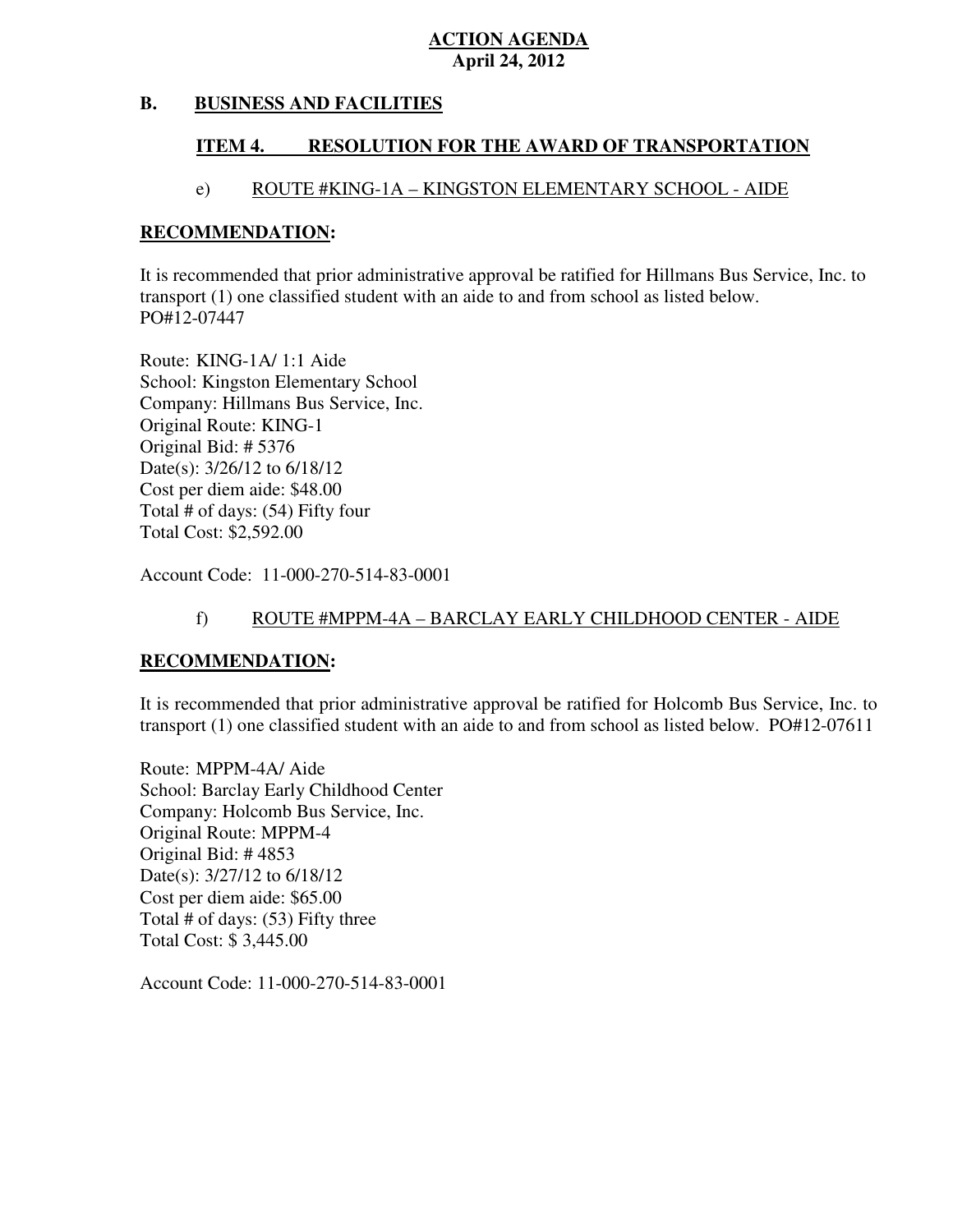#### **B. BUSINESS AND FACILITIES**

#### **ITEM 4. RESOLUTION FOR THE AWARD OF TRANSPORTATION**

## g) ROUTE #SJGX-3 – ARCHBISHOP DAMIANO (ST. JOHN OF GOD) – SHUTTLE WITH AIDE

#### **RECOMMENDATION:**

 It is recommended that prior administrative approval be ratified for McGough Bus Company, Inc. to transport (1) one classified student on a shuttle with an aide from school to home as listed below. P.O. #12-07622

 Route: SJGX-3 School: Archbishop Damiano (St. John of God) Company: McGough Bus Company, Inc. Original Route: SJG Original Bid: #5222 Date(s): 4/18, 4/25, 5/2, 5/9, 5/16 (Wednesday Only) Cost per diem route: \$80.00 Cost per diem aide: \$20.00 Total # of days: (5) Total Cost: \$500.00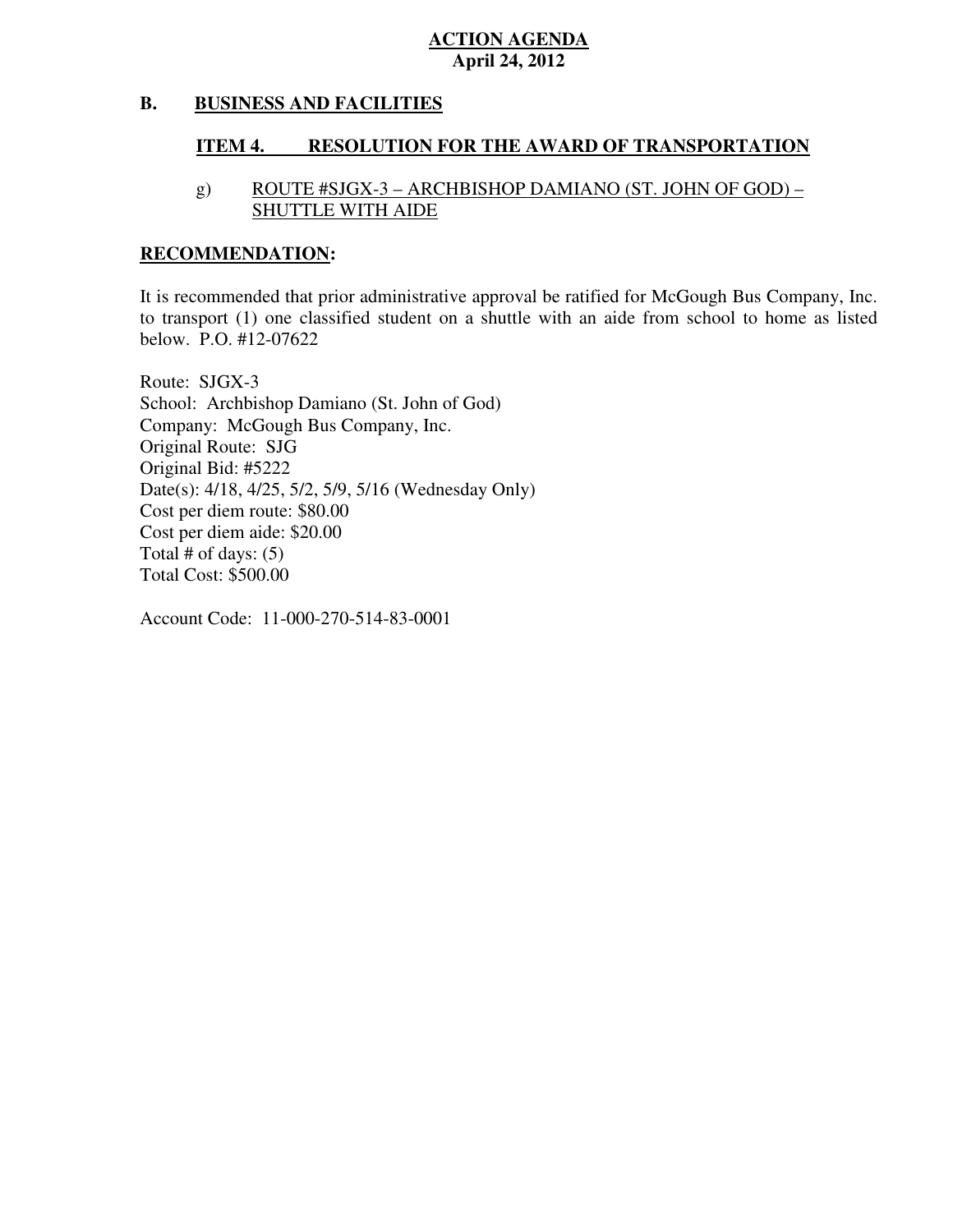#### **B. BUSINESS AND FACILITIES**

#### **ITEM 5 RESOLUTION FOR THE AWARD OF CHANGE ORDERS**

## a) #KESBR-041211 – BOILER REPLACEMENT AND RELATED WORK AT KINGSTON ELEMENTARY SCHOOL (4-12-11)

#### **INFORMATION:**

 Board approval is requested for Change Order 001 to be issued to Estock Piping Company, LLC to install check valve at backflow preventer on boiler make-up eater supply (add \$160.00), replace damaged sump pump (deduct \$948.00) and restore automatic fire alarm system (deduct \$960.07) resulting in a total deduction of \$1,748.40.

#### **RECOMMENDATION:**

 It is recommended that Change Order 001 to install check valve at backflow preventer on boiler make-up eater supply (add \$160.00), replace damaged sump pump (deduct \$948.00) and restore automatic fire alarm system (deduct \$960.07) resulting in a total deduction of \$1,748.40 be issued to Estock Piping Company, LLC. Original PO #11-07111

Account Code: 30 000 450 450 18 8015

| <b>SCHOOL</b>              | <b>DONATION</b>                                                          | <b>GROUP OFFERING</b><br><b>DONATION</b> | VALUE       |
|----------------------------|--------------------------------------------------------------------------|------------------------------------------|-------------|
| <b>District</b>            | Monetary - Mt. Misery<br>Program                                         | Cherry Hill Education<br>Foundation      | \$10,985.60 |
| Johnson ES                 | Monetary - "JJ;s<br>Ambassadors for Animals<br>Program"                  | Cherry Hill Education<br>Foundation      | \$1,180     |
| Johnson ES                 | Monetary $-$ Bus<br><b>Transportation for Project</b><br><b>Success</b>  | Cherry Hill Education<br>Foundation      | \$590       |
| Paine ES                   | Monetary - "Scientific<br>Minds United in Research<br>and Fun" materials | Cherry Hill Education<br>Foundation      | \$1,500     |
| Alternative High<br>School | Monetary - Composter                                                     | Cherry Hill Education<br>Foundation      | \$499       |
|                            |                                                                          |                                          |             |

#### **ITEM 6. INCCEPTANCE OF DONATIONS**

| Motion | Second | v ote |
|--------|--------|-------|
|        |        |       |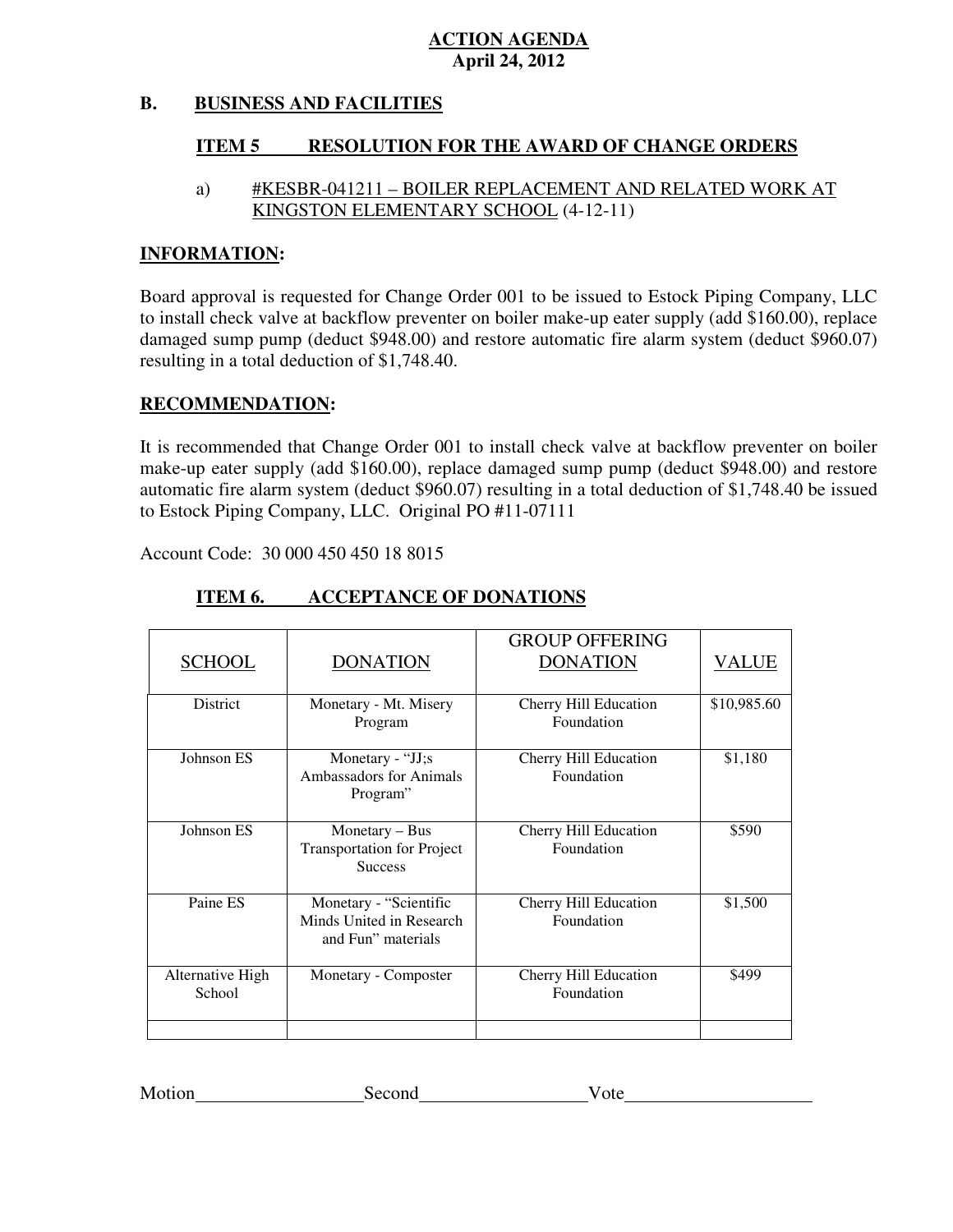## **C. HUMAN RESOURCES/NEGOTIATIONS**

*Long Range Plan Goal:* 

**•** "Optimize Human Resource function to meet changing instructional and organizational *program requirements."* 

The Superintendent recommends the following:

- 1. Termination of Employment—Certificated
- 2. Termination of Employment—Non-Certificated
- 3. Appointments—Certificated
- 4. Appointments—Non-Certificated
- 5. Leaves of Absence—Certificated
- 6. Leaves of Absence—Non-Certificated
- 7. Assignment/Salary Change—Non-Certificated
- 8. Other Compensation—Certificated
- 9. Other Compensation—Non-Certificated
- 10. **Other Motions**

## **ITEM 1 TERMINATION OF EMPLOYMENT—CERTIFICATED**

(a) Resignations

## **RECOMMENDATION:**

 It is recommended that the following resignations be accepted on the dates listed for the reasons indicated:

| Name                   | Assignment                                                      | <b>Effective Date</b> | Reason     |
|------------------------|-----------------------------------------------------------------|-----------------------|------------|
| <b>Irene Sanders</b>   | Carusi-Speech/Language Therapist<br>$(\$100,591)$               | 7/01/12               | Retirement |
| Denise Wiltsee         | CHHS West-Library (\$97,960)                                    | 7/01/12               | Retirement |
| Patricia Michael       | Kilmer-Nurse (\$92,237)                                         | 7/01/12               | Retirement |
| <b>Maureen Barrett</b> | Carusi-Special Education (\$95,900)                             | 7/01/12               | Retirement |
| Michael Waak           | Beck-Social Worker (\$107,756)                                  | 7/01/12               | Retirement |
| R. Charlene Kronk      | <b>CHHS West-Family &amp; Consumer Sciences</b><br>$(\$91,093)$ | 7/01/12               | Retirement |
| Thomas Longmore        | Alternative High School-Special<br>Education $(\$91,093)$       | 7/01/12               | Retirement |
| Elena Davis            | Stockton-Speech/Language Therapist<br>$(\$59,133)$              | 7/01/12               | Personal   |
| Linda Elwell           | CHHS East-Guidance (\$57,320)                                   | 7/01/12               | Personal   |
| Simone Nadav           | CHHS East-Special Education (\$54,784)                          | 7/01/12               | Personal   |
| Lori Lampart           | Woodcrest-Grade 3 (\$54,899)                                    | 7/01/12               | Personal   |
| Jennifer Poli          | Stockton-Grade 3 (\$58,790)                                     | 7/01/12               | Personal   |
| Suzann Clarke          | CHHS West-English (\$52,953)                                    | 7/01/12               | Personal   |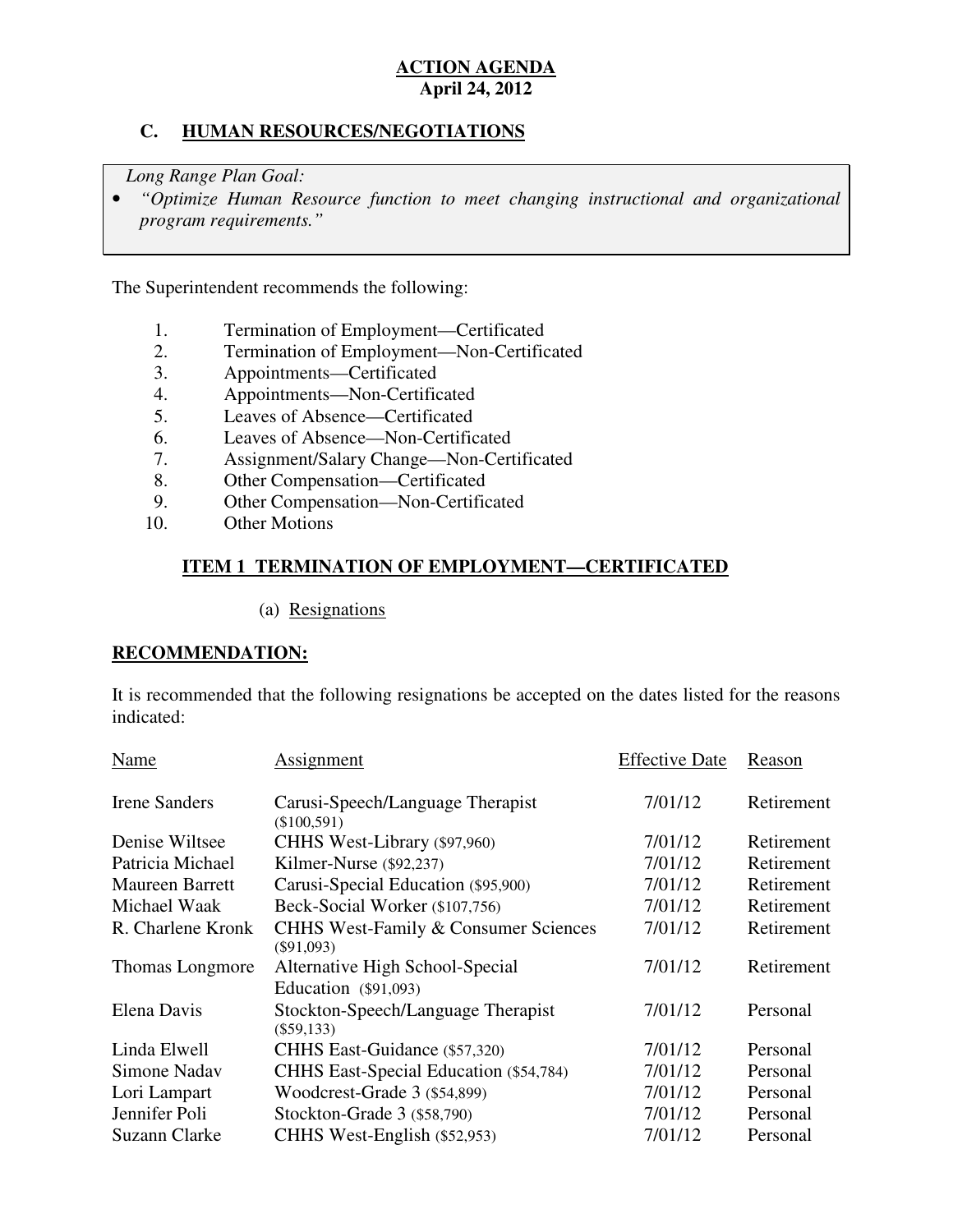## **C. HUMAN RESOURCES/NEGOTIATIONS**

## **ITEM 2. TERMINATION OF EMPLOYMENT—NON-CERTIFICATED**

#### (a) Resignations

### **RECOMMENDATION:**

 It is recommended that the following resignation be accepted on the date listed for the reason indicated:

| <b>Name</b>    | <b>Assignment</b>            | <b>Effective Date</b> | Reason   |
|----------------|------------------------------|-----------------------|----------|
| Barbara Dobias | Cooper-Educational Assistant | 4/05/12               | Personal |

## **ITEM 3. APPOINTMENTS—CERTIFICATED**

(a) Regular

## **RECOMMENDATION:**

 It is recommended that the persons listed be appointed to the positions indicated for the 2011-12 school year in accord with the data presented:

| Name                                  | Assignment                                                                                                                                            | <b>Effective Date</b>                  | Salary                                        |
|---------------------------------------|-------------------------------------------------------------------------------------------------------------------------------------------------------|----------------------------------------|-----------------------------------------------|
| Stephen Alex<br>Bon                   | Johnson/Mann/Paine/Woodcrest-.8<br>Music (Long term substitute for C.<br>Smith on leave of absence-budget #11-                                        | 4/18/12-5/02/12<br>(contract extended) | \$37,022 prorated (.8 of<br>Bachelors-step 1) |
| Marina<br><b>Starobinets</b>          | 120-100-101-12/24/27/36-0100)<br>Beck-Humanities (Long term<br>substitute for W. McDermott on leave of<br>absence-budget #11-130-100-101-40-<br>0100) | 4/04/12-6/30/12                        | \$50,398 prorated<br>(Masters-step 1)         |
| Patricia<br>Sheehan                   | Beck-Language Arts (Long term<br>substitute for A. Allen on leave of<br>absence-budget #11-130-100-101-40-<br>0100)                                   | 4/04/12-6/30/12                        | \$48,566 prorated<br>(Bachelors+15-step 1)    |
| Sherrilynne<br>Buttenbaum-<br>Adamson | Carusi-Language Arts (Long term<br>substitute for C. Henes on leave of<br>absence-budget #11-130-100-101-45-<br>0100)                                 | 4/04/12-6/30/12<br>(revised for dates) | \$57,302 prorated<br>(Masters-step 11)        |
| <b>Shawn Gross</b>                    | Rosa-Humanities (Long term<br>substitute for A. Lomba on leave of<br>absence-budget #11-130-100-101-48-<br>0100)                                      | 5/03/12-6/30/12<br>(contract extended) | $$46,277$ prorated<br>(Bachelors-step 1)      |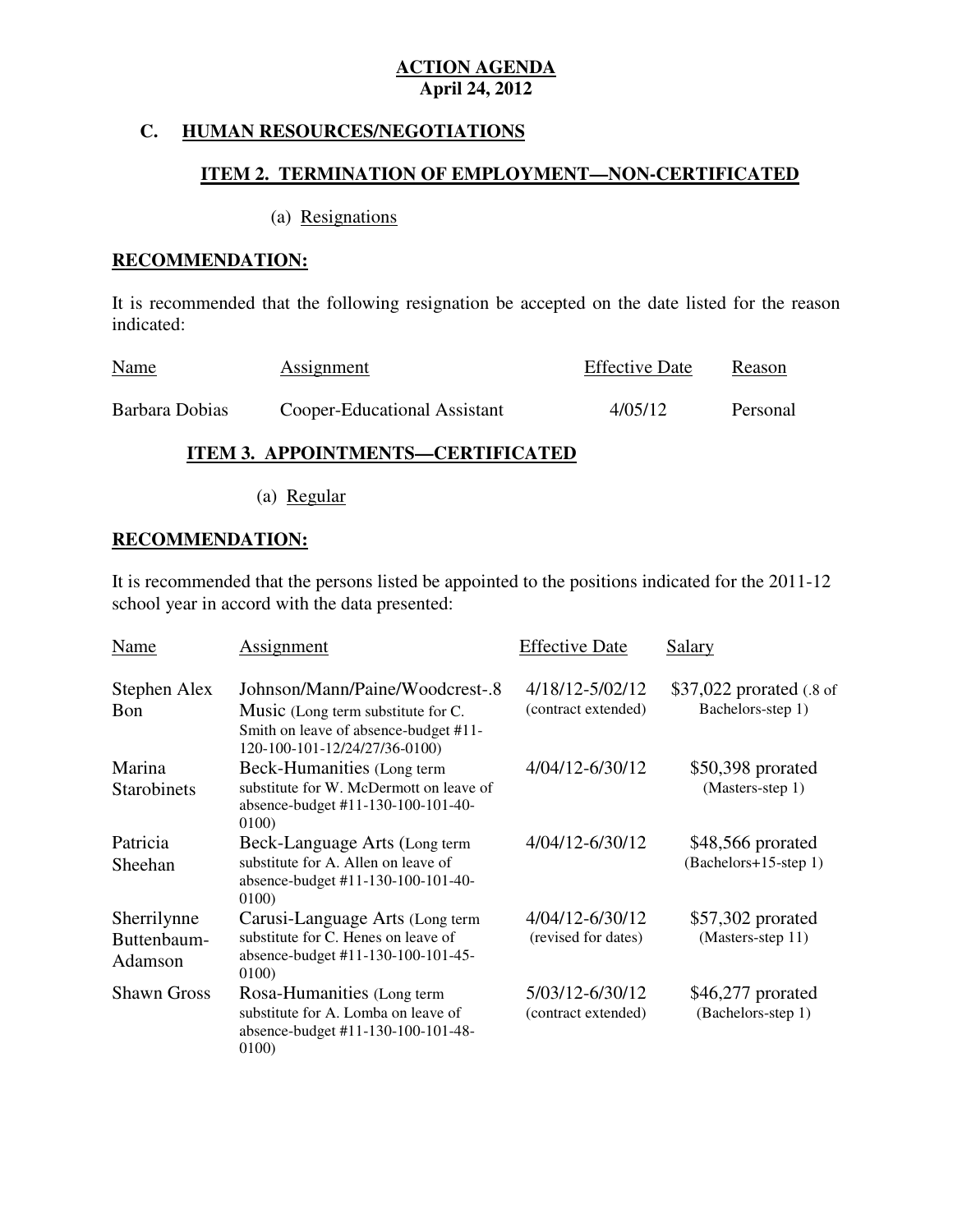## **C. HUMAN RESOURCES/NEGOTIATIONS**

## **ITEM 3. APPOINTMENTS—CERTIFICATED** - continued

## (a) Regular - continued

| Name                       | Assignment                                                                                                           | <b>Effective Date</b>                  | Salary                                   |
|----------------------------|----------------------------------------------------------------------------------------------------------------------|----------------------------------------|------------------------------------------|
| Nelson<br>Clifton          | Carusi-Special Education<br>(Long term substitute for B. Turgeon-<br>budget #11-204-100-101-45-0100)                 | 4/18/12-4/23/12<br>(contract extended) | \$50,798 prorated<br>(Masters-step 3)    |
| Gregg Love                 | Johnson-Grade 5 (Long term substitute)<br>for A. Young on leave of absence-budget<br>$#11-120-100-101-12-0100$       | 5/01/12-6/30/12<br>(contract extended) | $$46,277$ prorated<br>(Bachelors-step 1) |
| Kathleen<br><b>Pietras</b> | Woodcrest-Grade 1 (Long term<br>substitute for K. DeYoung on leave of<br>absence-budget #11-120-100-101-36-<br>0100) | 4/19/12-6/30/12                        | $$46,277$ prorated<br>(Bachelors-step 1) |

## (b) Substitute Teachers/Nurses

## **RECOMMENDATION:**

 It is recommended that the persons listed be approved as substitute teachers/nurses for the 2011 12 school year effective 4/25/12-6/30/12. Monies budgeted from account #11-120-100-101-98 0150/#11-130-100-101-98-0150/#11-140-100-101-98-0150/#11-000-213-104-98-0150/#11-000 240-105-98-0150.

| Name           | Name                   | Name                   | Name                     |
|----------------|------------------------|------------------------|--------------------------|
|                |                        |                        |                          |
| Joel Dougherty | Robert C. Smith        | Jennifer Posey         | Dana Durmala             |
| Tonya Lusk     | Gianna Santisi         | Beth Goodman-Berkowitz | Puja Daga                |
| Anna Goodman   | Kerry Robertson        | Relesha Liddell        | Jennifer Brennan (nurse) |
| Amber Harned   | Jennifer Mullen        | Jessica Broomfield     | Katelyn O'Hara           |
| James Lavery   | Alex Titus             | Louise Murzenski-Spurr | Stefanie Goldstein       |
| Coreen Smith   | Francis Schmutz        | Michelle Atkinson      | Margo Ahart              |
| Michael Bathke | Noemi Gonzalez         | Ria Lewis              | Nicole Portik            |
| Leslie Karpiak | Anne Byrnes<br>(nurse) |                        |                          |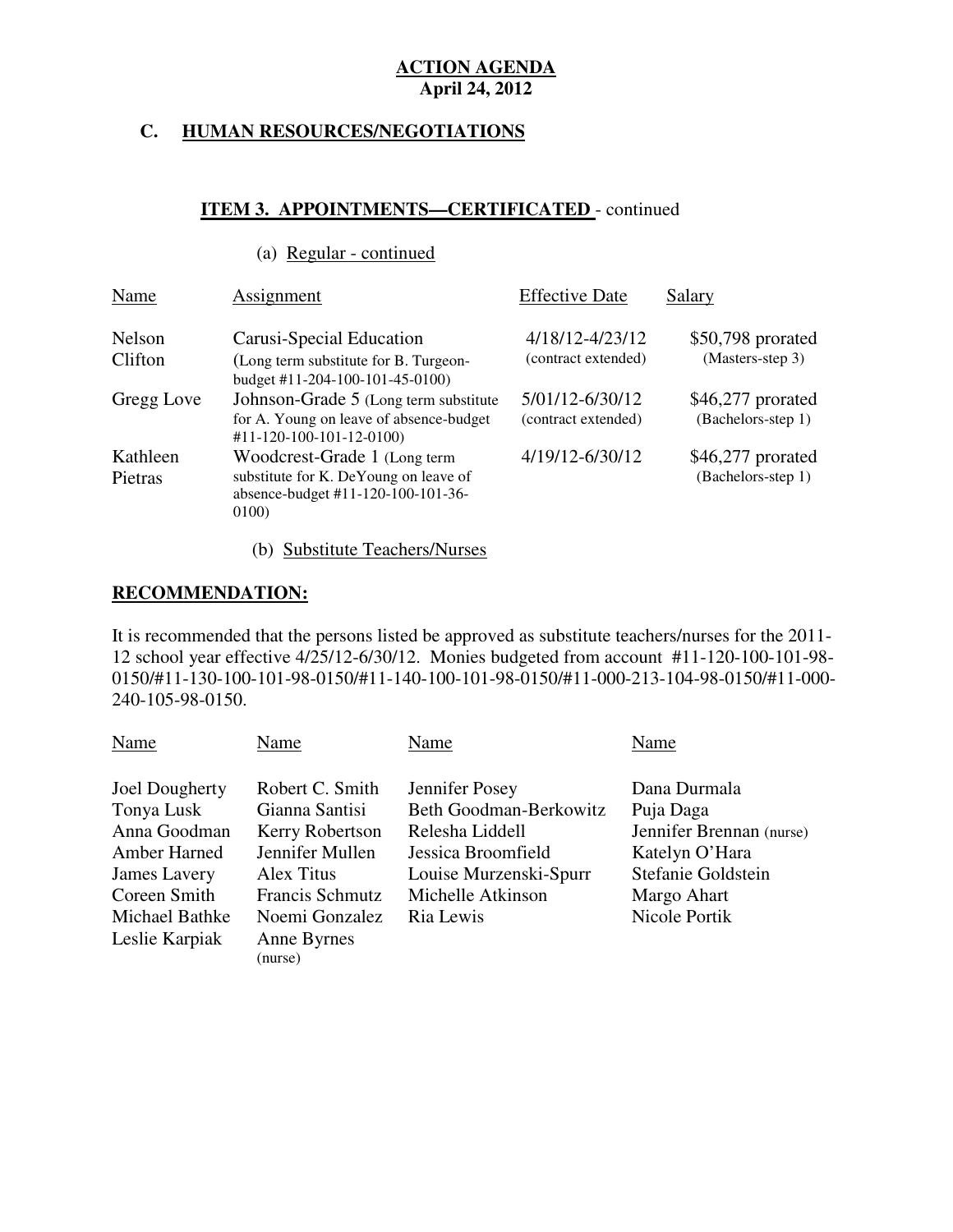## **C. HUMAN RESOURCES/NEGOTIATIONS**

### **ITEM 3. APPOINTMENTS—CERTIFICATED** – continued

### (c) Student Teachers

### **RECOMMENDATION:**

 It is recommended that the persons listed be approved for student teaching in accord with the data presented.

| Name                   | College/University | <b>Effective Date</b> | <b>Cooperating School/Teacher</b> |
|------------------------|--------------------|-----------------------|-----------------------------------|
| Rebecca Mannion        | Rutgers            | 3/26/12-5/04/12       | Jennifer Aristone/Rosa            |
| <b>Ashley Harrison</b> | Rider              | 9/05/12-12/14/12      | Candace Colace/Paine              |
| Amy Weiler             | Rider              | 9/05/12-12/14/12      | Linda Weiss/Paine                 |
| Kate Malamut           | Rider              | 9/05/12-12/14/12      | Denise Shaw/Paine                 |
| Amanda Schott          | Rider              | 1/28/13-5/09/13       | Denise Santucci/Carusi            |
| Keri Galli             | Rider              | 1/28/13-5/09/13       | Opal Minio/Carusi                 |
| <b>Jesse Price</b>     | Rutgers            | 9/05/12-12/14/12      | Margaret Dolan/Carusi             |

### (d) Field Placement

### **RECOMMENDATION:**

 It is recommended that the persons listed be approved for a field placement in accord with the data presented.

| Name                                  | College/University             | <b>Effective Date</b>                  | Cooperating Teacher/School                         |
|---------------------------------------|--------------------------------|----------------------------------------|----------------------------------------------------|
| Ryan Cueto<br>Michael<br>Wojtaszewski | <b>Camden County</b><br>Drexel | 3/30/12-3/30/12<br>$4/02/12 - 6/11/12$ | Daniel Rogers/CHHS West<br>Rebecca Rappoport/Sharp |
| Olivia Shreeves                       | Rowan                          | 4/23/12-6/15/12                        | Leslie Sacharow/Barclay                            |
|                                       | (e) Clinical Practicum         |                                        |                                                    |

## **RECOMMENDATION:**

 It is recommended that Amanda Giardinelli, student at Wilmington University be approved for a clinical practicum effective 9/06/12-12/20/12 at CHHS East with Eileen Lynch as the cooperating guidance counselor.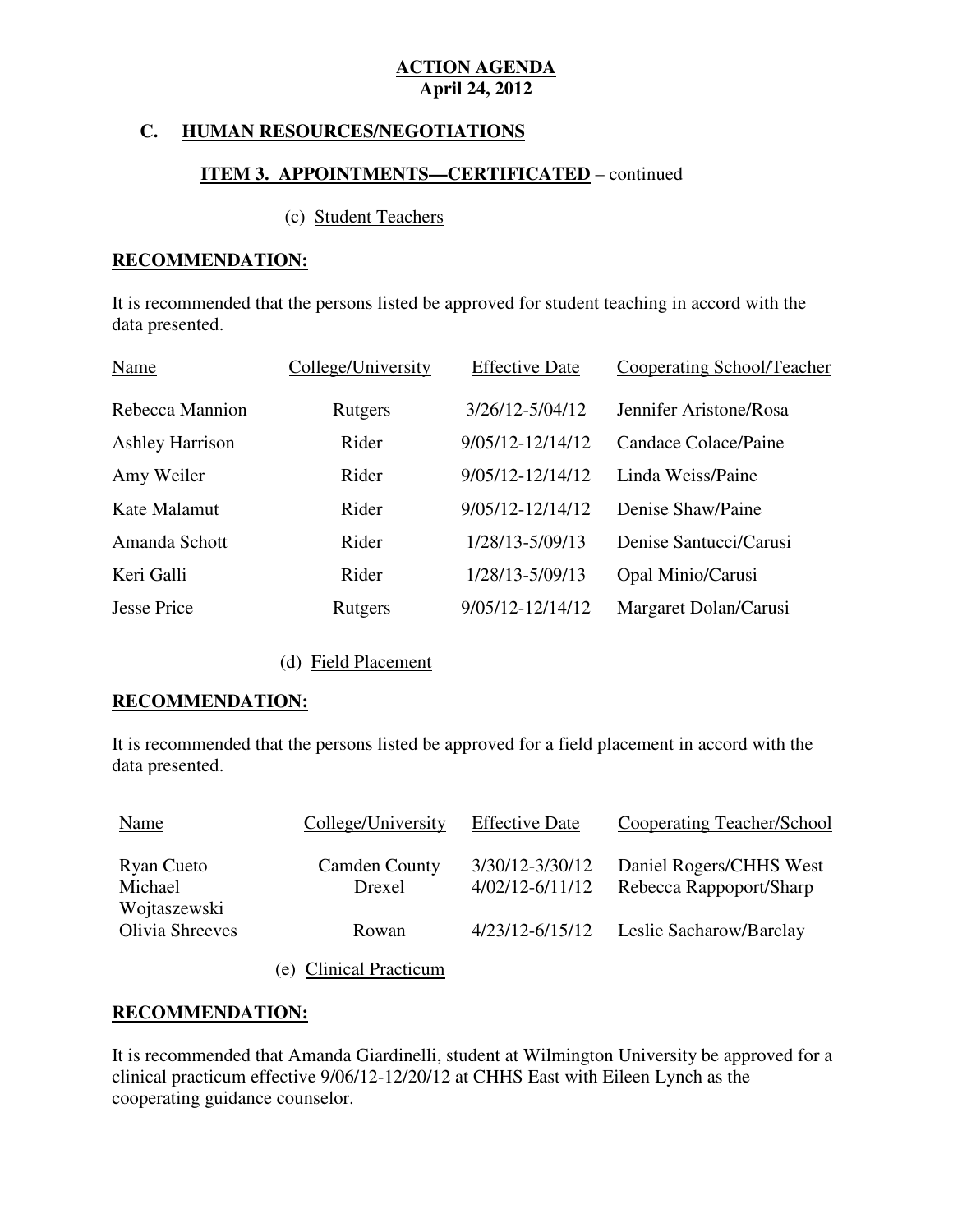## **C. HUMAN RESOURCES/NEGOTIATIONS**

### **ITEM 3. APPOINTMENTS—CERTIFICATED** – continued

## (f) Classroom Observation

#### **RECOMMENDATION:**

 It is recommended that the persons listed be approved for a classroom observation effective 4/18/12-6/01/12 in accord with the data presented.

| <b>Name</b>     | Cooperating Teacher/School |
|-----------------|----------------------------|
| James Cox       | Dana Tete/CHHS East        |
| Amanda Blizzard | Joseph Cucinotti/CHHS East |

(g) Co-Curricular

#### **RECOMMENDATION:**

 It is recommended that the person listed be appointed to the position indicated for the 2011-12 school year in accord with the data presented:

| Name               | Assignment                                                                                | <b>Effective Date</b> | Salary |
|--------------------|-------------------------------------------------------------------------------------------|-----------------------|--------|
| Michael Mancinelli | Beck-Assistant Coach,<br>Spring Track (Boys/Girls-<br>budget #11-402-100-100-40-<br>0101) | 9/01/11-6/30/12       | \$2727 |
|                    | (h) Mentor Teachers                                                                       |                       |        |

#### **RECOMMENDATION:**

 It is recommended that the teachers listed be approved as mentors in accord with the data presented. Monies budgeted from account #'s 11-120-100-101-98-0102/#11-130-100-101-98 0102/#11-140-100-101-98-0102.

| Name                | Protégé             | School    | Amount         | <b>Effective Dates</b> |
|---------------------|---------------------|-----------|----------------|------------------------|
| Kimberly Blinsinger | Stephen Bon         | Mann      | \$550 prorated | 3/12/12-5/02/12        |
| Tiffani Evans       | Katrina Radi        | Carusi    | \$550 prorated | 3/19/12-6/01/12        |
| Joanna Stabile      | Christina DeFlaviis | Mann      | \$550 prorated | 3/14/12-6/30/12        |
| Barbara Clarke      | Angela DiFranco     | Kilmer    | \$550 prorated | 12/05/11-6/30/12       |
| <b>Bonnie Witt</b>  | Dana Seternus       | Beck      | \$550 prorated | 3/16/12-6/30/12        |
| Tara DiBattista     | David Sonnheim      | Woodcrest | \$550 prorated | 4/04/12-6/20/12        |
| Joanne Rizzo        | Gregg Love          | Johnson   | \$550 prorated | 5/01/12-6/30/12        |
|                     |                     |           |                | (extended)             |
| Kathleen McEleney   | Kathleen Pietras    | Woodcrest | \$550 prorated | 4/19/12-6/30/12        |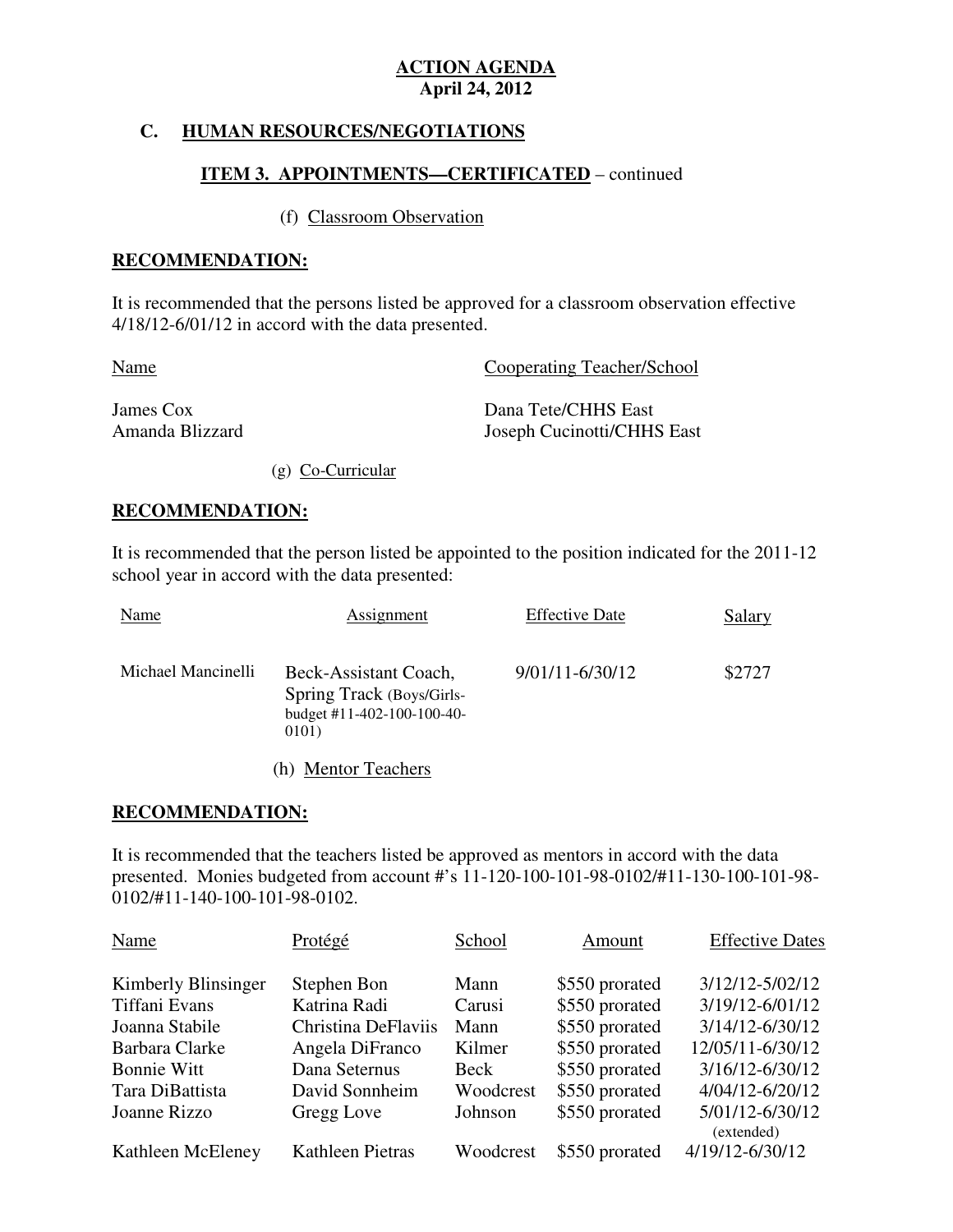### **C. HUMAN RESOURCES/NEGOTIATIONS**

## **ITEM 3. APPOINTMENTS—CERTIFICATED** – continued

#### (i) Curriculum Committee

#### **RECOMMENDATION:**

 It is recommended that the persons listed be approved as members of the high school curriculum writing committee effective 3/01/12-6/15/12 for a total of 560 hours at the rate of \$35.71/hr totaling \$19,997.60. Monies budgeted from account #20-272-200-101-99-0101.

#### Name Name

| Michael Rickert             | Kelly Germscheid        |
|-----------------------------|-------------------------|
| Christopher Bova            | Laura Lucia             |
| Jennifer Dolan              | Maria Mintz             |
| Rachel Boswell              | Ann Cottone             |
| Julio DeFaria               | Adam Kovalevich         |
| Jonathan Yanover            | Carolyn Messias         |
| <b>Esther Alpizer</b>       | Thomas DiPatri          |
| Kristen Phillips            | Chanelle Wilson         |
| <b>Shawn Ellis-Williams</b> | Kelly Hoyle             |
| Denise Augustyn             | Jennifer Gerst          |
| Carmela Griffo              | Daniel Rogers           |
| Julie Schneider             | Susan McKee             |
| Joyce Anna D'Alessandro     | Nancy Schmarak          |
| Paula Saillard              | <b>Charles Davis</b>    |
| Sheri Orlando               | James Dicicco           |
| Grace Ermey                 | <b>Thomas Rosenberg</b> |
| Derrick Owings              | Derek Field             |
|                             |                         |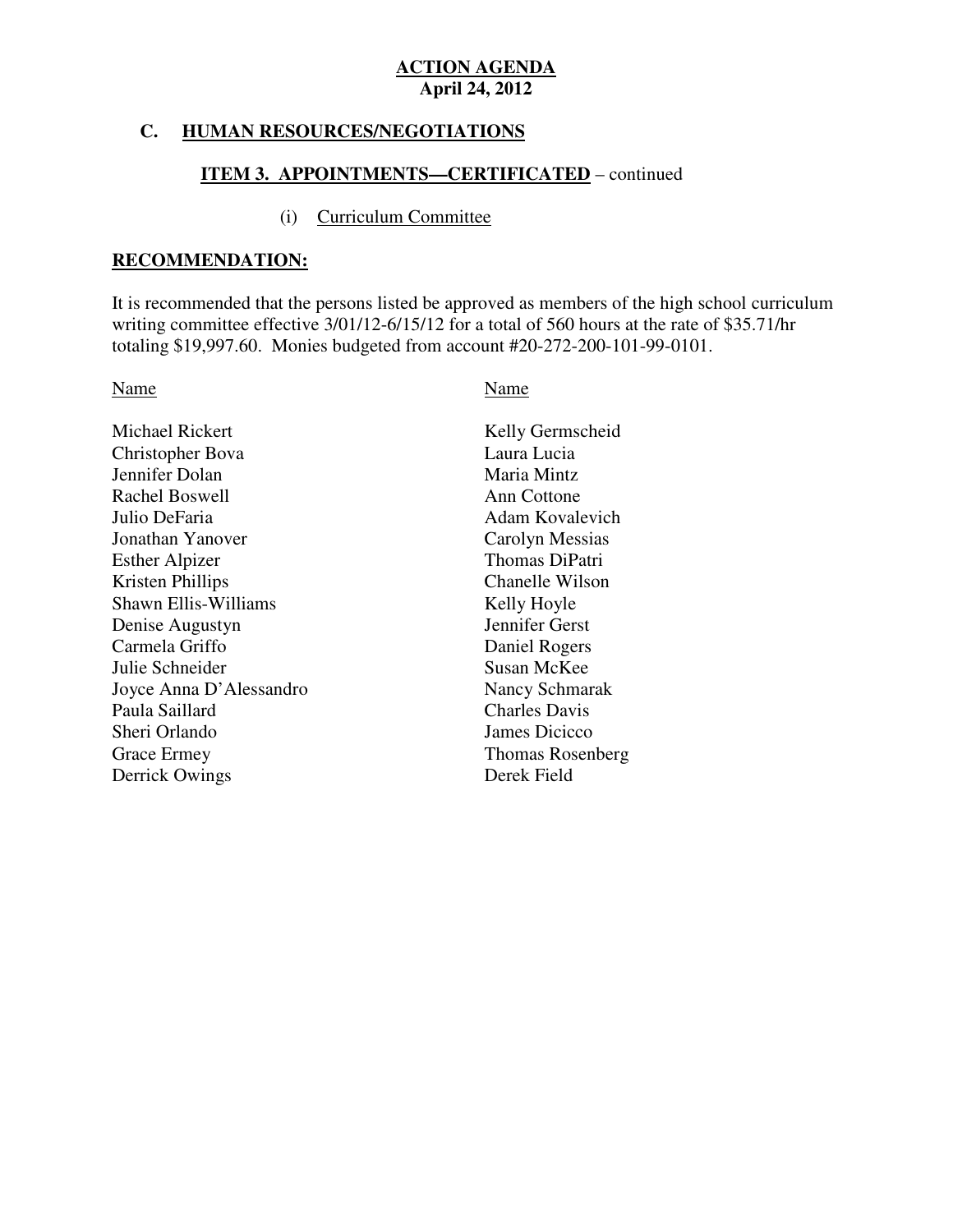## **C. HUMAN RESOURCES/NEGOTIATIONS**

## **ITEM 4. APPOINTMENTS—NON-CERTIFICATED**

(a) Regular

### **RECOMMENDATION:**

 It is recommended that the person listed be appointed to the position indicated for the 2011-12 school year in accord with the data presented:

| <b>Name</b> | Assignment                                                                  | <b>Effective Date</b> | <b>Hourly Rate</b> |
|-------------|-----------------------------------------------------------------------------|-----------------------|--------------------|
|             | Dolores Franquiz District-STEP Monitor (budget #60-<br>990-320-100-58-0005) | 4/16/12-6/15/12       | \$13.12            |

(b) Family Friendly Program

## **RECOMMENDATION:**

 It is recommended that the person listed be appointed to the position of educational assistant in the Family Friendly Program effective 4/16/12-6/15/12. Monies budgeted from account #60 990-320-107-58-0000.

| Name                  | <b>Hourly Rate</b> |
|-----------------------|--------------------|
| <b>Faith Cheetham</b> | \$9.07             |

#### (c) Substitute Educational Assistant

### **RECOMMENDATION:**

 It is recommended that the persons listed be approved as substitute educational assistants for the 2011-12 school year effective 4/25/12-6/30/12 (unless otherwise indicated). Monies budgeted from account #11-190-100-106-98-0150.

| <b>Name</b>    | Name            | Name                   | Name         |
|----------------|-----------------|------------------------|--------------|
| Puja Daga      | Relesha Liddell | Anila Pranvoku         | Amber Harned |
| Patricia Flynn | Tonya Lusk      | Louise Murzenski-Spurr |              |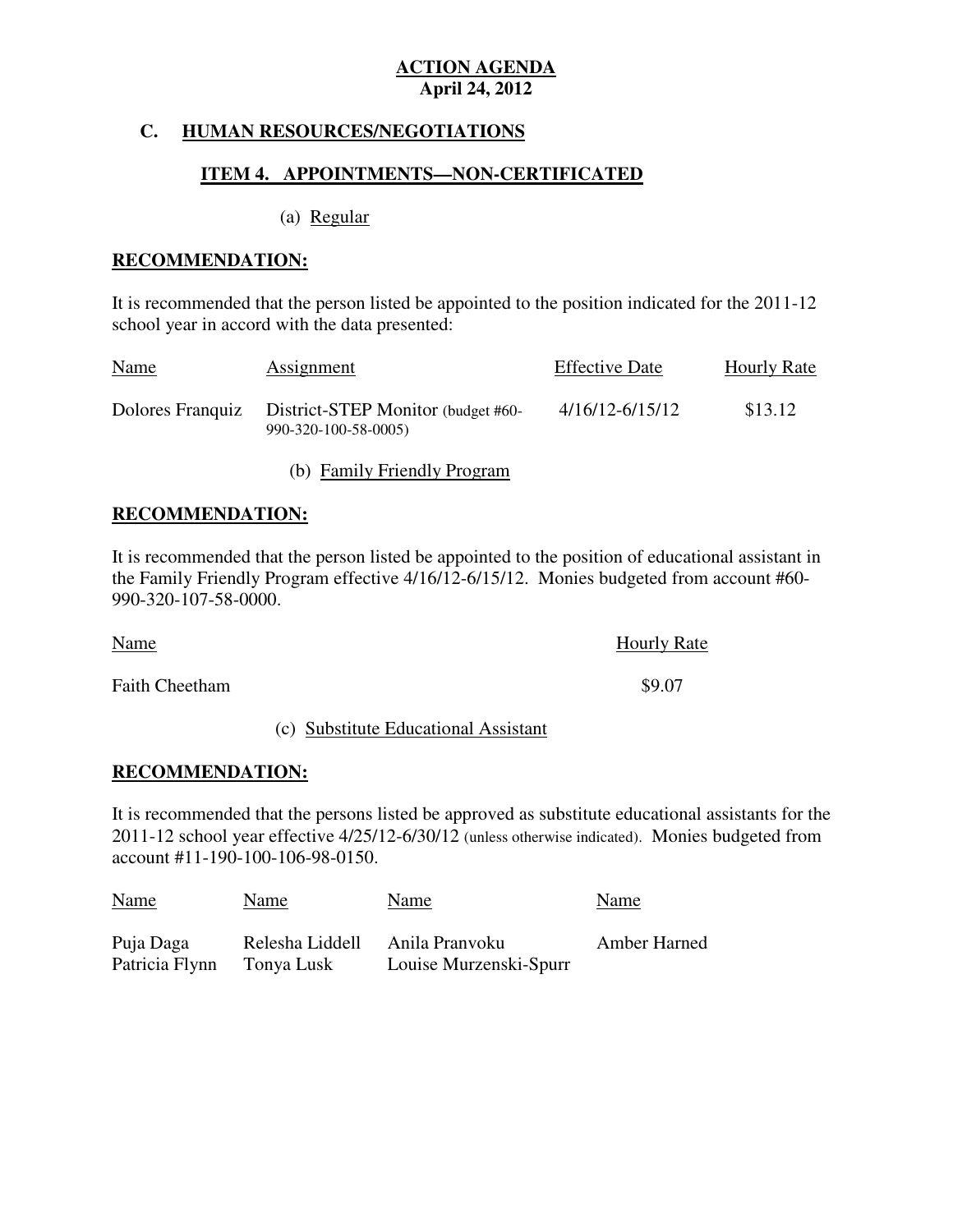## **C. HUMAN RESOURCES/NEGOTIATIONS**

## **ITEM 5. LEAVES OF ABSENCE—CERTIFICATED**

## (a) Leave of Absence, With/Without Pay

## **RECOMMENDATION:**

 It is recommended that the persons listed be approved for a leave of absence, with/without pay in accord with the data presented:

| Name                       | <b>Assignment</b>                      | <b>Effective Date</b>                                                                                                   |
|----------------------------|----------------------------------------|-------------------------------------------------------------------------------------------------------------------------|
| Lauren Miscioscia          | <b>Beck-Humanities</b>                 | Leave with pay $3/26/12 - 4/30/12$ ; without<br>pay 5/01/12-6/30/12; without pay<br>8/29/12-1/01/13 (revised for dates) |
| <b>Joy Malko</b>           | Beck-Health & PE                       | Leave without pay 3/12/12-5/04/12 (leave<br>extended)                                                                   |
| Faith Holmgren             | Johnson-Teacher Coach                  | Leave without pay 3/23/12-4/03/12<br>(revised for dates)                                                                |
| Carla Smith                | Johnson/Mann/Paine/Woodcrest-<br>Music | Leave without pay $2/02/12-4/24/12$ (leave<br>extended)                                                                 |
| <b>Wendy McDermott</b>     | <b>Beck-Humanities</b>                 | Leave with pay $4/16/12 - 6/08/12$ ; without<br>pay 6/11/12-6/30/12                                                     |
| Cynthia Fortescue          | Cooper-Kindergarten                    | Leave with pay 3/11/12-4/13/12                                                                                          |
| Alicia Lomba               | Rosa-Humanities                        | Leave without pay $6/05/12 - 6/30/12$ (leave<br>extended)                                                               |
| Christina Henes            | Carusi-Language Arts                   | Leave with pay $4/16/12 - 5/08/12$ ; without<br>pay 5/09/12-6/30/12                                                     |
| Jennifer Stever            | Woodcrest-Grade 2                      | Leave without pay 8/29/12-11/02/12                                                                                      |
| Kristina Van Name          | Carusi-Math                            | Leave without pay 9/13/12-6/30/13 (leave<br>extended)                                                                   |
| Jennifer Sedlock           | Barton-Media Specialist                | Intermittent leave with pay 3/08/12-<br>6/08/12                                                                         |
| Kathryn Ripple-<br>Gilmour | Sharp-Grade 1                          | Leave without pay 4/23/12-5/04/12                                                                                       |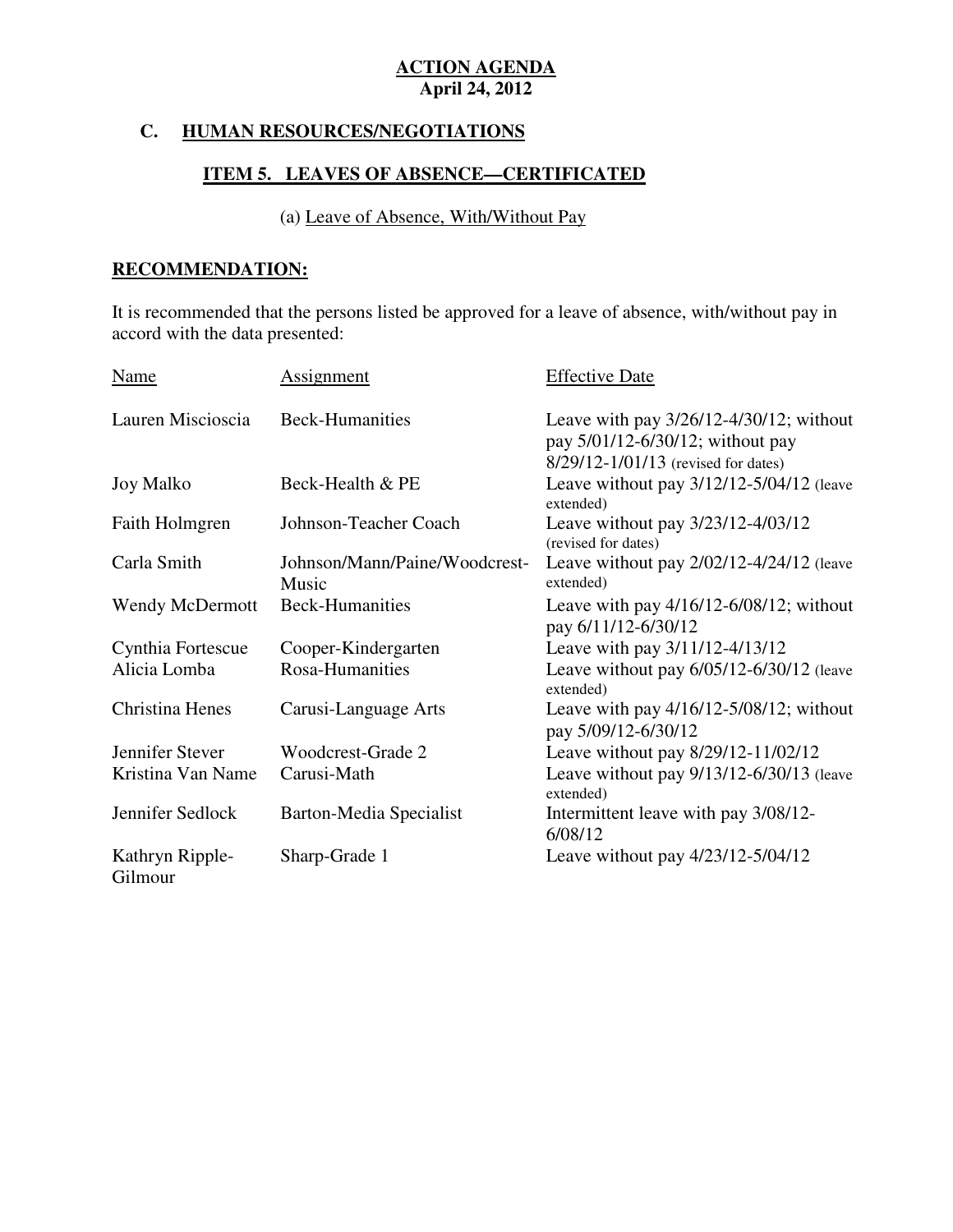## **C. HUMAN RESOURCES/NEGOTIATIONS**

## **ITEM 6. LEAVES OF ABSENCE—NON-CERTIFICATED**

## (a) Leave of Absence, With/Without Pay

## **RECOMMENDATION:**

 It is recommended that the persons listed be approved for a leave of absence, with/without pay in accord with the data presented:

| Name                   | Assignment                                       | <b>Effective Date</b>                                                                                                      |
|------------------------|--------------------------------------------------|----------------------------------------------------------------------------------------------------------------------------|
| Mark Mays              | District-Grounds Crew                            | Leave with pay 3/22/12-4/18/12;<br>without pay 4/19/12-until a<br>determination is made regarding a<br>return to work date |
| Debera Steiner-        | Johnson-Educational                              | Leave without pay 3/23/12-4/13/12;                                                                                         |
| Silver                 | Assistant                                        | Intermittent leave without pay<br>4/21/12-6/30/12                                                                          |
| Danielle Verano        | Malberg-Transportation<br>Coordinator            | Leave with pay 4/04/12-4/26/12;<br>without pay $4/27/12 - 6/30/12$ ; without<br>pay 7/01/12-8/17/12                        |
| Toni Carter            | <b>Barclay-Secretary</b>                         | Leave with pay 1/26/12-2/08/12;<br>without pay $2/09/12-4/13/12$ (revised for<br>dates)                                    |
| <b>Stacy Silberman</b> | Beck-Exceptional<br><b>Educational Assistant</b> | Leave with pay 5/29/12-5/30/12;<br>without pay 5/31/12-6/08/12                                                             |

### **ITEM 7. ASSIGNMENT/SALARY CHANGE—NON-CERTIFICATED**

(a) Reassignment

## **RECOMMENDATION:**

 It is recommended that the person listed be reassigned to the position indicated for the 2011-12 school year in accord with the data presented:

| Name                | From                                                                                                            | To                                                                                                    | <b>Effective Date</b>                               | Salary               |
|---------------------|-----------------------------------------------------------------------------------------------------------------|-------------------------------------------------------------------------------------------------------|-----------------------------------------------------|----------------------|
| James<br>Washington | District-<br>Interim<br>Assistant<br>Manager-<br>Maintenance<br>(budget #11-<br>$000 - 261 - 100 -$<br>86-0100) | District-Interim<br>Assistant<br>Manager-<br>Maintenance<br>(budget #11-000-261-<br>$100 - 86 - 0100$ | 12/15/11-6/30/12<br>(Interim coverage)<br>extended) | \$41,930<br>prorated |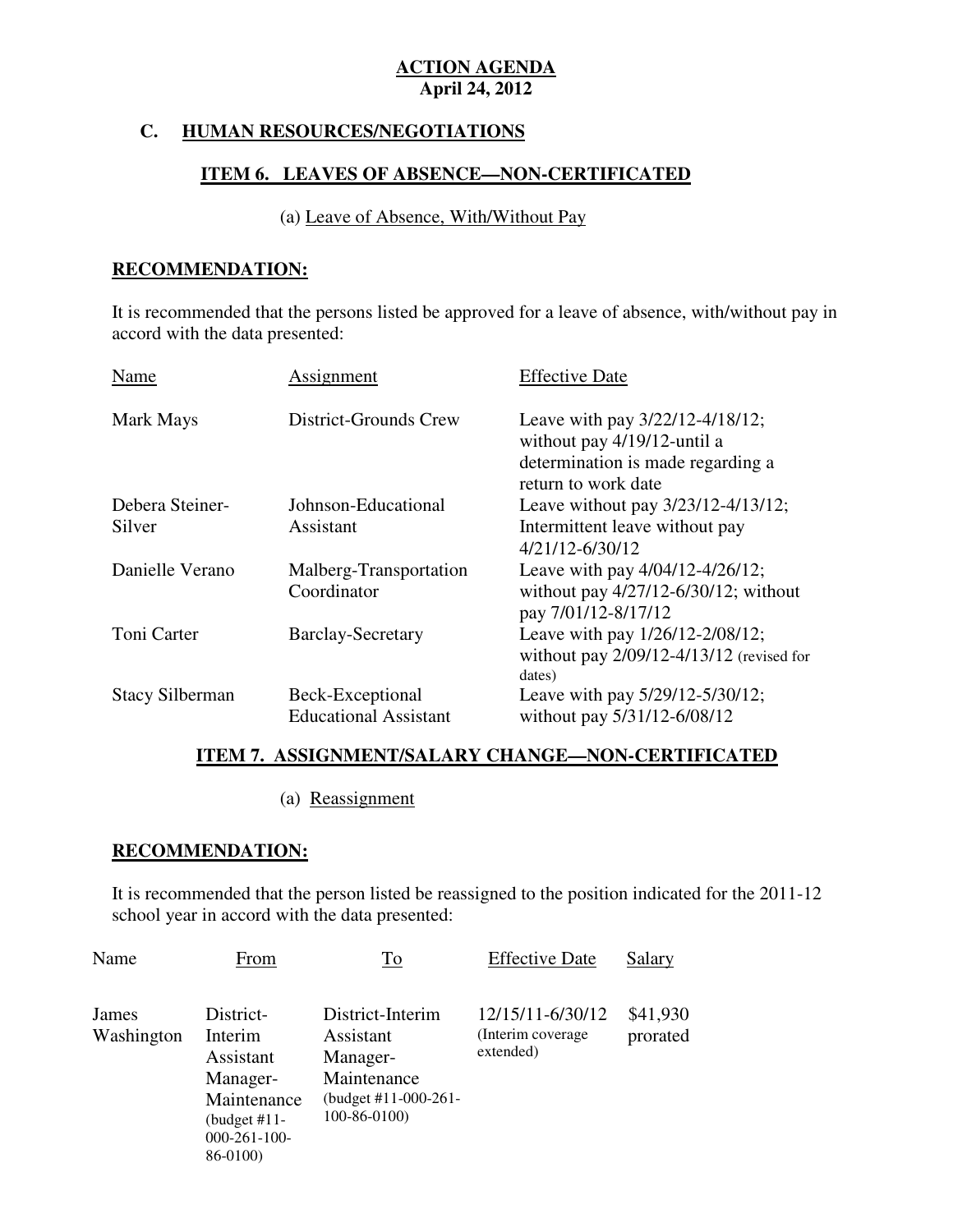## **C. HUMAN RESOURCES/NEGOTIATIONS**

## **ITEM 8. OTHER COMPENSATION—CERTIFICATED**

#### (a) Parent Son/Daughter Human Growth And Development

#### **RECOMMENDATION:**

 It is recommended that the staff member listed be paid the sum of \$35.00 for conducting a Parent Son/Daughter Program in an elementary school in conjunction with the course on Human Development:

| Name                  | School                                  | Date    |
|-----------------------|-----------------------------------------|---------|
| Therese DiMedio       | Harte (budget #11-120-100-101-09-0101)  | 3/08/12 |
| Lillian Barna         | Barton (budget #11-120-100-101-03-0101) | 3/21/12 |
|                       |                                         | 3/28/12 |
| <b>Jared Peltzman</b> | Barton (budget #11-120-100-101-03-0101) | 3/28/12 |
| Vincenzo Angelucci    | Knight (budget #11-120-100-101-21-0101) | 3/13/12 |
| Amy Hawthorne         | Knight (budget #11-120-100-101-21-0101) | 3/13/12 |
| Robin Olin            | Cooper (budget #11-120-101-06-0101)     | 3/14/12 |
|                       |                                         | 3/22/12 |

## **ITEM 9. OTHER COMPENSATION—NON-CERTIFICATED**

### (a) SACC Site Leaders

### **RECOMMENDATION:**

 It is recommended that the persons listed be approved for a stipend of \$300 each as SACC site leaders in accord with the data presented. Monies budgeted from account # 60-990-320-101-58 0101.

Shirley Armstrong Johnson-AM Shaina Booker Mann-AM Lynne Brady Rosalie Briggs Paine-PM JoAnn Buzby Barton-AM Matthew Carter **Barton-PM** Donna Clark Lisa Cobb Marilyn Cohen Kilmer-AM Colleen Corey

### Name School

Woodcrest-PM EDCC Woodcrest-AM Kilmer-PM Woodcrest- PM EDCC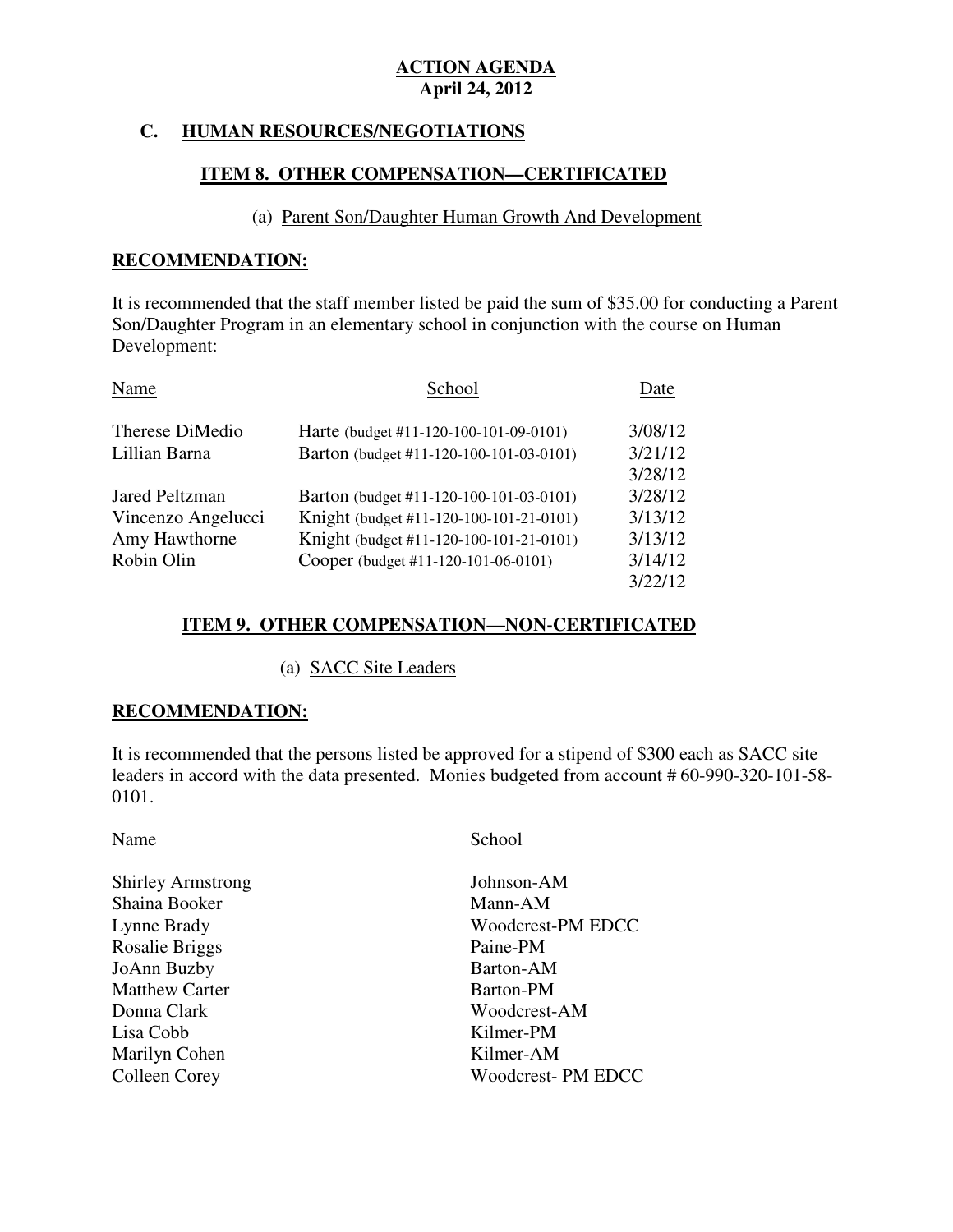## **C. HUMAN RESOURCES/NEGOTIATIONS**

# **ITEM 9. OTHER COMPENSATION—NON-CERTIFICATED** –

continued

### (a) SACC Site Leaders - continued

Name School

| Karen Dawson               | Cooper-PM EDCC           |  |  |
|----------------------------|--------------------------|--|--|
| Anna DeMarco               | Sharp-AM                 |  |  |
| Jillian Doney              | <b>Barclay-PM EDCC</b>   |  |  |
| Demetra Evans              | Knight-AM                |  |  |
| Jennifer Fasbinder         | <b>Barclay-AM EDCC</b>   |  |  |
| Jessica French             | Cooper-AM/PM             |  |  |
| Nicole Gauntt              | Knight-PM                |  |  |
| Nicole Gilbert             | Woodcrest-AM EDCC        |  |  |
| Maria Greenwood            | Kingston-AM/PM           |  |  |
| Amber Henry                | Sharp-PM                 |  |  |
| Danielle Korte             | Johnson-PM               |  |  |
| Hedva Levin                | Stockton-AM              |  |  |
| Rose Martin                | Harte-AM                 |  |  |
| <b>Maureen Purcell</b>     | Stockton-PM              |  |  |
| <b>Tracy Riddell-Lyons</b> | <b>Woodcrest-AM EDCC</b> |  |  |
| <b>Todd Sharofsky</b>      | Woodcrest-PM             |  |  |
| <b>Ivy Shavit</b>          | Harte-PM                 |  |  |
| IsolynVassall-Sabir        | Mann-PM                  |  |  |
| Cynthia Wallin             | Paine-AM                 |  |  |
|                            |                          |  |  |

### (b) SACC Peer Coaches

## **RECOMMENDATION:**

 It is recommended that the persons listed be approved for a stipend of \$200 each as SACC peer coaches in accord with the data presented. Monies budgeted from account from account # 60 990-320-101-58-0101.

| Name           | Name           | Name               |  |
|----------------|----------------|--------------------|--|
| Nicole Gilbert | Jodi Rosenfeld | Jennifer Fasbinder |  |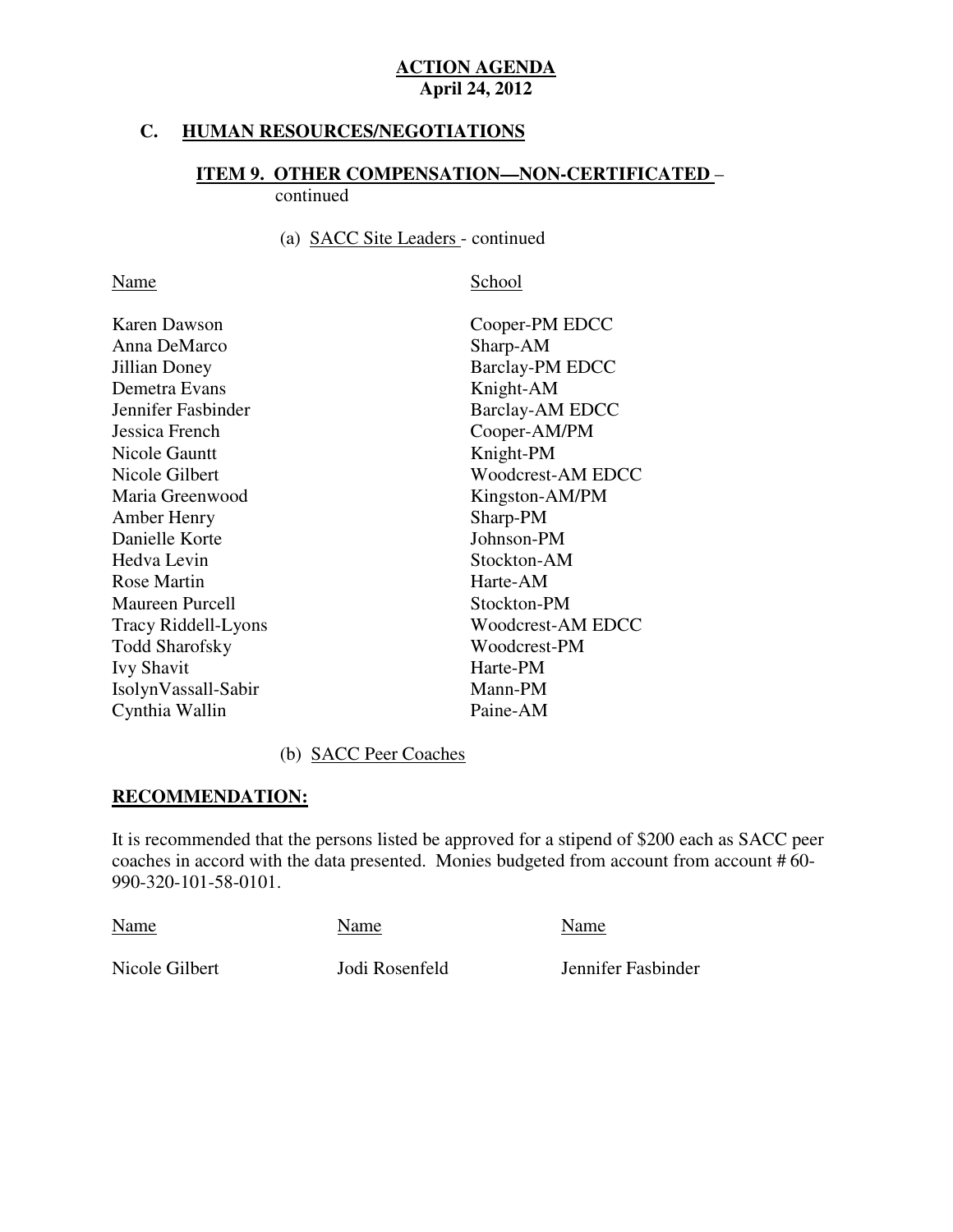## **C. HUMAN RESOURCES/NEGOTIATIONS**

## **ITEM 10. OTHER MOTIONS**

## (a) Approval of Additional High School Assistant Coach

## **RECOMMENDATION:**

 It is recommended that a second assistant coach for boys spring track be approved for CHHS East due to increase in student participation.

| Motion<br>econd<br>ote |
|------------------------|
|------------------------|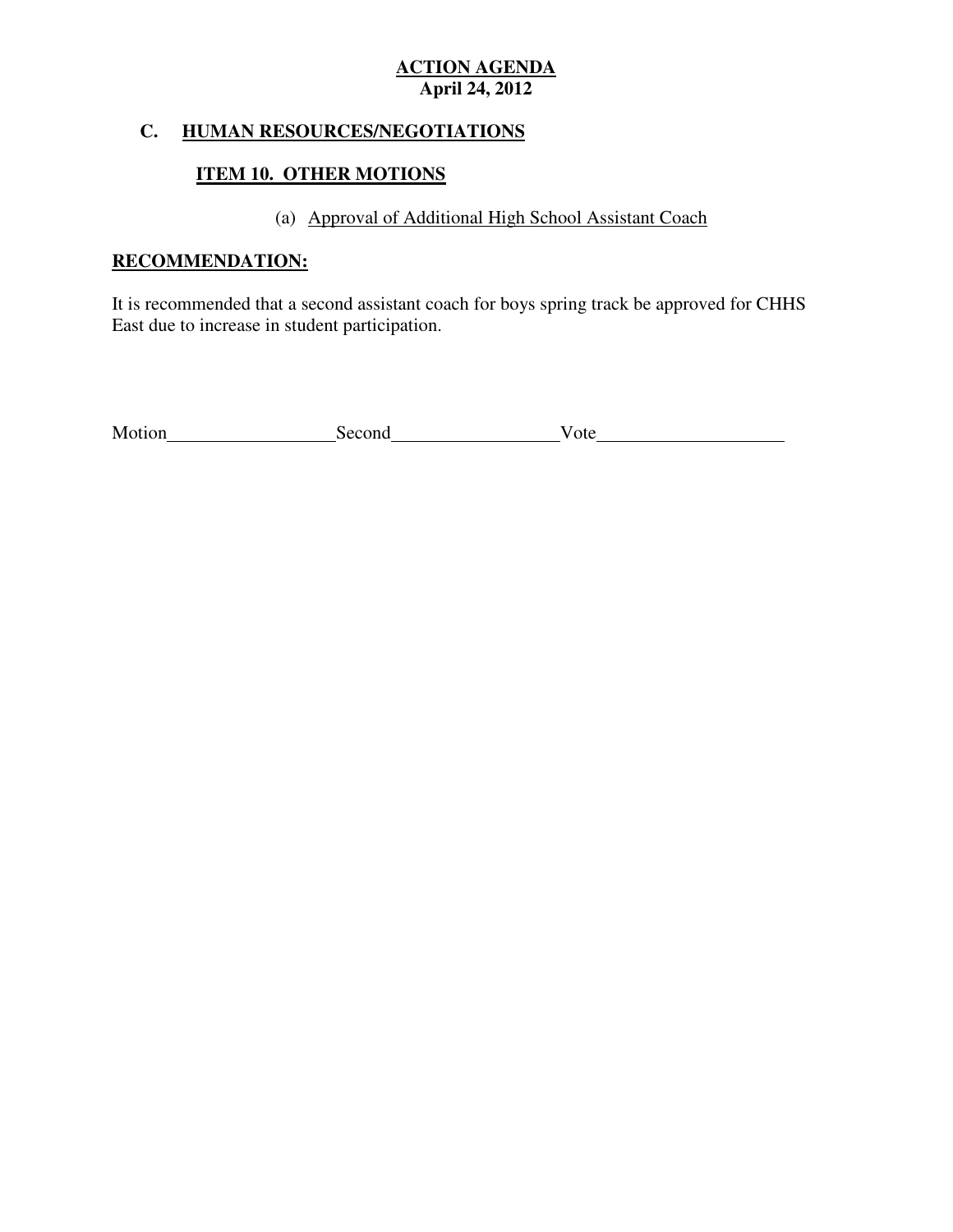## **D. POLICIES & LEGISLATION COMMITTEE**

## *Long Range Plan Goals:*

 *"Board of Education members, administrators, teachers, parents and the community work*  together to ensure all students are provided with academic, social and emotional support necessary to create optimal conditions for high achievement, continued growth and personal *development."* 

The Superintendent recommends the following:

- 1. Approval of Policies
- 2. Waiver of Procedure F:3 Secondary Field Trips
- 3. Approval of Harassment/Intimidation/Bullying Investigation Decisions

#### **ITEM 1. IMPROVAL OF SECOND READING OF POLICIES**

• Policy 6142.41: Dating Violence

### **RECOMMENDATION:**

 It is recommended that the policy listed above be approved for second reading and adoption as presented.

#### **ITEM 2. ITEM 2. WAIVER OF PROCEDURE F-3: SECONDARY FIELD TRIPS**

### **RECOMMENDATION:**

It is recommended that the procedure be waived to accommodate the trip listed below.

| School      | Trip                 | Location        | Dates           | # School Days |
|-------------|----------------------|-----------------|-----------------|---------------|
|             |                      |                 |                 | Missed        |
| Cherry Hill | <b>DECA</b> National | Salt Lake City, | April 28-May 2, |               |
| East        | Competition          | Jtah            | 2012            |               |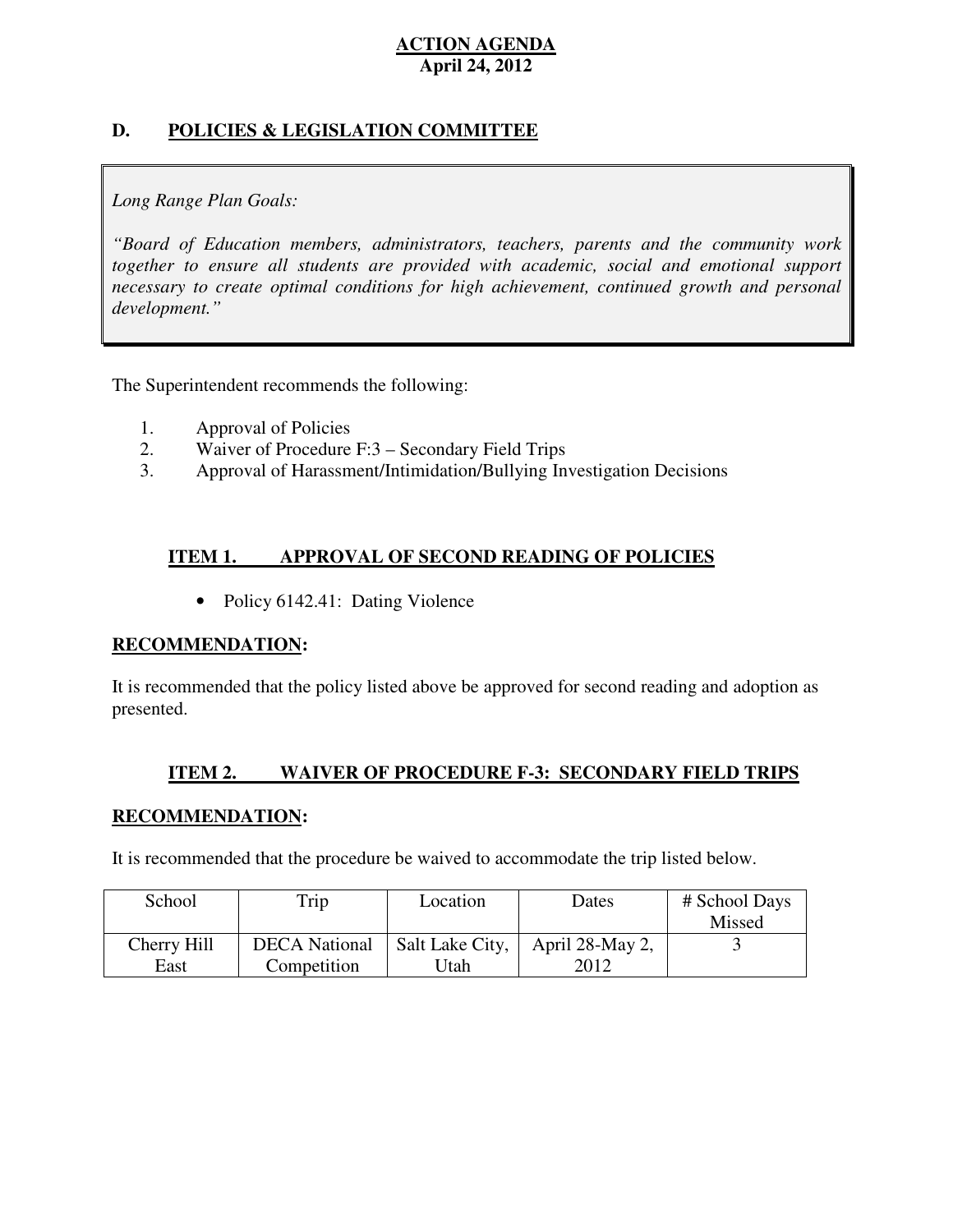## **D. POLICIES & LEGISLATION COMMITTEE**

#### **ITEM 3.** APPROVAL OF HARASSMENT/INTIMIDATION/BULLYING **INVESTIGATION DECISIONS**

 decisions affirming, rejecting or modifying the Superintendent's determination in the following student HIB investigations: Be it Resolved, that the Cherry Hill Board of Education approves issuance of written

| <b>Incident Report No.</b> | <b>Board Determination</b> | Incident Report No. | <b>Board Determination</b> |
|----------------------------|----------------------------|---------------------|----------------------------|
|                            |                            |                     |                            |
| 11-12:228                  |                            | 11-12:246           |                            |
| 11-12:240                  |                            | 11-12:247           |                            |
| 11-12:241                  |                            | 11-12:248           |                            |
| 11-12:242                  |                            | 11-12:249           |                            |
| 11-12:243                  |                            |                     |                            |
| 11-12:244                  |                            |                     |                            |
| 11-12:245                  |                            |                     |                            |

Motion Vote